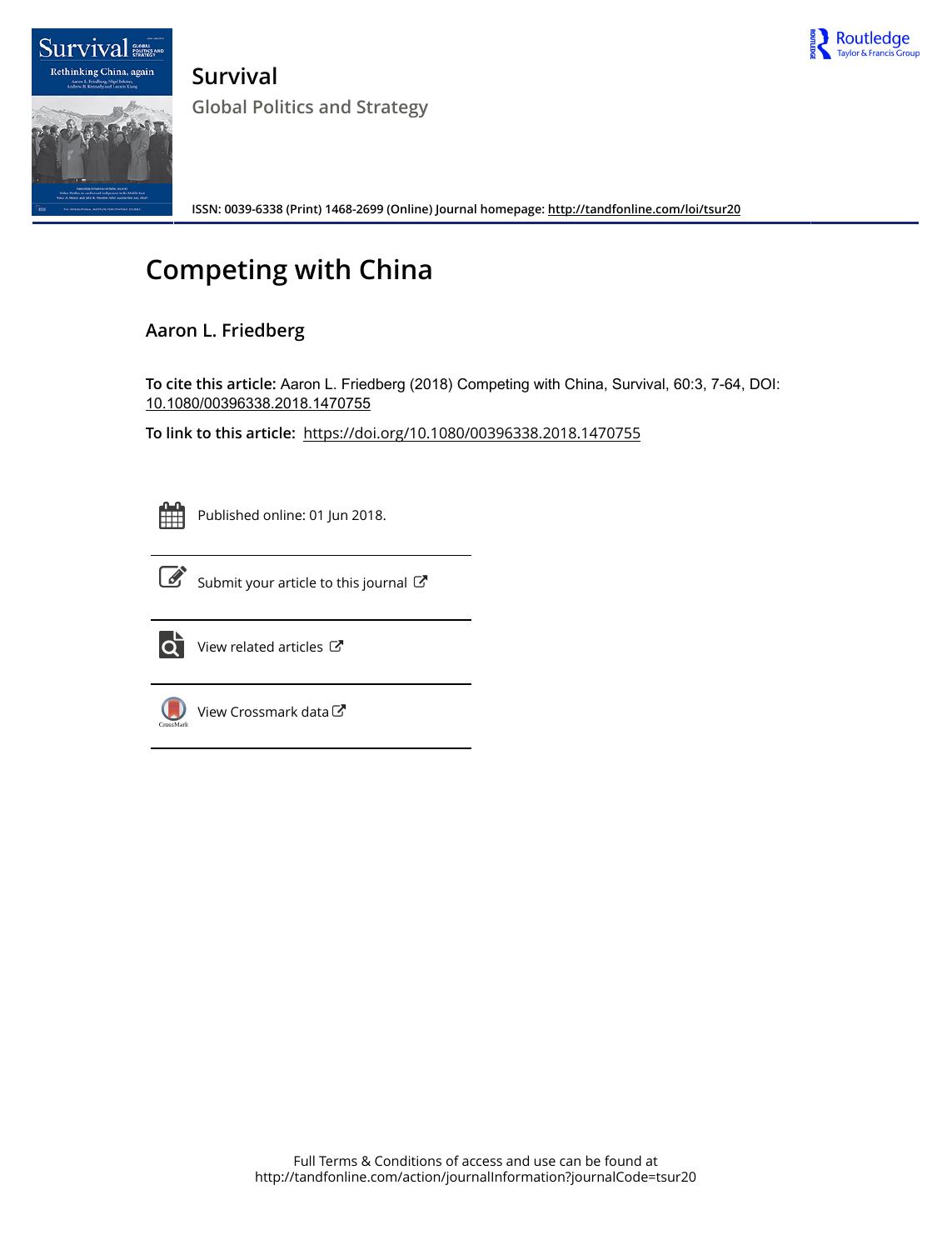# Competing with China

## **Aaron L. Friedberg**

There appears to be a growing consensus in Washington, and in the capitals of many other advanced industrial democracies, that prevailing policies towards China have failed and that an alternative approach is now urgently required. In a recent, widely read article in *Foreign Affairs*, two former Obama-administration officials conclude that, after years of 'hopeful thinking' about China's future, the United States finds itself confronting 'its most dynamic and formidable competitor in modern history'.<sup>1</sup> Republican Senator Marco Rubio describes the challenge in similar terms, noting that in the 240 years since its founding, the United States has never before 'faced an adversary of this scale, scope, and capacity'.<sup>2</sup> 'Decades of optimism about China's rise have been discarded', declares *The Economist*. 3 'We got China wrong', writes an editorialist for the *Washington Post*. 'Now what?'<sup>4</sup>

The answer is by no means obvious. To put the matter in medical terms, while there may be increasingly widespread agreement about the existence of certain troubling symptoms, there is much less regarding a diagnosis of underlying causes, and virtually none at all on the appropriate prescription. Despite the evident severity of the challenge, debate on how to respond remains nascent and fragmentary.

For its part, in its formal statements the Trump administration has adopted an unprecedentedly combative stance towards China, describing it as a 'revisionist power … that seeks to displace the United States in the

**Aaron L. Friedberg** is Professor of Politics and International Affairs at Princeton University.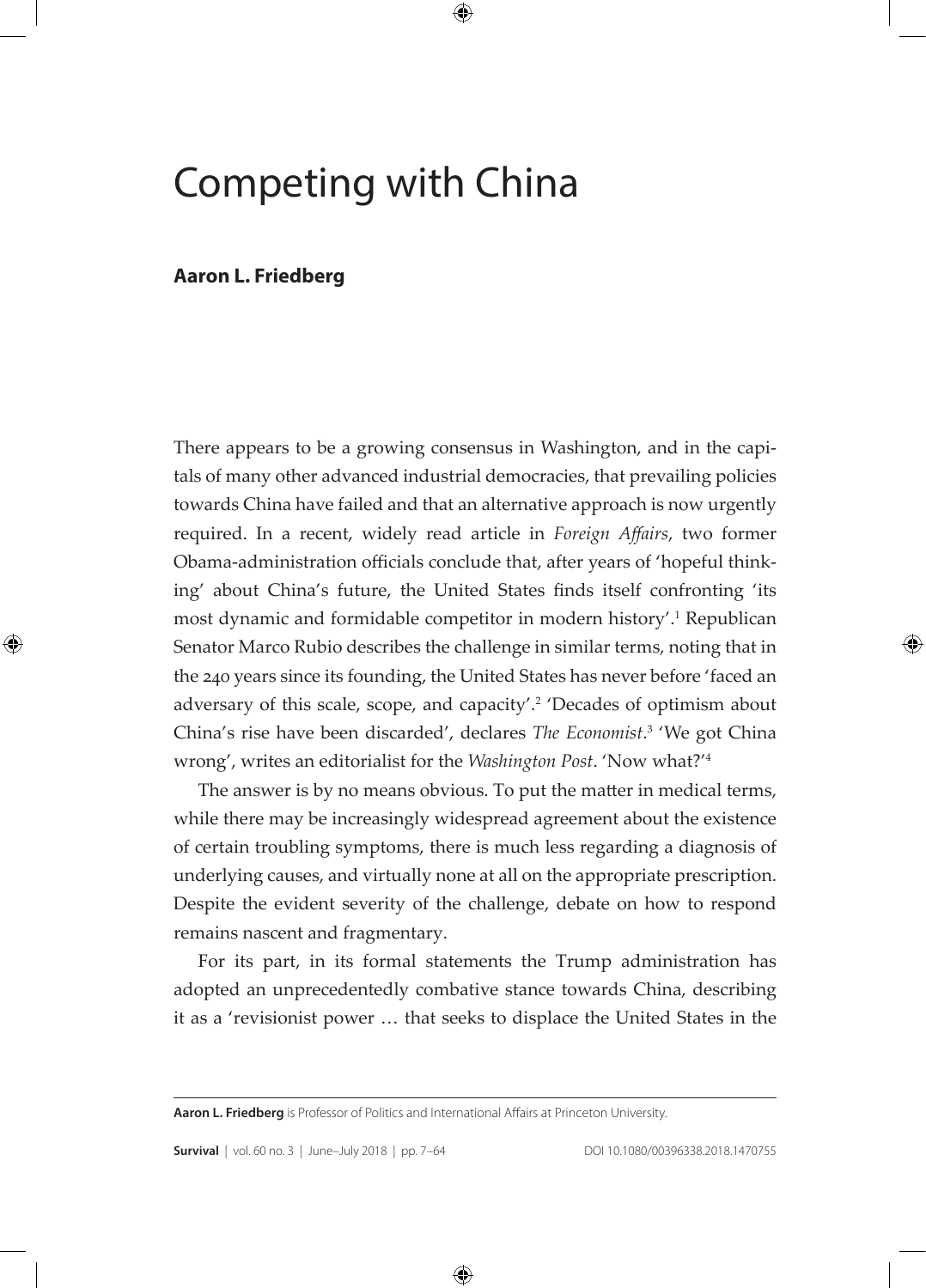Indo-Pacific region',<sup>5</sup> and 'a strategic competitor' that is using 'predatory economics', as well as its growing military capabilities, 'to intimidate its neighbors'.<sup>6</sup> These harsh words are offset, to a degree, by the president's own odd expressions of personal admiration and affection for his opposite number in Beijing.<sup>7</sup> Notwithstanding these effusions, however, the administration's general stance, at least for the moment, seems clear enough: the United States must shed its illusions and gird for a 'long-term strategic competition' with China, one that will require 'the seamless integration of multiple elements of national power', including 'diplomacy, information, economics ... and military' capabilities.<sup>8</sup>

But why is such a competition necessary, and what are its stakes? What are China's aims in this intensifying rivalry, and how do its leaders intend to achieve them?<sup>9</sup> And how should the United States redefine its goals and reshape its strategy in response? The purpose of this essay is to provide one possible set of answers to these questions.

If there is a single theme that unifies much of what follows, it is the often underestimated importance of political beliefs and ideology. America's post-Cold War strategy for dealing with China was rooted in prevailing liberal ideas about the linkages between trade, economic growth and democracy, and a faith in the presumed universality and irresistible power of the human desire for freedom. The strategy pursued by China's leaders, on the other hand, was, and still is, motivated first and foremost by their commitment to preserving the Chinese Communist Party's monopoly on domestic political power. The CCP's use of militant nationalism, its cultivation of historic claims and grievances against foreign powers, and its rejection of the idea that there are, in fact, universal human values are essential pieces of its programme for mobilising popular support and bolstering regime legitimacy. It is impossible to make sense of the ambitions, fears, strategy and tactics of China's present regime without reference to its authoritarian, illiberal character and distinctive, Leninist roots.

The intensifying competition between the United States and China is thus driven not only by the traditional dynamics of power politics – that is, by the narrowing gap between a preponderant hegemon and a fast-rising challenger – but also by a wide and deep divergence in values between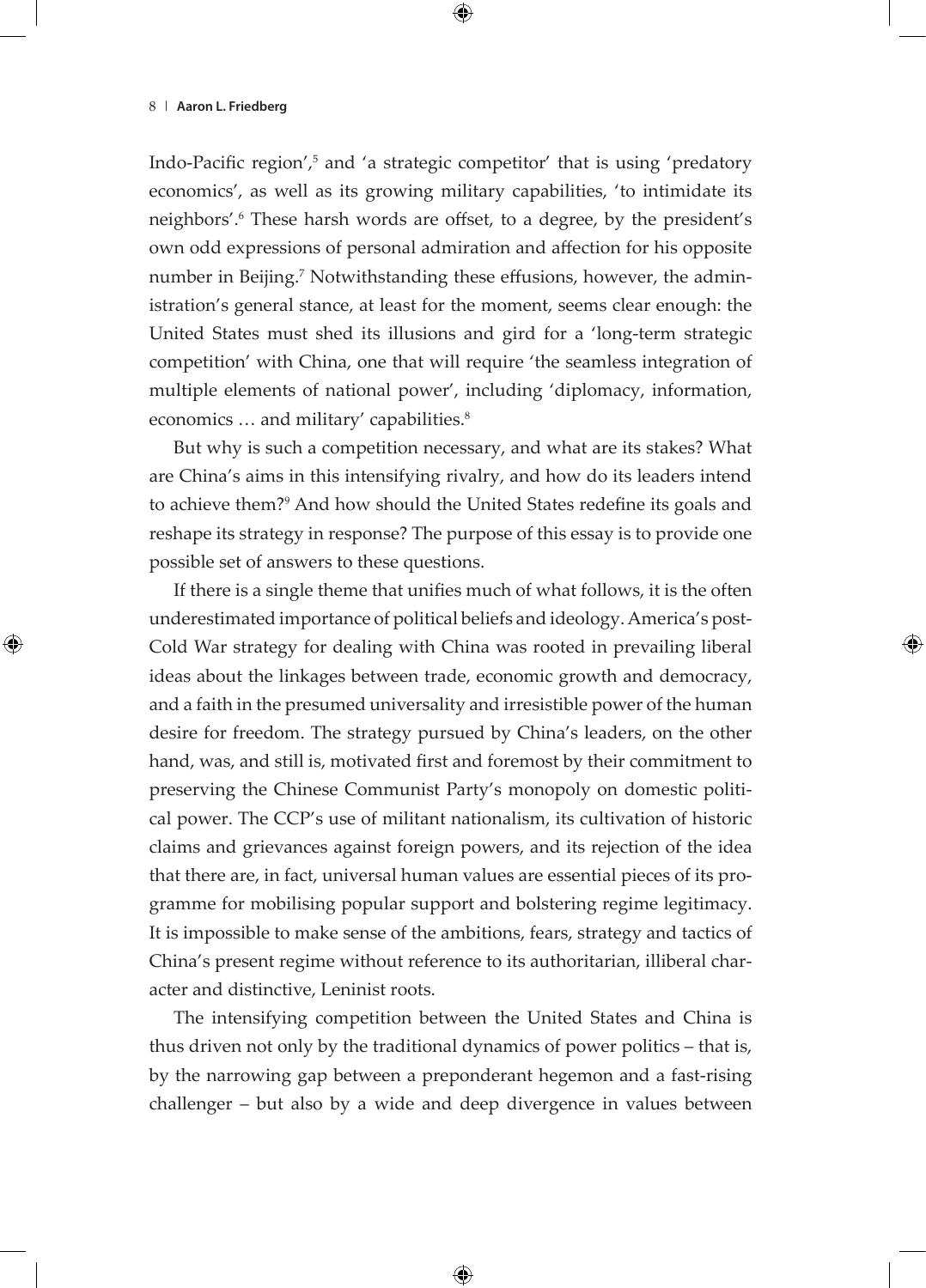*The stakes* 

*are higher*

their respective regimes. The resulting rivalry is more intense, the stakes are higher, and the likelihood of a lasting *entente* is lower than would otherwise be the case. The two powers are separated not only by divergent interests, some of which could conceivably be reconciled, but by incompatible visions for the future of Asia and the world. China's current rulers may not be trying actively to spread their own unique blend of repressive politics and semimarket economics, but as they have become richer and stronger they have begun to act in ways that inspire and strengthen other authoritarian regimes, while potentially weakening the institutions of young and developing democracies. Beijing is also using its new-found clout to reach out into the

world, including into the societies, economies and political systems of the advanced industrial democracies, to try to influence the perceptions and policies of their people and governments, and to suppress information and discourage the expression of opinions seen as threatening to the CCP.

If they wish to respond effectively to these new realities, American and allied policymakers cannot afford to downplay the ideological dimension in their own strategy. Beijing's obsessive desire to squelch dissent, block the inward flow of unfavourable news and discredit 'so-called universal values' bespeaks an insecurity that is, in itself, a form of strategic vulnerability. China's rulers clearly believe the ideological realm to be a crucially important domain of competition, one that they would be only too happy to see the United States and the other Western nations ignore or abandon.

Assuming that China's power continues to grow, the United States will need to cooperate even more closely with its friends and allies, mobilising a coalition of like-minded countries to check Beijing's predatory economic practices, oppose its attempts to close off portions of the global commons, deter Chinese aggression and keep the peace. With only a handful of exceptions, the members of this coalition, which must include European as well as Asian nations, will be liberal democracies. Whatever their differences over trade, climate change or other issues, and notwithstanding the temporary frustrations caused by elected leaders who appear indifferent to these facts, the nations of the liberal-democratic West continue to have far more in common with one another than they do with the authoritarian powers.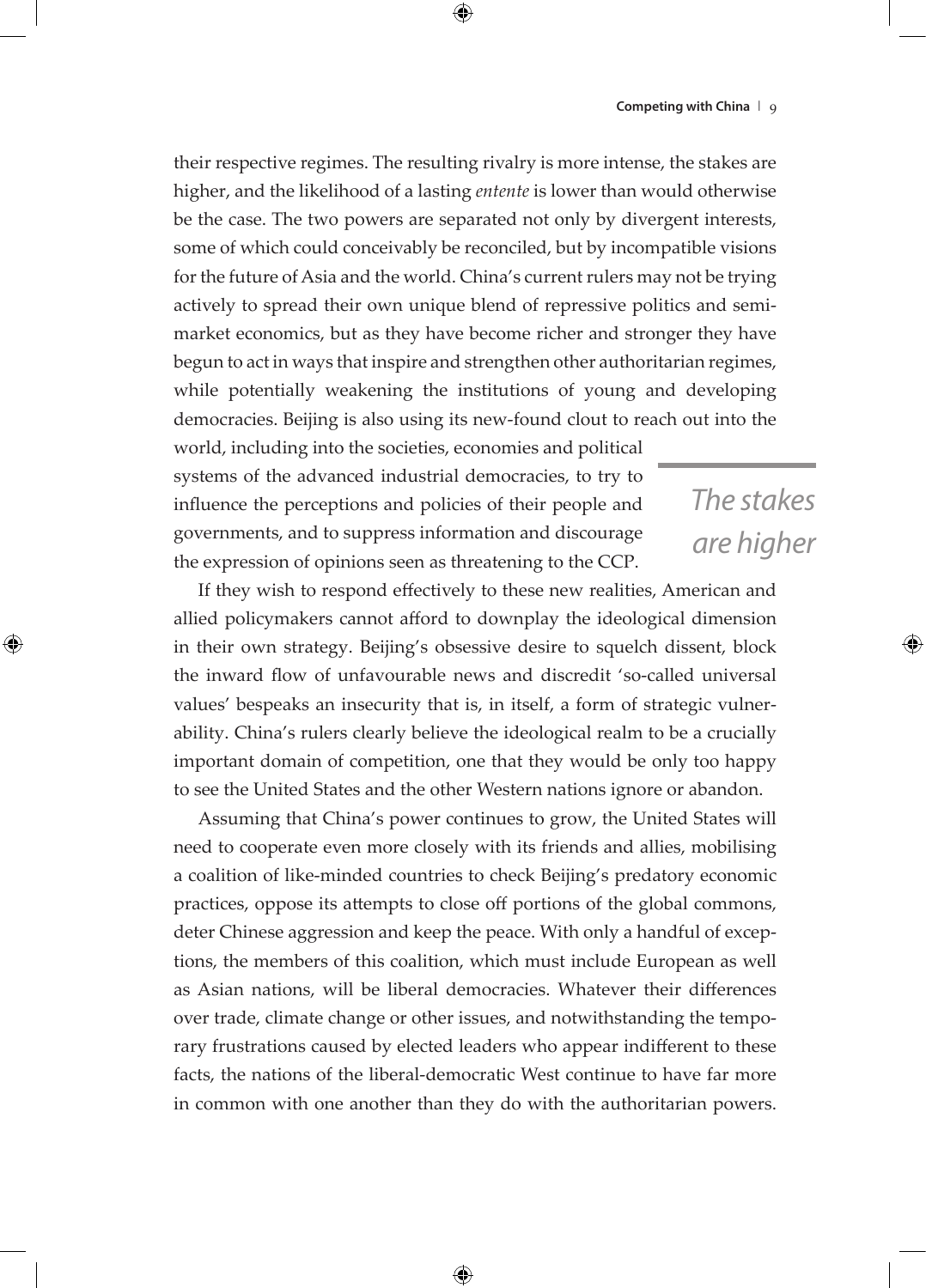Like it or not, if they do not wish to hang separately, they are going to have to hang together.

Last but not least, the experience of the past century suggests that, if America's leaders are serious about mobilising and sustaining the bureaucratic focus, domestic political support and economic resources necessary to wage a protracted strategic competition against a powerful and determined rival, they are going to have to cast the challenge, at least in part, in ideological terms. Geopolitical abstractions and economic statistics may be important, but historically what has moved and motivated the American people is a recognition that the principles on which their system is founded are under threat. There is an undeniable risk here of fear-mongering and overreaction, but at this point excessive caution and a continuing refusal to face facts may be an even greater danger. What is needed instead is a sober assessment of the challenge in all its dimensions, a clear articulation of the measures necessary to meet it, and leaders in Congress, the executive branch and the private sector who are capable of conveying both to the public.

## **America's failed China strategy**

For almost a quarter-century after the end of the Cold War, the United States had a broadly stable, two-part strategy for dealing with China. On the one hand, in a continuation of a process that began with the Nixon/Kissinger 'opening' in the late 1960s, the United States sought to engage China across a wide variety of fronts: diplomatic, cultural, scientific, educational and, above all, economic. These efforts grew broader and deeper over time, and from the early 1990s onwards, after a brief period of uncertainty and debate in the wake of the 1989 Tiananmen Square massacre, the economic element of engagement, in particular, expanded at a rapid pace.

Contrary to what some recent commentary might suggest, however, the United States did not simply throw caution to the wind and embrace China without restraint. At the same time as it pressed ahead with engagement, from the mid-1990s onwards Washington also began to work harder to preserve a favourable balance of power in the Asia-Pacific region. The balancing part of US strategy had several subsidiary components. In addition to maintaining its own forward-based forces, the United States sought to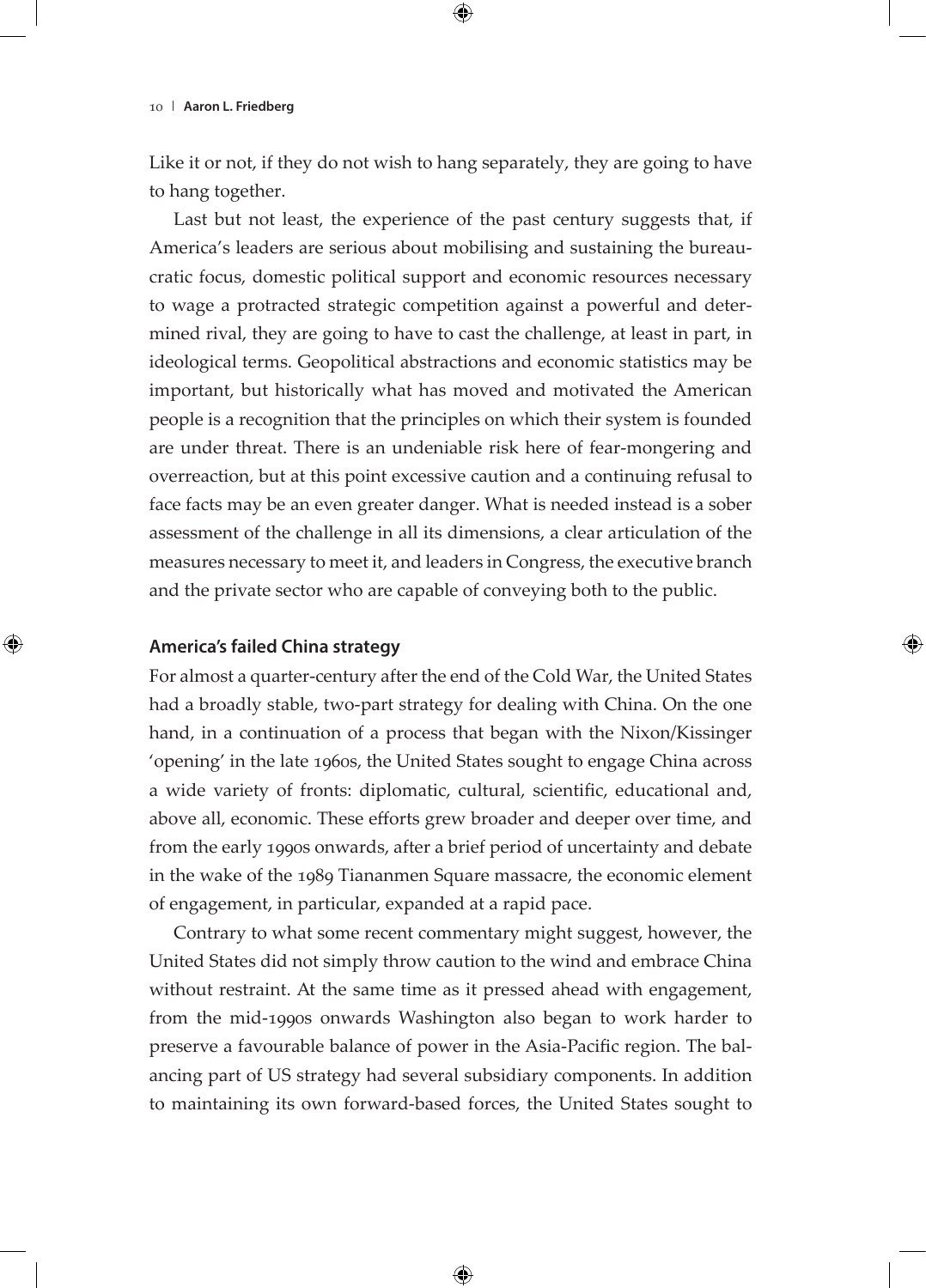strengthen its traditional alliance partnerships with Japan, Australia, South Korea and, albeit with more limited success, Thailand, the Philippines and New Zealand. Successive presidents restated the long-standing US commitment to Taiwan, and Washington also began to build new, quasi-alliance partnerships with other countries in the region to which it did not extend security guarantees, but which shared with the US a concern over the implications of China's growing power, including Singapore, India and, more tentatively, Vietnam.

The goal of balancing was to preserve stability and deter attempts at coercion or overt aggression while waiting for engagement to work its magic. Engagement, in turn, had three interlocking objectives. By welcoming Beijing into the existing, largely US-built and -led international order, Washington hoped that it could persuade China's leaders that their interests lay in preserving that order rather than seeking its overthrow or substantial modification. In the words of George W. Bush administration official Robert Zoellick, the United States wanted China to become a 'responsible stakeholder' in the existing international system.<sup>10</sup> It was expected that the process of inclusion, most notably China's 2001 admission into the World Trade Organization (WTO), would accelerate its transition away from state-directed economic planning and towards a more open, market-driven model of development. Finally, although they were blunter in saying this in the 1990s and early 2000s than in the years that followed, US policymakers continued to hope that engagement would promote tendencies – including the growth of a middle class, the spread of liberal ideas, and the development of the rule of law and the institutions of civil society – that would lead eventually to democratising political reforms.<sup>11</sup>

As it was in Europe, so too in Asia at the end of the Cold War was the ultimate aim of US policy to build a region 'whole and free', filled with democracies tied together by trade, investment and regional institutions, and integrated into a global system built along similar lines – a free and open region in a free and open world. The incorporation and eventual transformation of China were central to this ambitious vision.

Since the turn of the century, and especially in the past ten years, it has become increasingly evident that US strategy has thus far failed to achieve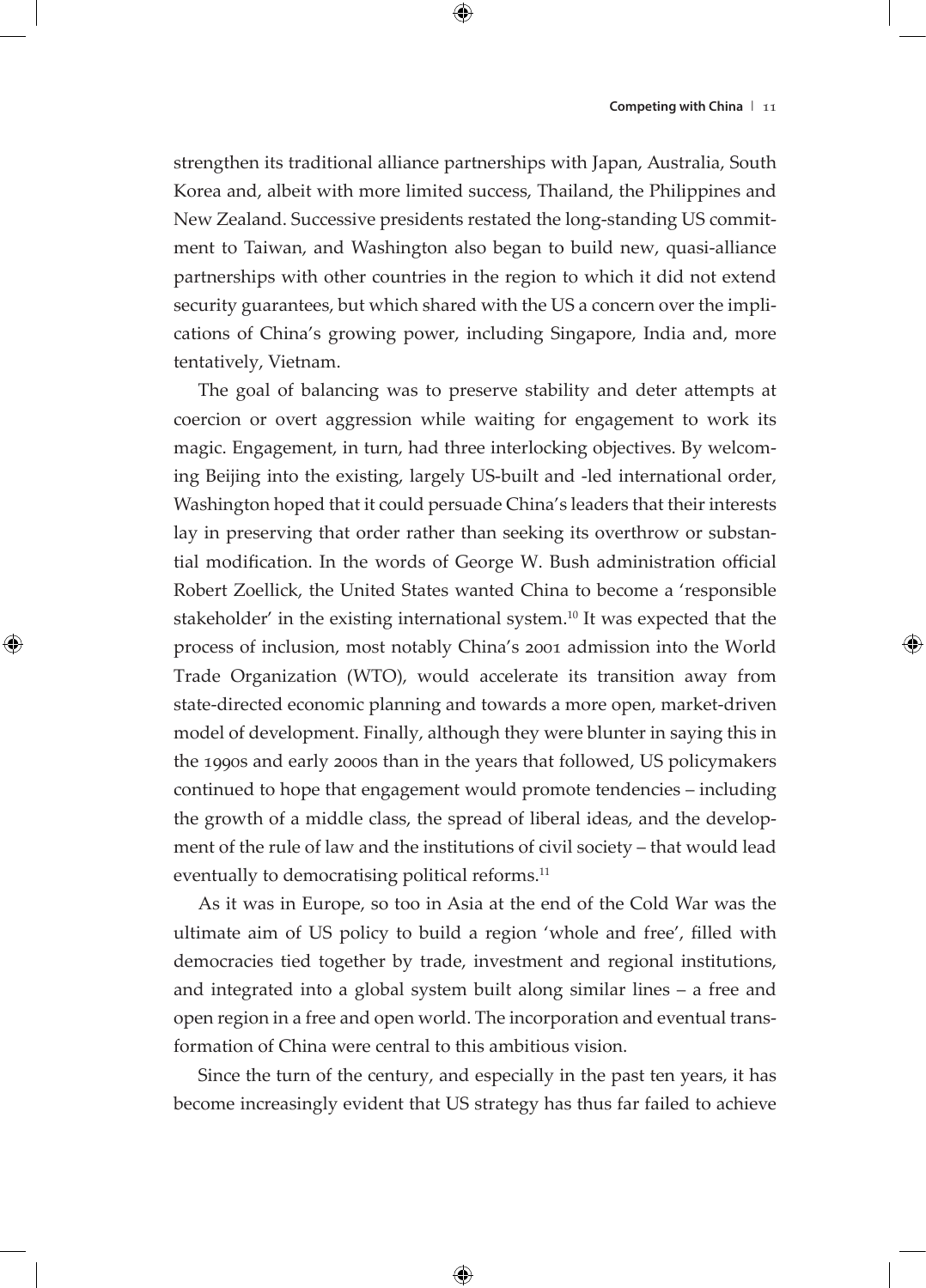its objectives. Thanks in large measure to its rapid integration into the global economy, China has grown richer and stronger far faster than would otherwise have been possible. Rather than loosen its grip, however, the CCP regime has become even more repressive and more militantly nationalistic. In the economic domain, instead of shifting towards greater reliance on market forces, as had been expected after 2001, the party-state has maintained and, in certain respects, expanded its use of mercantilist policy tools. As regards its external behaviour, instead of evolving into a mellow, satisfied, 'responsible' status quo power, Beijing has grown more assertive and, at times, aggressive. The sustained build-up of China's armed forces is making it increasingly difficult for the United States and its allies to maintain a favourable balance of power in the Western Pacific. Meanwhile, China's leaders have become more open about their intention to use their growing military strength, new-found economic clout and expanding repertoire of 'soft' and 'sharp' power tools to try to reshape the existing Asian regional system and some aspects of the wider international order.<sup>12</sup>

Why did US strategy fail? And why were American and other Western policymakers so slow to acknowledge reality and to adjust their policies accordingly?

At the deepest level, the failure of America's China strategy is a grim tribute to the resilience, resourcefulness and ruthlessness of the Chinese Communist Party and the determination of its leaders to retain their monopoly on domestic political power. Even as it opened China to the West, the CCP found ways to maintain control over the direction of the national economy, while preserving its hold on the population through an evolving mixture of surveillance, coercion, co-option and ideological indoctrination. During the early stages of the process of 'reform and opening up', initiated by Deng Xiaoping in 1978, there may have been some in the top ranks of the Party who favoured political liberalisation, but these figures and their followers were purged after Tiananmen, never to re-emerge.<sup>13</sup>

Like the Sovietologists who debated whether Lenin led inevitably to Stalin, future generations of China specialists will no doubt argue over whether Xi Jinping was the natural heir to Deng, or perhaps to Mao Zedong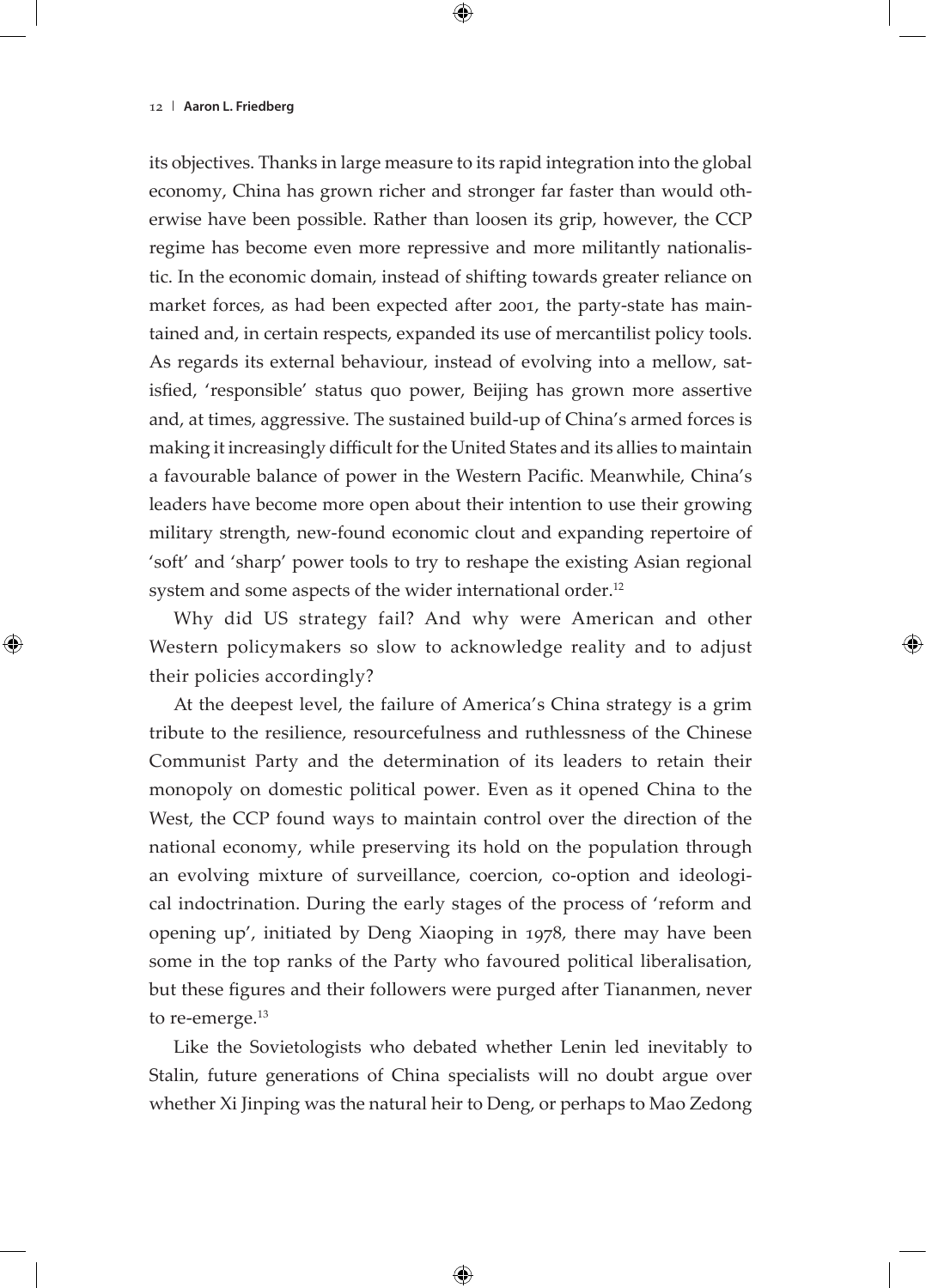himself.<sup>14</sup> Whatever the verdict of history, there is certainly a strong case to be made that, from the early 1990s onwards, China was launched on a trajectory that would lead toward increasing authoritarianism, as the regime redoubled its efforts to contain and neutralise the potentially disruptive effects of rapid economic growth and societal development. This was not immediately obvious at the time. Nonetheless, despite the mea culpas of some former officials, it is simply not the case that everyone 'got China wrong'. As early as the turn of the century, a number of observers had begun to write of what they described as China's 'authoritarian resilience',15 noting that instead of making steady progress towards democracy and markets,

China appeared 'trapped' in a form of 'developmental autocracy', $16$  and arguing that visions of imminent liberalisation were, in fact, a 'fantasy'.<sup>17</sup> But these voices remained discordant exceptions in a general chorus of optimism.

*Both sides believed that time was on their side*

American and other Western leaders gambled that engagement would tame and transform

China, even as it enabled the country to get richer and more powerful, thereby obviating the need for endless and increasingly costly balancing. China's leaders, on the other hand, calculated that they could continue to enjoy the fruits of engagement, growing stronger and less vulnerable to what they saw as Western pressure and attempts at ideological subversion without having to fundamentally alter the character of their system or abandon their broader ambitions. Both sides believed that time was on their side. It would appear, at least for now, that Beijing got the better of that bet.

Despite accumulating evidence that its initial wager was not paying off, Washington continued to double down on engagement without pausing periodically to reassess the costs and potential risks. While they did make some adjustments, successive US administrations also neglected to hedge adequately against the possibility of failure by investing sufficient resources in balancing. This pattern reflects the relative strengths of the bureaucratic and domestic political coalitions favouring the two halves of America's mixed strategy.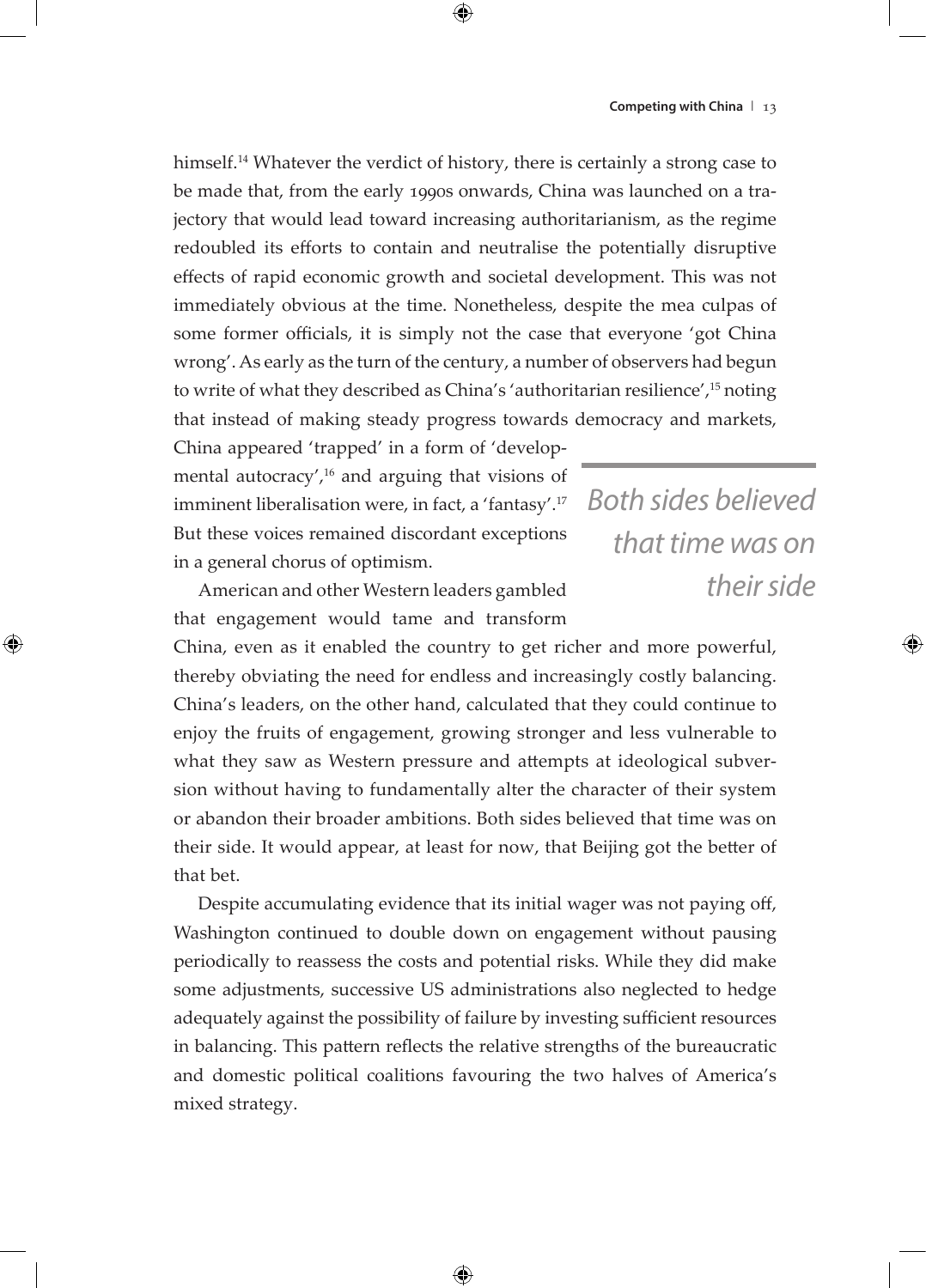Throughout the 1990s and into the 2000s, even as they began to focus more attention on the problem, US intelligence agencies tended to underestimate the pace and scope of China's military build-up and to understate the true nature and extent of its revisionist aims.<sup>18</sup> Defence planners generally acknowledged the importance of the balancing mission, but they held varying views about the extent to which the locus of national strategy should shift towards the Asia-Pacific. Even within the US Navy and Air Force, the services that would naturally have the greatest role to play in that theatre, there was an inclination to regard the emerging challenge as relatively distant and most likely manageable with weapons systems and concepts of operation that were already on the books. To a surprising degree, many professional military officers also seem to have internalised the hopeful conventional wisdom of the day regarding the transformative effects of engagement and the danger that, by appearing to treat China as an enemy, they might cause it to become one.<sup>19</sup>

Things began to change after the turn of the century, as the Bush administration took a series of steps intended to start what one top official described as a 'long-term shift in focus' towards the Asia-Pacific.20 By bolstering the US military posture in the region and strengthening defence ties with and among local friends and allies, the administration hoped to preserve a balance of power so overwhelmingly favourable that it would dissuade China from trying to mount a serious challenge for many years to come.

Many of these initiatives continued throughout the 2000s, laying the ground for the Obama administration's subsequent 'pivot' to Asia. But the 9/11 attacks, and the protracted, wasteful conflicts in Afghanistan and Iraq that followed, deflected money, intelligence resources and organisational energy away from the task of waging a long-term military competition with China and towards the more immediate problems of counter-terrorism and counter-insurgency. The Obama administration's efforts to pick up where its predecessor had left off and redirect America's strategic attention back to Asia were stymied by a variety of factors, including the persistence of fiscal constraints (made worse in some respects by the aftermath of the 2008 financial crisis) and the re-emergence of challenges in other regions, including the Middle East and Eastern Europe.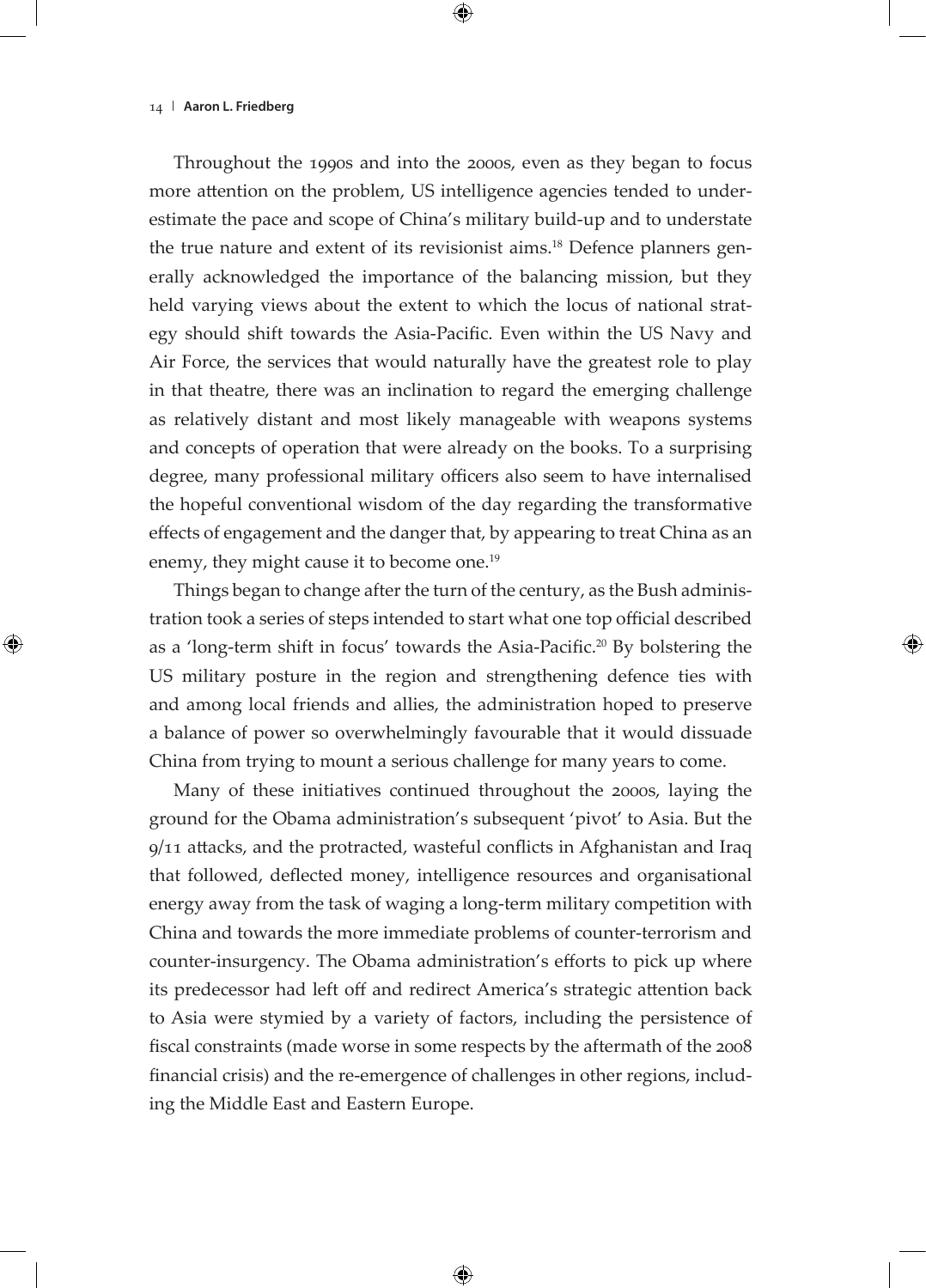Support for investing more in the balancing portion of the American strategic portfolio was thus intermittent, divided and, in some periods, strikingly weak. By contrast, at least until quite recently, the coalition favouring ever more engagement was broad but largely unified, and consistently influential.

Starting in the 1980s, engagement accumulated a widening circle of supporters that quickly grew to include business executives, economists, China experts at universities and think tanks, politicians, former government officials, and most members of the foreign- and defence-policy establishments of both political parties. These people were motivated by varying mixtures of material self-interest (including the prospect of trade,

investment, employment and professional advancement), combined in many cases with a sincere belief that deeper engagement with China would be good for all involved and that it would promote peace as well as prosperity. Keenly aware of the potential economic and strategic benefits

*The pro-engagement coalition lobbied actively*

of deepening engagement, Chinese interlocutors, including organs of the party-state, worked hard to encourage and reinforce such tendencies in the United States and other Western countries.

In addition to making the case for expanding economic and societal openness, the pro-engagement coalition also lobbied actively against policies that its members saw as threatening to disrupt the overall political relationship between China and the West. It was in part for this reason that the US, and other Western governments, became more circumspect about voicing criticism of China's human-rights policies, and chose not to apply more pressure on trade issues. Efforts at enhanced balancing, including proposals for new military capabilities, more aggressive operational concepts, or closer strategic cooperation with friends and allies, also typically had to overcome objections that such measures were unnecessary and wasteful at best, if not provocative, dangerous and destabilising.<sup>21</sup> Even certain words and phrases were barred from the official lexicon on grounds that they might appear offensive or unnecessarily combative to Beijing.<sup>22</sup> Although they were supposed to go hand in hand, the West's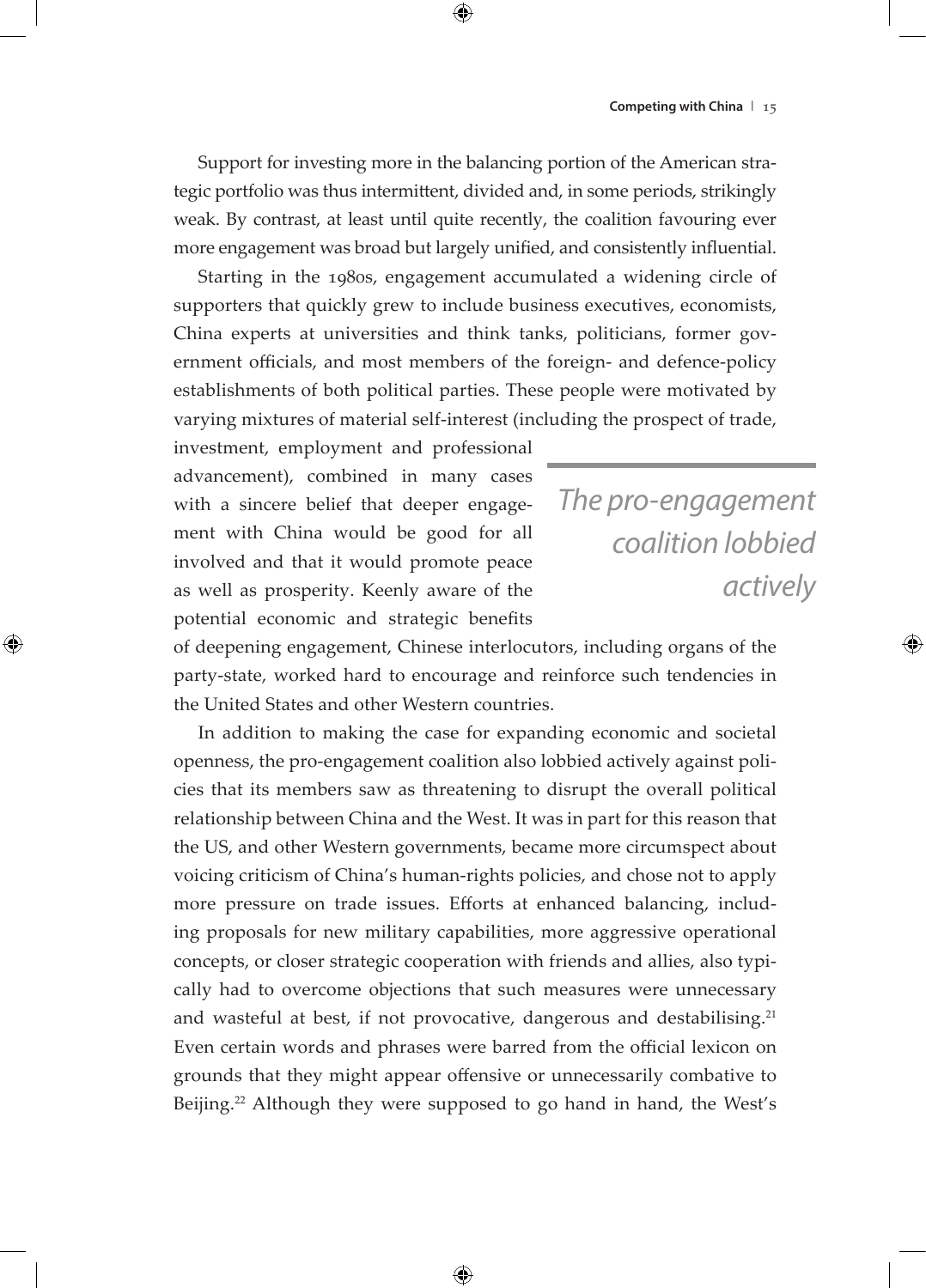enthusiasm for engagement tended over time to undercut its commitment to balancing.

Rather than being the result of a single decisive event, the current crisis of strategic confidence in the United States and across the West is the product of disturbing developments on a wide range of fronts. For the first time since the start of the post-Cold War era, these have begun to raise widespread doubts about the continuing efficacy of engagement, as well as adding to concerns over the eroding balance of power. As a result, the pro-engagement coalition has begun to fragment, even as the balancing coalition gains in strength. In addition to the testing of new weapons and the construction of artificial islands in the South China Sea, the past decade has seen a brutal crackdown on lawyers, dissidents, foreign media and non-governmental organisations, the roll-out of a massive, Orwellian national-surveillance system, a steadily worsening climate for foreign firms seeking to do business in China, and a growing chorus of complaints about intellectual-property theft, cyber espionage and political-influence operations.

The list is long and it continues to grow. Some experienced observers speculate that, by highlighting the anti-democratic character of the Chinese regime, the March 2018 constitutional revision that enables Xi Jinping to serve as president for life could have 'a stunning effect on the American public comparable to the Soviet Union's successful launching of Sputnik'.23 Whether or not this turns out to be the case, recent events have helped spark the most serious debate over China policy in more than a generation.

## **The sources of Chinese conduct**

While novel in certain respects, the policies now being pursued by Xi Jinping are a response to the same forces, and to a similar blend of ambition and anxiety, as those that shaped the policies of his predecessors. Indeed, rather than being a radical departure from the past, Xi's approach is actually a lineal descendant of the one put in place under Deng in the early 1990s. Before turning to a brief description of current Chinese strategy and the process through which it evolved, it is important to identify the underlying factors that have been central in shaping it. Three, in particular, stand out.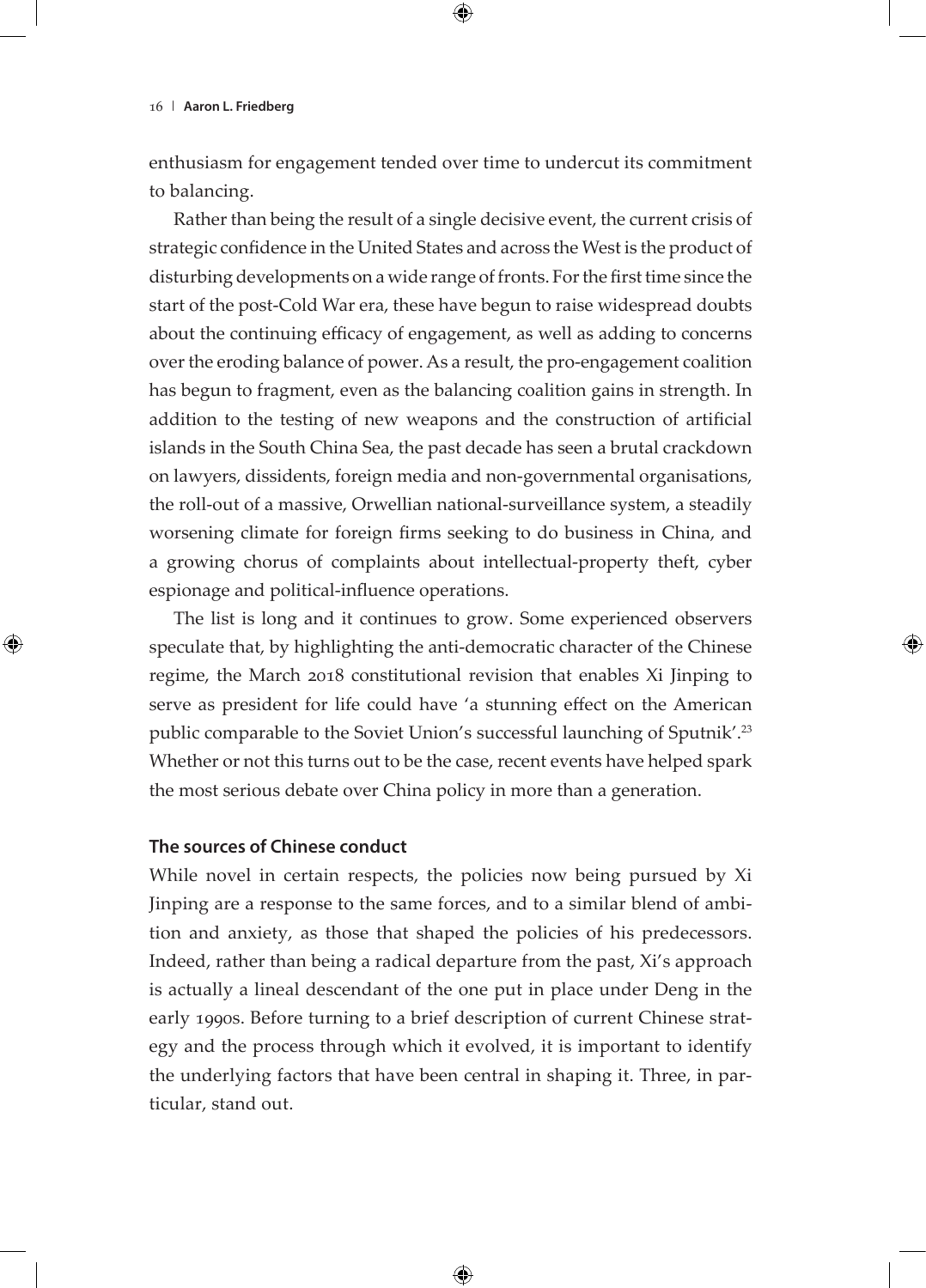## *Geopolitics*

Like virtually every other fast-rising power in history (including the United States), China seeks to reshape the international environment, starting with its immediate neighbourhood, in ways that better reflect its strength and serve its interests. The nation's rulers want to secure China's 'place in the sun': they aim to alter geographical boundaries, institutional structures, rules, norms and hierarchies of prestige that were put in place when their country was relatively weak, and which they therefore regard as illegitimate and, in certain respects, threatening.

## *History*

China is not just any rising power; it is a nation with a long and proud history as the leading centre of East Asian civilisation and a more recent, inglorious experience of domination and humiliation at the hands of foreign intruders. China's leaders see their country as not merely *rising,* but rather *returning* to a position of regional pre-eminence that it once held and which they (and many of their people) regard as natural and appropriate.

## *Regime*

China is ruled by a one-party authoritarian regime that is determined at all costs to retain its exclusive grip on political power, and which feels itself to be constantly under threat from enemies, foreign and domestic. These facts have a profound impact on every aspect of policy, internal and external. A democratic China would no doubt have its differences with other countries, including the United States. But the illiberal character of the current regime shapes how it perceives threats, and how it defines its interests and goes about pursuing them.

CCP leaders believe that the United States and its liberal-democratic allies are implacably opposed to them on ideological grounds and that the US, in particular, seeks not only to encircle and contain China but to undermine its current regime by promoting 'splitism' (that is, separatist movements in Tibet, Xinjiang and Taiwan) and 'peaceful evolution' (that is, the spread of liberal-democratic beliefs among the Chinese population).<sup>24</sup> Warding off these threats requires that Beijing exert greater control over events around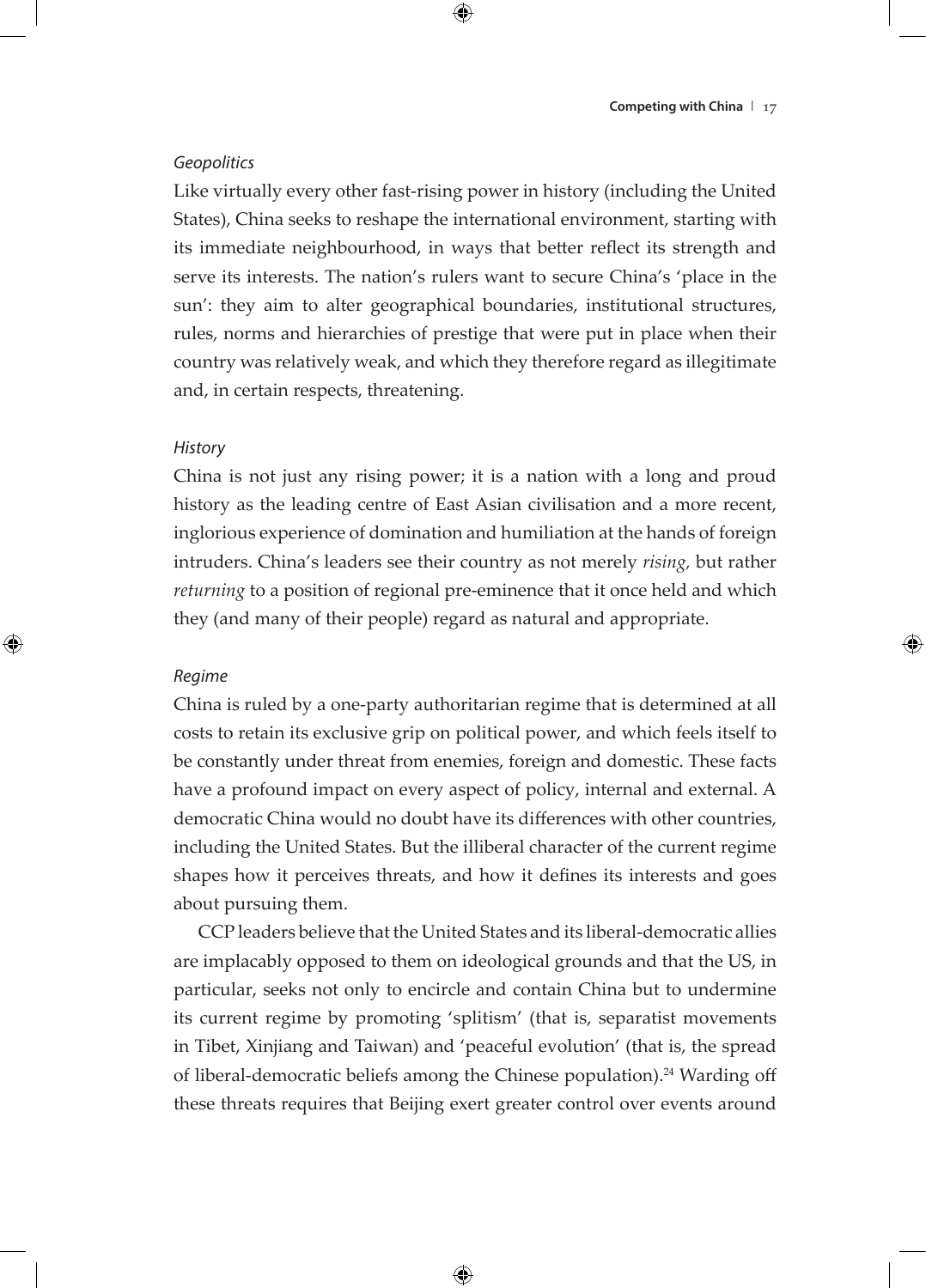China's periphery and in the international system as a whole, while continuously refining its capabilities for domestic surveillance and repression.

In addition to coercion, the regime has sought to guard against ideological subversion and to bolster domestic political support; it has done this by managing the national economy in ways intended to sustain growth and employment, and by promulgating a distinctive, state-manufactured form of popular nationalism. China's pervasive (and still expanding) system of domestic propaganda and 'patriotic education' emphasises the wrongs done to China by foreign powers during the 'century of humiliation' and the essential (and as yet unfinished) role of the CCP in righting those wrongs. Together with the promise of continuing improvements in living standards, nationalism is the primary prop on which the regime relies for its legitimacy.

In recent years Beijing has also made increasing use of crises and confrontations over issues of history, territorial control and national pride to mobilise popular sentiment and deflect the frustrations of the Chinese people outwards, toward alleged foreign enemies, including Japan and the United States. Especially if economic growth falters, militant nationalism and 'standing up' to foreign enemies are likely to become increasingly important parts of the CCP's strategy for retaining its hold on power. Insecure about their own legitimacy, China's rulers believe that the stronger their country appears abroad, the stronger the regime will be at home.

## **The evolution of Chinese strategy**

Shaped by these forces, China's post-Cold War strategy has evolved through three phases: a foundational period extending from 1991 to 2008, a period of transition between 2008 and 2012, and a new and distinctly more aggressive stage that began in 2013.

#### *Founding*

Just as the United States pursued a consistent set of policies towards China, so also, for the better part of two decades after 1989, did China have a broadly stable strategy for dealing with the United States. The essential theme of China's approach during this period was expressed in Deng's '24 Character Strategy' formulated in the aftermath of Tiananmen and shortly before the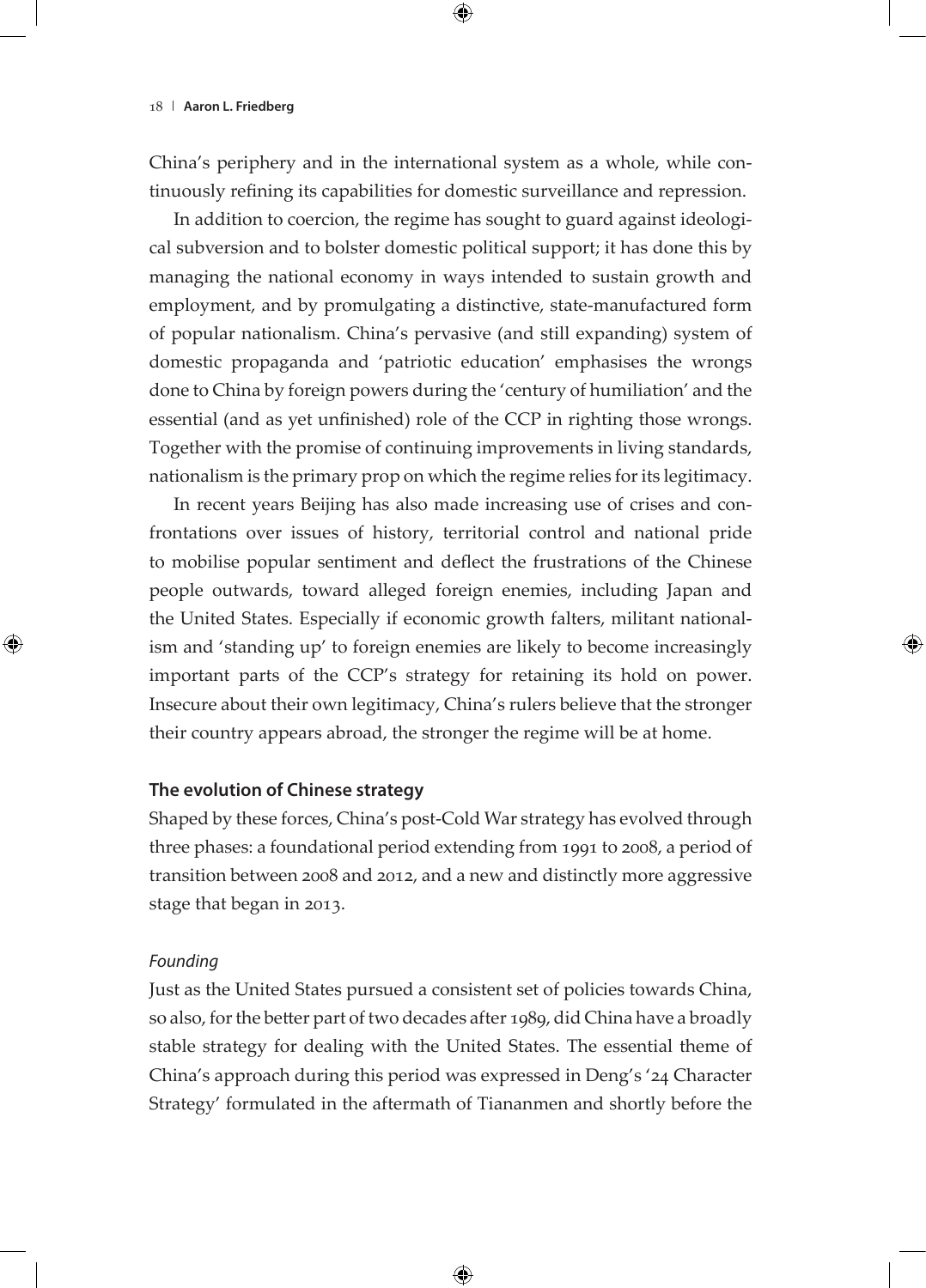final collapse and disintegration of the Soviet Union. Here Deng advised that, in light of its relative weakness, diplomatic isolation and potential susceptibility to economic pressure, China should 'hide its capabilities and bide its time'.<sup>25</sup>

Adhering to this dictum, throughout the 1990s and into the early 2000s Deng, and his successors Jiang Zemin and Hu Jintao, worked to avoid conflict and improve relations with the United States and the other major advanced industrial nations, while at the same time strengthening ties to virtually all of China's neighbours. At home, despite the objections of some Party elders, the CCP regime resumed its pursuit of reform and opening up, but it also took care to preserve control over key sectors of the economy, as well as the overall process of development.26 Economic growth raised incomes and helped to revive popular support for the regime, while providing the resources necessary to build every element of China's 'comprehensive national power'.<sup>27</sup> Beginning in the mid-1990s, Beijing launched a major military build-up aimed at improving its ability to coerce, deter and, if necessary, defeat any potential opponent. It also expanded its capacities for maintaining social control, including by bolstering the People's Armed Police (a second army dedicated to preserving domestic security), strengthening all elements of the public-security apparatus and launching the nationwide programme of patriotic education.28

China's leaders during this period saw themselves as being on the defensive in relation to the United States, which was nearing the apogee of its 'unipolar moment'. Having dispatched the Soviet Union, it seemed only a matter of time before the Americans turned the full weight of their attention to destroying the last bastion of socialism.<sup>29</sup> Chinese strategists comforted themselves with the thought that long-term historical trends would eventually promote the 'democratisation' of the international system, as other nations (most notably China) grew more rapidly and began to close the gap with the United States. But that did not mean that they could afford to remain passive. Instead, they sought to advance incrementally towards their long-term goals, holding Washington close by highlighting the mutual benefits of engagement and encouraging the belief that political liberalisation might, in fact, be imminent, while at the same time working quietly to weaken and constrict the American position in Asia.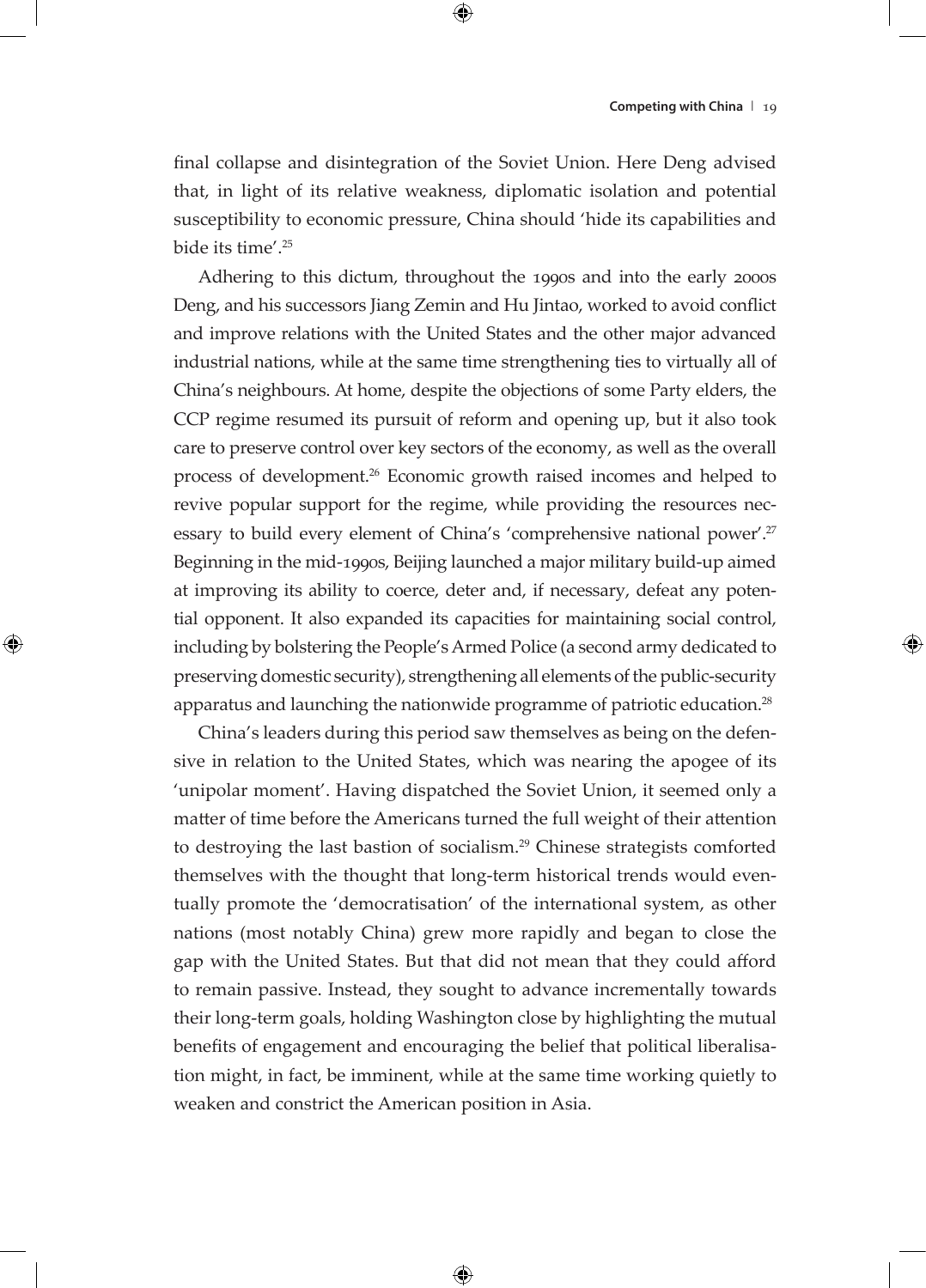## *Transition*

By the turn of the century, China was markedly stronger in virtually every respect than it had been only a decade before. Growth, fuelled by trade, had reached unprecedented levels and, thanks to Beijing's entry into the WTO, the prospects for further rapid and uninterrupted progress seemed assured. China had broken out of its post-Tiananmen diplomatic isolation and enjoyed good relations with most of its neighbours and all the major powers. After a period during which it seemed that the Americans might be gearing up for an intensified strategic rivalry, the 9/11 attacks fortuitously diverted Washington's attention to other problems and other parts of the world. As Hu Jintao prepared to take office in 2002, the situation appeared so favourable that the regime officially endorsed the view that China could expect to enjoy a 20-year 'period of strategic opportunity' during which it was unlikely to face major conflict and would be free to concentrate on further enhancing its comprehensive national power.<sup>30</sup>

The global financial crisis of 2008 marked the beginning of a decisive shift in the tone and substance of Chinese strategy, a trend that would be consolidated and accelerated after Xi replaced Hu at the end of 2012. Coming on the heels of America's deepening difficulties in Iraq, and the seeming erosion of its stature as a global leader, the crisis and its aftermath convinced many Chinese analysts and policymakers that the relative power of the United States was declining more rapidly than had been expected. It stood to reason that China should seize the opportunity to expand its influence and advance more rapidly towards its long-term goals.<sup>31</sup>

Along with its beneficial effects, however, the crisis also raised the prospect of slower domestic growth, rising unemployment and an increasing risk of social unrest. This was both an immediate worry (due to an expected collapse in global demand for Chinese exports) and a longer-term concern, reflecting a deepening awareness that China's existing growth model was, in the words of premier Wen Jiabao, 'unsteady, unbalanced, uncoordinated and unsustainable'.<sup>32</sup> In the wake of the financial crisis, the spectre of stagnation and the potential consequences of economic failure were never far from the minds of China's rulers.<sup>33</sup>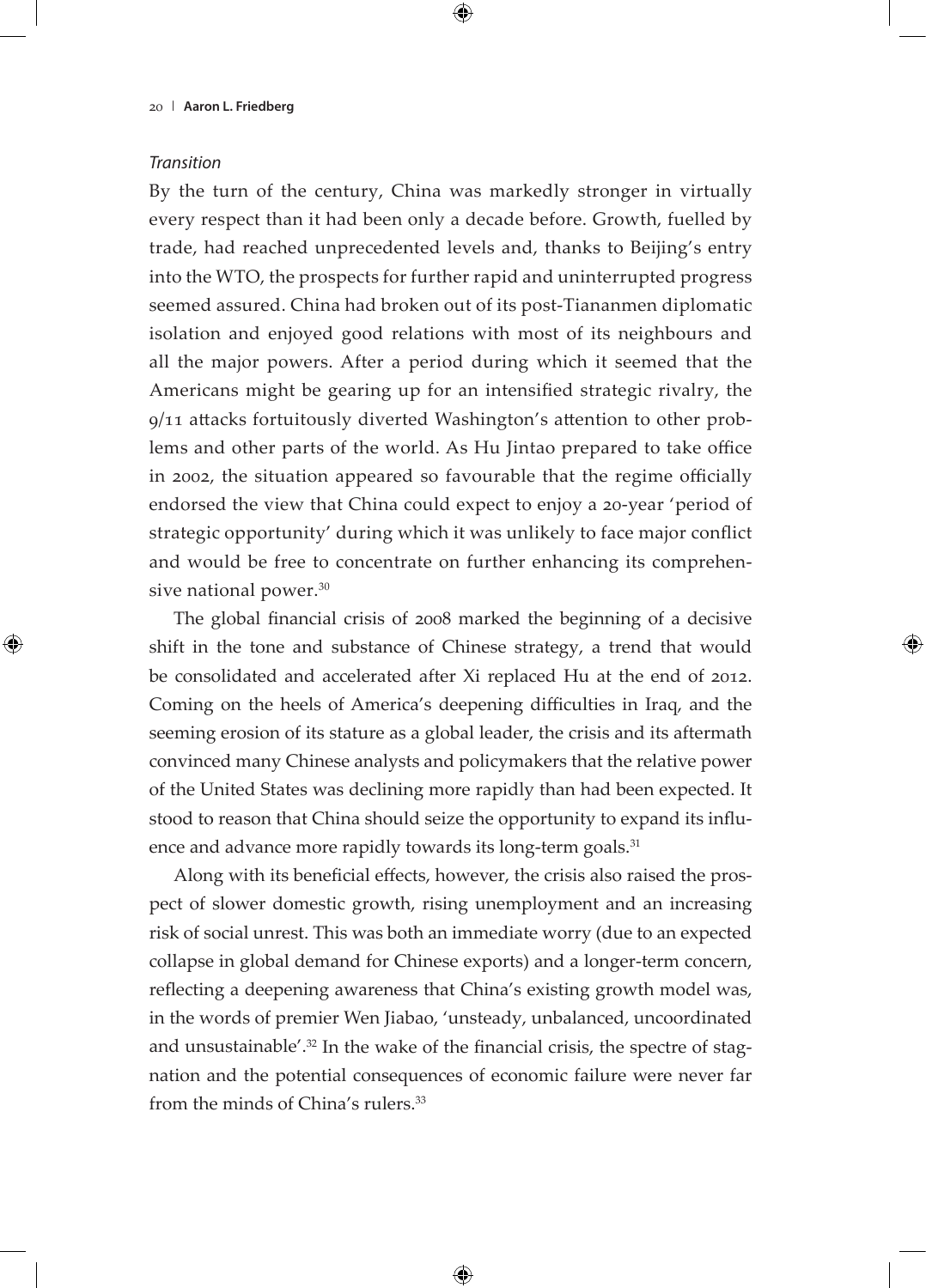Beijing's increasing assertiveness, first visible in its more aggressive prosecution of long-standing maritime disputes in the East and South China seas starting in 2009–10, was fuelled by this potent blend of ambition and fear. On the one hand, China's leaders hoped to exploit what they perceived to be a period of American weakness and preoccupation in order to create facts on the ground and improve China's relative position. At the same time, Beijing also sought to use increased tensions with other countries, including Japan, the Philippines, Vietnam and, indirectly, the United States, to stir nationalist sentiments, mobilise public support and bolster popular backing for the regime.<sup>34</sup>

## *The start of a 'new era'*

The tendencies that emerged during the latter years of Hu's second term have been amplified and institutionalised under Xi Jinping. Like those who came before them, Xi and his colleagues are driven by a mixture of anxiety and optimism. They appear to be even more confident than were their predecessors a decade ago that America is in decline, that their own national power is on the rise and that the moment has come for China to reclaim its rightful place on the world stage. What they see as the recent mismanagement by the United States of the global economy, its difficulties in following through on the pivot, the intensifying division and dysfunction of its political system and its apparent inclination to turn inward under the presidency of Donald Trump have only served to reinforce these convictions.

And yet, this long-term confidence is still tinged with uncertainty and a sense of urgency. Xi and those in his inner circle know that they face serious difficulties of their own in sustaining growth, dealing with debt and corruption, addressing the needs of an ageing population and ameliorating the harmful effects of a severely polluted natural environment, among other pressing problems. Despite their increasingly open expressions of contempt for democracy, they likely also retain a healthy respect for the resilience of the United States and for its ability to mobilise resources and generate power once its leaders and people recognise that they are being challenged. As predicted by the Party's theorists, the window of strategic opportunity will not remain open forever, and may already be starting to close.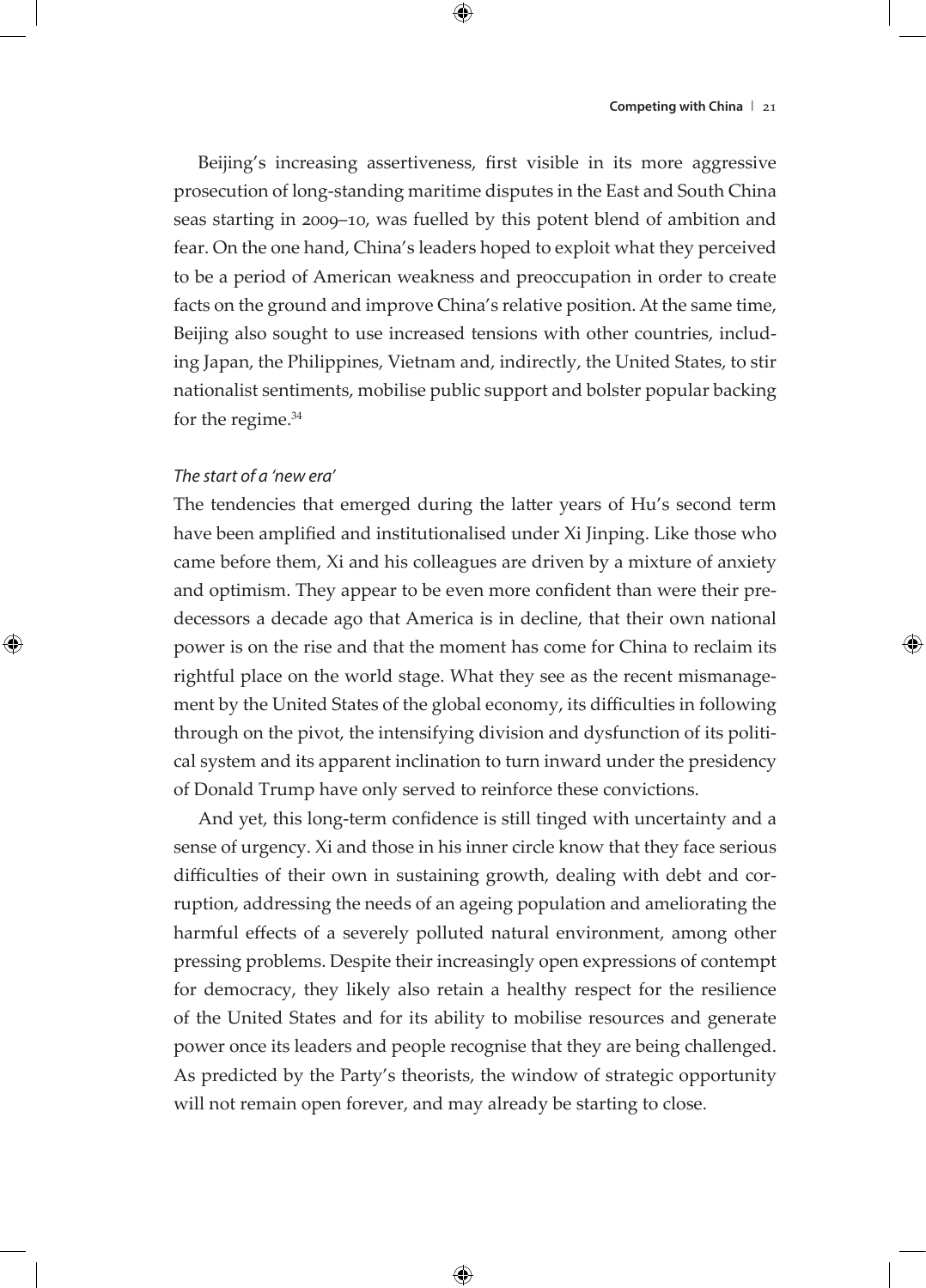In order to seize the moment, and in keeping with this assessment of the overall configuration of forces, Xi has launched an integrated set of policies and programmes designed to strengthen his own authority and that of the CCP at home, sustaining and if possible accelerating the growth of China's comprehensive national power and applying it more boldly and more effectively to achieve the nation's objectives in Asia and beyond.

Xi's signature domestic initiatives – the anti-corruption and steppedup patriotic-education campaigns,<sup>35</sup> the crackdown on dissidents and the internet,<sup>36</sup> the issuance of new ideological guidelines calling for increased vigilance against corrupting Western ideas $37$  – are all intended to enhance his own power over the CCP, and the Party's control over the state, the military, the economy and all segments of society.

As regards China's external objectives, Hu Jintao may have harboured the hope that his country would one day be able to re-emerge as the leading power in Asia and perhaps the wider world. But he remained extremely careful not even to hint at such a possibility, and refused to dispense with Deng's 'hide and bide' as the guiding principle of Chinese strategy.

By contrast, soon after Xi's accession to power, Deng's directive was finally eased into retirement and high-ranking officials began to use the phrase 'striving for achievement' to characterise their new and distinctive approach to strategy.38 Beyond this general statement of intent, from his earliest days in office, Xi has said that his goal is to achieve the 'China Dream' of the 'great rejuvenation of the Chinese nation', and to do so no later than the 100th anniversary of the founding of the People's Republic in 2049. While these words too are subject to interpretation, many Chinese as well as Western observers agree that, at a minimum, they imply the restoration of China to its 'rightful' place at the centre of Asia.39 As one senior academic and government adviser explains:

President Xi Jinping is very ambitious to increase China's growing power and even for China to take on a dominant role in the Asia and Western Pacific area. Over the long term, this power and influence will undoubtedly weaken and ultimately abolish U.S. dominance in the region. $40$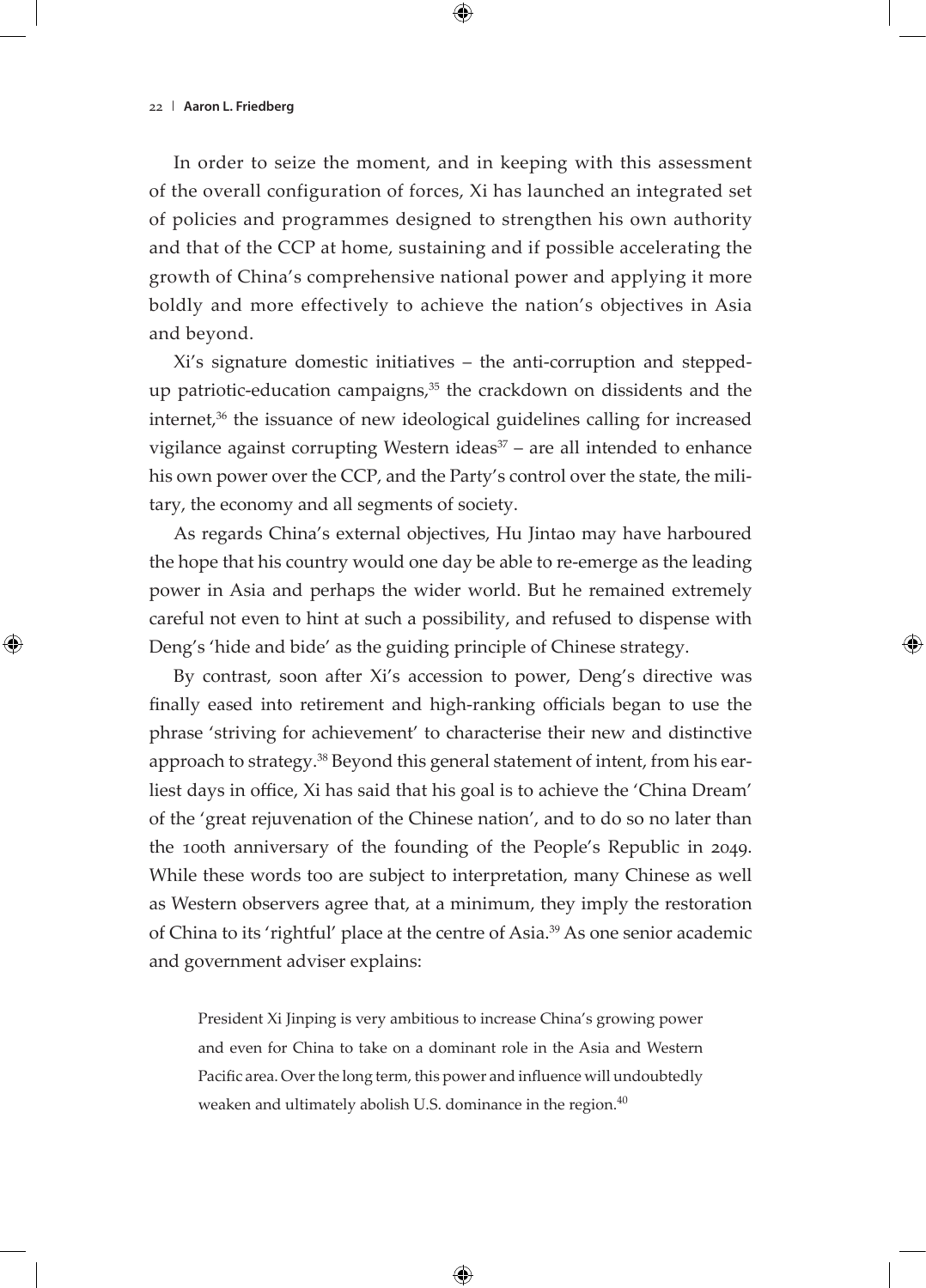From the start of his first term in office, Xi's forward-leaning inclinations have been visible across Eurasia. Picking up where Hu left off, in his first speech on foreign policy Xi signalled a tougher stance in China's ongoing maritime disputes, warning other claimants that Beijing would 'never bargain over our core national interests'.41 Within a matter of months, in late 2013, he authorised a series of steps that Hu had reportedly rejected as overly aggressive, including declaring an air defence identification zone (ADIZ) over the East China Sea and beginning construction of artificial islands in the South China Sea.<sup>42</sup>

Xi's strategic activism has not been directed exclusively to the east. Coincident with these more assertive measures in the maritime domain, he also announced what would eventually come to be known as the Belt and Road Initiative, a hugely ambitious set of proposals for investment and infrastructure development designed to stretch, over land, across Central Asia to Europe and the Middle East and, by sea, down through the South China Sea and the Indian Ocean all the way to the Persian Gulf and the Mediterranean.<sup>43</sup>

Accompanying all of this was a stepped-up campaign of 'peripheral diplomacy' intended in part to offset and neutralise the American pivot while enhancing Beijing's own standing and influence. Instead of being portrayed merely as relics of the Cold War that had outlived their usefulness, Chinese spokesmen began to denounce America's alliances as a source of instability and an obstacle to regional peace.44 In place of the existing, divisive 'Cold War … zero-sum' concepts and structures, in 2014 Xi called for a new pan-Asian system to provide 'common, comprehensive, cooperative and sustainable security' for the entire region. Although he did not say so in as many words, the United States would evidently have little or no role to play in such a system. After all, as Xi told his listeners, 'in the final analysis, it is for the people of Asia to run the affairs of Asia, solve the problems of Asia and uphold the security of Asia'.<sup>45</sup>

Under Xi, China has intensified its use of all the instruments of national power, including military coercion, diplomatic suasion, economic leverage and 'political warfare' or influence operations to advance towards its long-standing goal of regaining a preponderant position in eastern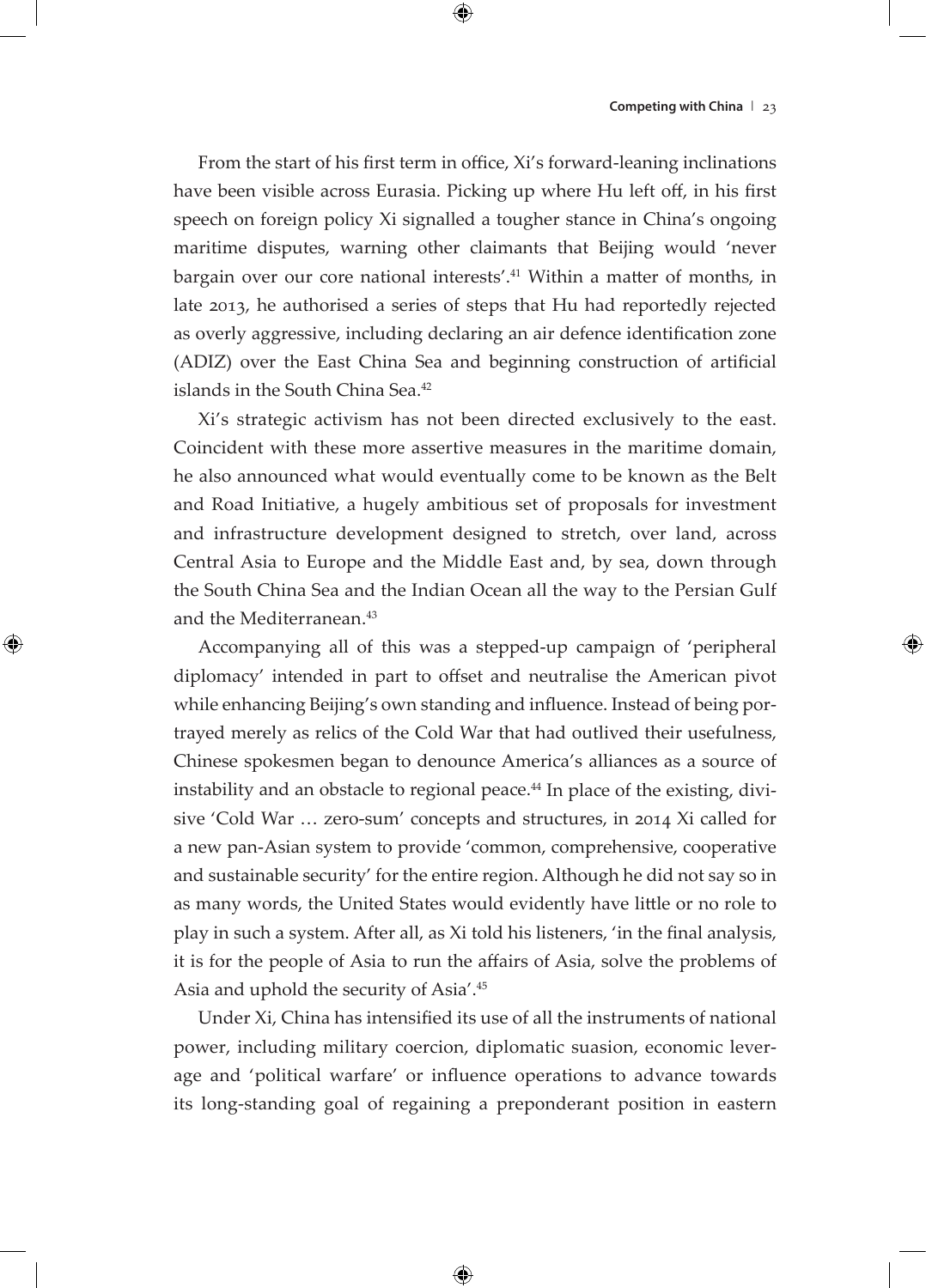Eurasia. While it remains shrouded in soothing rhetoric and is still, in some respects, a work in progress even in the minds of its architects, the contours of that objective have also become increasingly evident in the past five years. What Beijing has in mind when it speaks of a 'community of common destiny' appears in fact to be a new regional sub-system, insulated to a degree from the larger and still Western-dominated global system, joined together by economic exchange, physical infrastructure, agreed rules and institutions for consultation and the coordination of policy, all with China at the centre and with the United States pushed to the periphery, if not out of the region altogether. $46$ 

Nor is this the limit of Xi's ambitions. Whereas previous generations of Chinese leaders went out of their way to foreswear any intention of attempting to match, still less overtake, the United States in terms of overall power and influence, Xi has made clear that he already regards what he describes as a 'new type great power relationship' as a coming together of equals. $47$  As the vice-president of an intelligence-community-linked think tank explains, the 'shrinking discrepancy' between the US and China means that the relationship between them has 'graduated from superpower/major power to world's Number 1/Number 2'.<sup>48</sup> Left unspoken for the moment is the obvious possibility that, at some point, these rankings will be reversed.

In time, as Xi told the 19th Party Congress, China will 'move closer to centre stage', taking on a greater role as a world leader. Senior officials now openly express dissatisfaction with the 'existing world order' which they describe as 'built and led by the US', rooted in 'American or western values', and operating to Washington's 'great benefit' but to the detriment of other nations.49 In part because change has come more quickly than expected, by their own admission, Chinese theorists have not yet advanced anything resembling a fully developed vision for what they would like a new and more 'democratic' world order to look like.<sup>50</sup> For the time being, Beijing will continue to take an à la carte approach to the existing system, supporting those international institutions that serve its interests (including the WTO and the UN Security Council), ignoring those that do not (such as the International Tribunal for the Law of the Sea), turning others (like INTERPOL) to its own purposes, and weakening or subverting those (like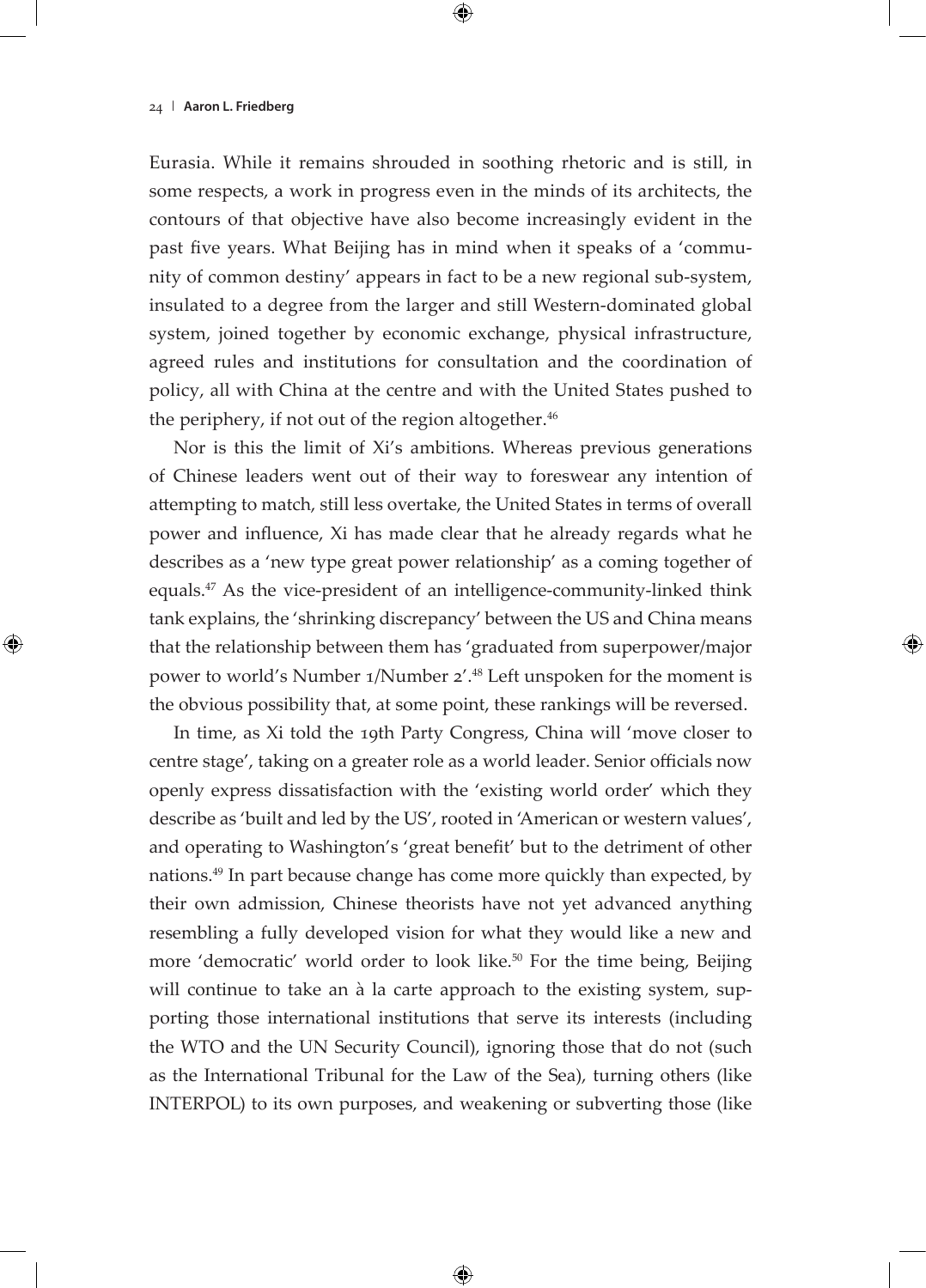the UN Commission on Human Rights) that might otherwise pose a challenge to its legitimacy. In some areas, China has also begun to develop new institutions (like the New Development Bank) and to promote new norms (like the idea of 'internet sovereignty') that aim to circumvent those favoured by the West. Finally, instead of shying away, as it has done in the past, Beijing has embraced the idea of ideological competition, offering China's mixture of market-driven economics and authoritarian politics as 'a new option for other countries … who want to speed up their development while preserving their independence'.<sup>51</sup>

At home, in Asia and in the world at large, Xi is pursuing policies that, despite their evident diversity and complexity, have a strong unifying theme. Xi's strategy may not succeed, and could fail catastrophically, but the momentum and sense of purpose that drives it, and the resources being mobilised to support it, are undeniably impressive. Just as at the turn of the twentieth century American policymakers set out to 'make the world safe for democracy', so, at the start of the twenty-first century, their Chinese counterparts are attempting to make it safe for authoritarianism.

#### **A countervailing strategy**

At the end of the Cold War, the United States shifted from containment to what Bill Clinton's national-security advisor Anthony Lake labelled a policy of 'enlargement'.52 The ultimate aim of this strategy was to hasten the transformation of China, Russia and other former communist regimes into liberal democracies by incorporating them as fully as possible into the open, liberal system that the Western powers had built for themselves in the years following the end of the Second World War. Instead of transforming them, however, incorporation made it easier for the two authoritarian great powers to gain in strength while granting them essentially unrestricted access to the economies and societies of the democracies.

The failure of their ambitious, optimistic post-Cold War strategy requires the United States and its allies to revert to a more defensive posture, protecting themselves more effectively both from external coercion or aggression and from internal exploitation or subversion. To a certain extent, the objectives of a new US China strategy can be defined in traditional terms: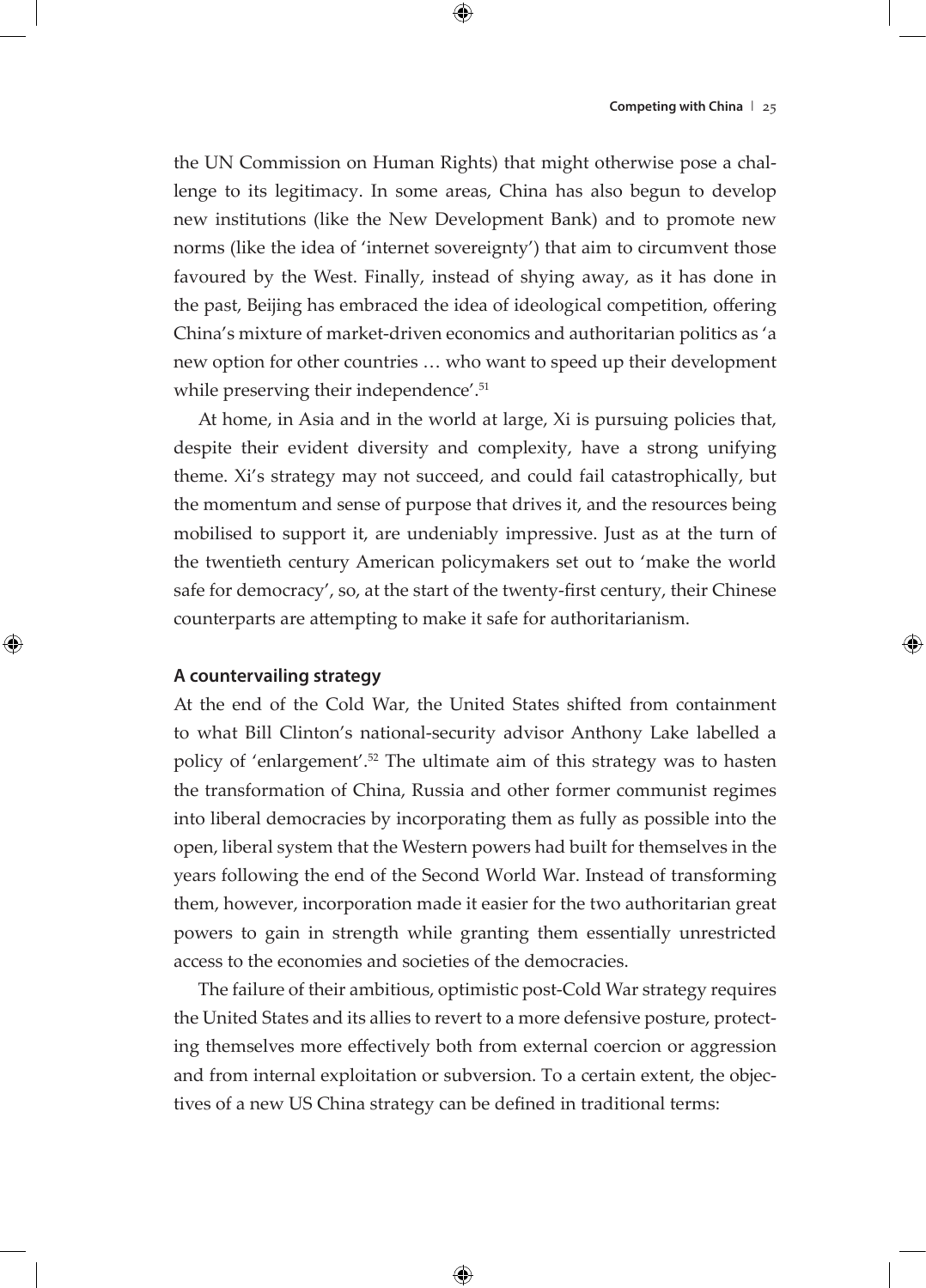- As it has done since the early part of the nineteenth century, the United States must oppose attempts by foreign powers to deny free use of the global commons. If permitted to succeed, such efforts could damage the prosperity of the United States and the other advanced industrial democracies.
- As it has done since the early part of the twentieth century, the United States must seek to prevent the direct, physical or indirect, economic and geopolitical domination of either end of the Eurasian landmass by a hostile power or coalition. A hostile regional hegemon might be able to aggregate the resources of its neighbours and could use its preponderant position as a base from which to project power in ways threatening to the United States and its interests and allies in other regions.
- As it has done since the end of the Second World War, the United States must continue to assist its treaty allies and, to the extent possible, non-allied, friendly nations in defending themselves against attack or coercion. Upholding alliance commitments is both a means to the larger end of preventing regional domination by a hostile power and, because virtually all US allies are fellow democracies, an end desirable in itself.
- As it has done since the 1960s, the United States must also continue to work to prevent the further spread of weapons of mass destruction including, for the time being, discouraging its regional friends and allies from acquiring nuclear weapons despite the fact that, in Asia, they feel increasingly threatened by the growing capabilities of China and its ally North Korea.

In addition to these more familiar, outward-looking goals, a new strategy must also look inward. Without entirely excluding the authoritarian powers, the United States and its allies will have to find ways to respond to the threats to their economies, societies and political systems that have arisen as a result of a prolonged period of excessive and imprudent openness. As regards China this will require: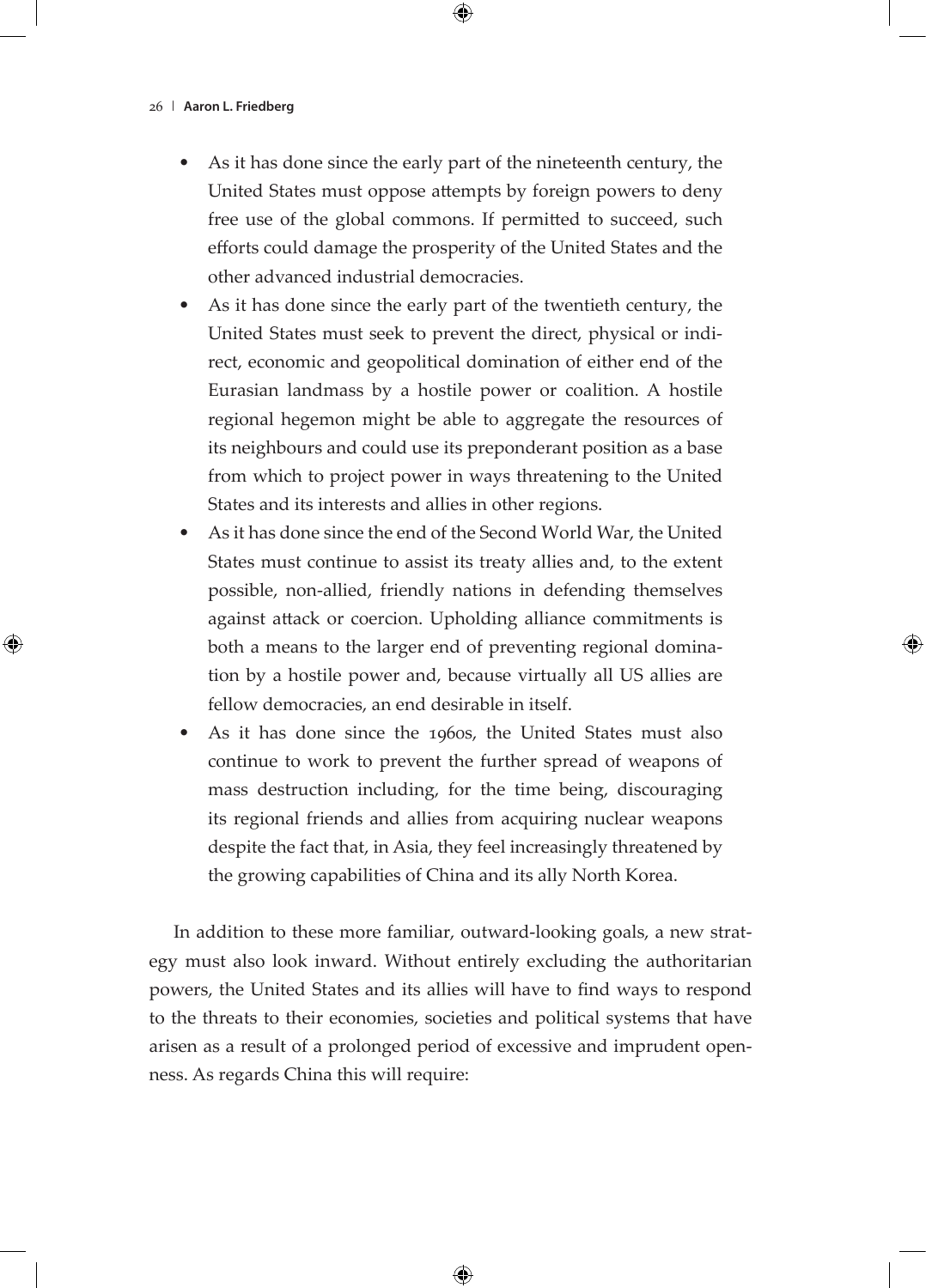- Working to neutralise Beijing's attempts to use economic leverage, political warfare and other techniques to alter the perceptions and policies of democratic countries, including the United States.
- Defending against practices, including massive state subsidies, formal and informal barriers to foreign imports and investment, and the theft or forced extraction of technology and intellectual property that could damage the long-term prospects of US and other Western economies relative to China's.

Although this aspect of the challenge is still in its early stages, Beijing's increasing activism and ambition necessitate the addition of a final, global dimension to any new strategy:

• Together with like-minded friends and allies, the United States must work to counter Chinese efforts to exploit or weaken global rules and institutions rooted in liberal principles of political and economic openness, and its attempts to encourage the consolidation and spread of illiberal norms and authoritarian regimes.

 As they pursue these defensive aims, the United States and its allies should continue to seek the best possible relationship with Beijing, cooperating where possible on issues of convergent interest and doing whatever they can to avoid a conflict that would be catastrophic for all concerned. But they must do so with a clear-eyed appreciation of the likely limits on such cooperation, without backing away from their other objectives or compromising their values, and without giving up on efforts, however indirect, to encourage tendencies within China that may someday result in its transition to a more liberal and democratic form of government.

Engagement in its current form has obviously failed to promote this shift, but that does not mean it should be abandoned as an objective. Without a fundamental change in the character of its domestic regime, a lasting, trusting and mutually beneficial relationship between China, the United States and the other democracies will prove impossible to attain. Such a relationship may someday be within reach, but, to paraphrase George Kennan, it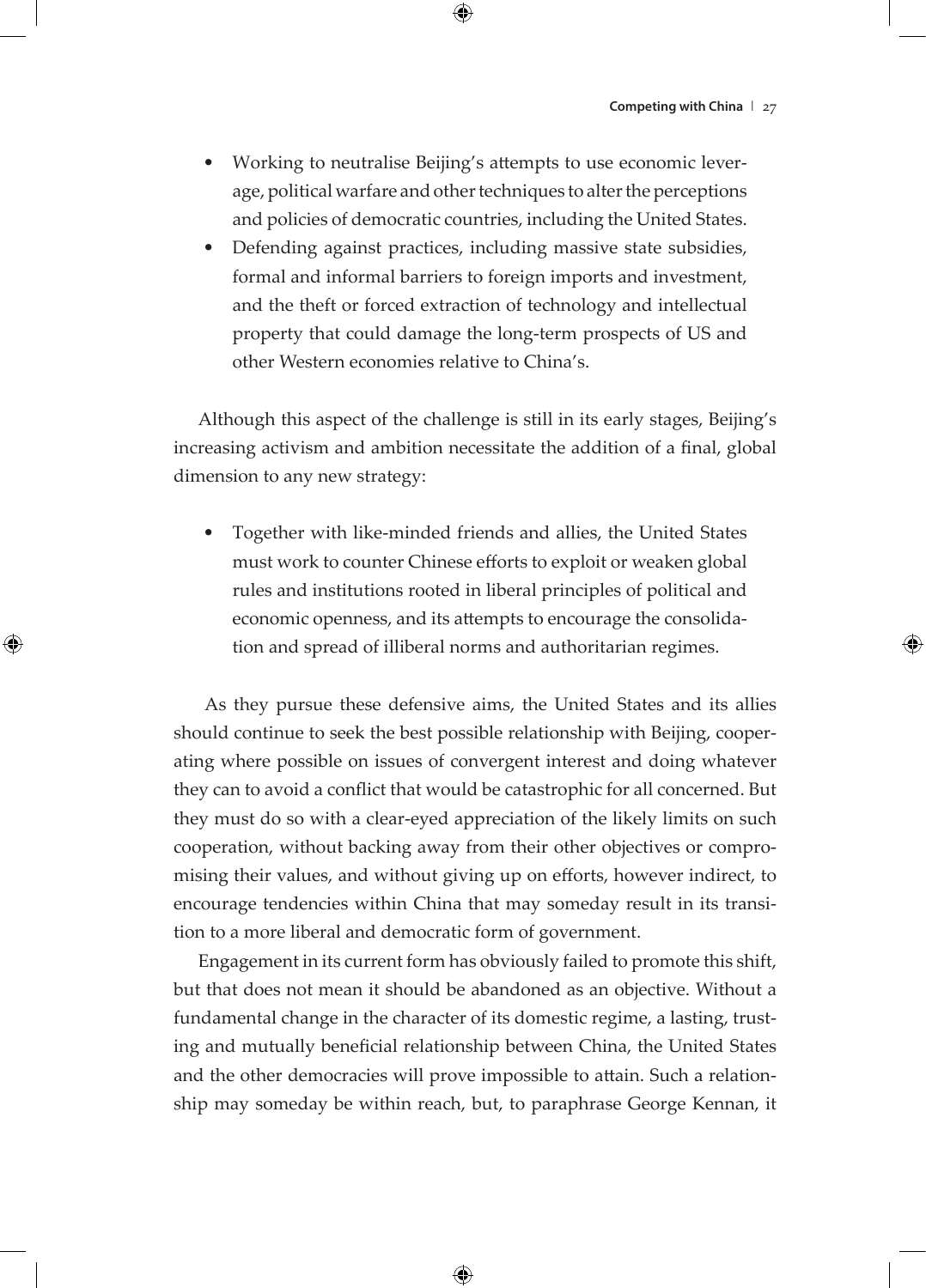will have to await 'either the break-up or the gradual mellowing' of the power of the Chinese Communist Party.53

## *Alternatives*

To achieve these ends, the United States need not abandon altogether the mixed strategy it has been pursuing since the end of the Cold War. But, together with its allies, it must modify substantially the mixture of elements which that strategy contains. In sum, the United States and its strategic partners should increase and better integrate their investments in balancing, while at the same time regulating more carefully – and in certain respects constricting – their present posture of open and still largely unconstrained engagement with China.

Before turning to a detailed description of the various elements of this strategy, it may be helpful to bracket it between two conceivable alternatives.54 At one end of the spectrum of possibilities is an approach that would effectively abandon engagement in favour of a return to Cold War-style containment. The United States did, of course, pursue such policies toward China from the late 1940s to the late 1960s, cutting off virtually all trade and investment, providing armed support to separatists in Tibet, attempting to destabilise, and refusing even to recognise, the government in Beijing. Nothing of the sort is suggested here. Such a course would carry extraordinary costs and risks, and, even if it were desirable from a strategic standpoint, it could not at present win the support necessary to sustain it, either from the American public or from the people and governments of its allies.

Inverting the emphasis of containment, under a strategy of accommodation Washington would back away from balancing in favour of seeking a 'grand bargain' with Beijing, perhaps involving the delineation of spheres of influence between the two Pacific powers. But of what would such a deal consist? The notion advanced by some scholars that China might be willing to settle for a preponderant position in continental Eurasia, leaving the United States and its allies to dominate the maritime domain, is belied by Beijing's recent activism in the East and South China seas, to say nothing of the ongoing expansion in its naval capabilities.<sup>55</sup> Putting aside the obvious moral objections, even permitting the mainland to absorb Taiwan, as a few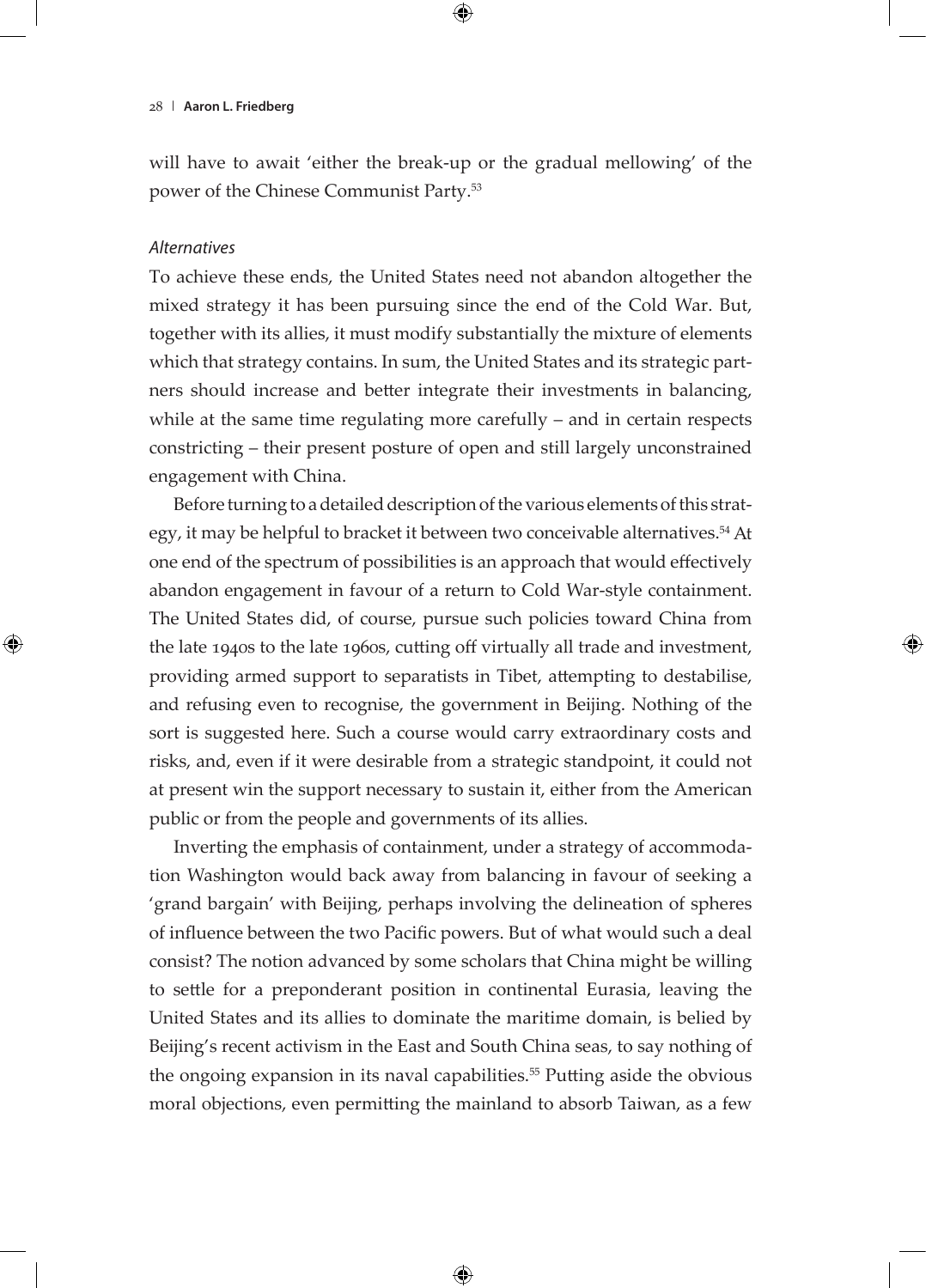analysts have suggested, would probably prove insufficient to head off an accelerating strategic rivalry.<sup>56</sup> To the contrary, because it would enhance China's ability to project military power into the Western Pacific while shaking the confidence of America's allies, such a gesture would likely feed Beijing's appetite for further gains.

For as long as they believe that long-term trends are running in their favour, China's leaders are unlikely to be satisfied even with substantial concessions from the United States or its allies. The things that they most want, however – including not only an end to the US commitment to Taiwan, but control over the East and South China seas, the withdrawal of America's forward-based forces, the dissolution of its alliances and perhaps the eventual creation of a new Sino-centric order in eastern Eurasia – are (or should be) unacceptable to their counterparts in Washington. While it is possible that some kind of new regional modus vivendi could emerge, it is more likely to take the form of a stalemate, following a period of vigorous competition, than a coolly negotiated *entente*.

#### *Objections*

The strategy outlined here is susceptible to numerous potential objections, of which two warrant particular attention. As has happened so often in the past, some will no doubt argue that taking steps to increase balancing or constrain engagement risks triggering an arms race, a trade war, a new Cold War and perhaps even a real, hot war. While there is every reason to proceed with caution and to avoid unnecessary provocation, the fact remains that in virtually every realm an intense rivalry is already well under way. The difficulty is that, until quite recently, these competitions have been excessively one-sided. To take the most obvious examples: for more than two decades, China's defence-research and -procurement programmes have been aimed at matching or neutralising US and Western military advantages, while its state-directed economic programmes used every available method to help Chinese firms gain an edge over their foreign competitors. What has been lacking thus far is a serious, focused and coordinated Western response. Failure to react effectively now will result in a further erosion of the position of the United States and its allies, weakening their ability to protect their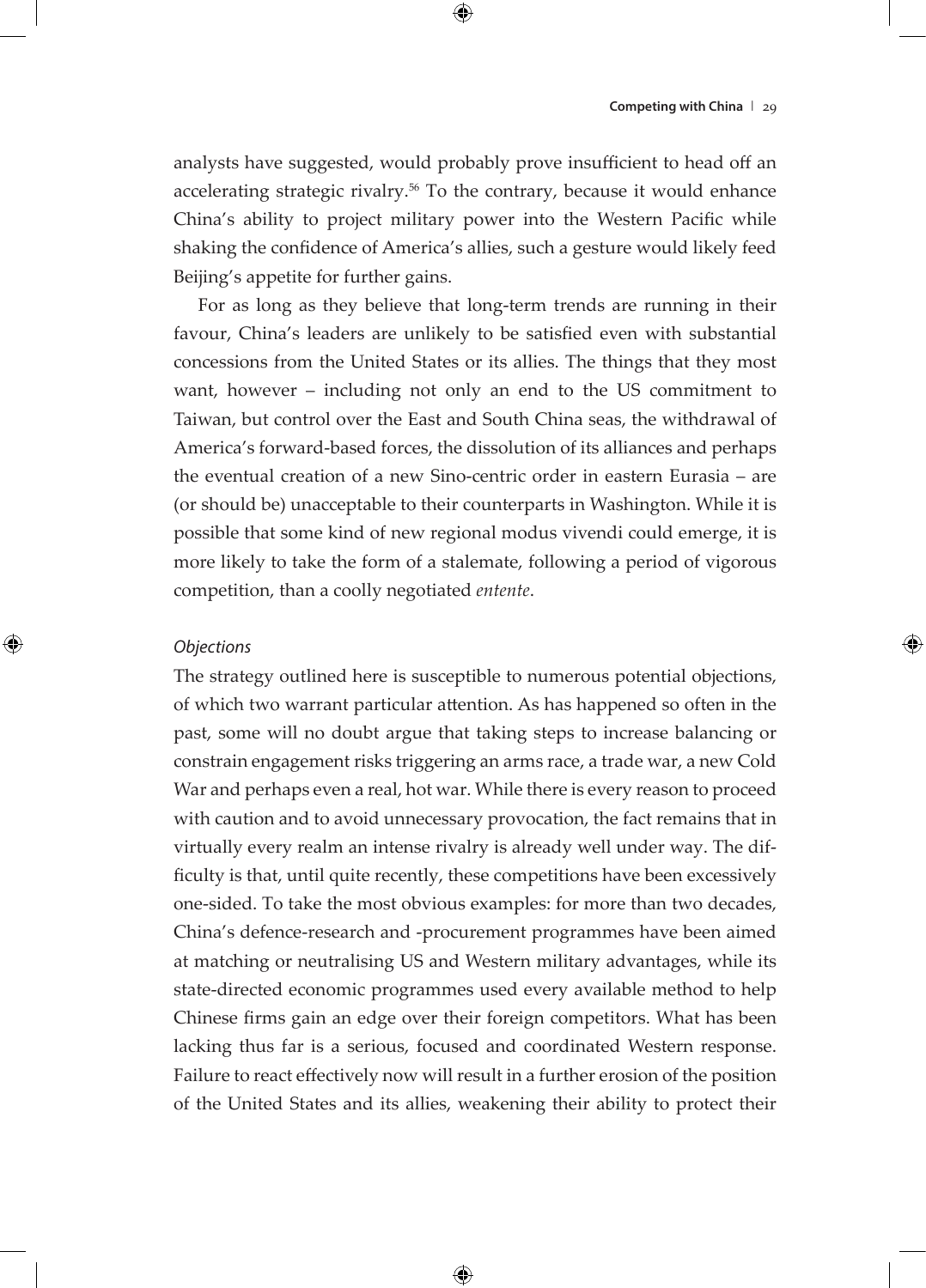interests and potentially increasing the danger of future miscalculation and possible conflict. The most important thing the democracies can do to keep the peace is to look to their own defences.

A second objection to the course of action described below is that, especially in the military domain, it could prove difficult to sustain. Given the size and dynamism of the Chinese economy, and the slower growth rates and already substantial claims on the fiscal resources of the democracies, in the long run it may simply be impossible for the United States and its allies to compete effectively with Beijing. Perhaps Chinese hegemony truly is inevitable, at least in Asia, and the most prudent course for other powers is to strike the best deal they can.

Despite Beijing's efforts to promote them, such projections are premature, at best. As its leaders are well aware, China's rate of growth has already slowed substantially from a peak of over 14% on the eve of the financial crisis to under  $7\%$  today, and it could fall further in the years ahead.<sup>57</sup> The fact that this will be happening as the population ages means that Beijing too will face competing budgetary demands.<sup>58</sup> Even if present trends continue, the United States and its strategic partners (including India, as well as Japan, South Korea and Australia, among others) will still command sufficient aggregate wealth to enable them to defend their interests and preserve a favourable balance of power, should they choose to do so.<sup>59</sup>

The final clause is key. While it is not yet clear what level of effort will be required over the long run, and while many of the necessary measures will not be costly in monetary terms, engaging in an intense, sustained strategic competition with China will undoubtedly require the democracies to devote more money to defence. That, in turn, will demand difficult and contentious decisions about spending, taxation and debt.<sup>60</sup> Such choices could result from a process of informed debate guided by wise and far-sighted leaders able to mould a national consensus on the need to compete more effectively against China; or they may emerge from a severe crisis or sudden setback. The former path would certainly be preferable, but if American history is any guide, the second may be more likely.

To meet the challenge China now poses, the United States and its allies will have to craft a countervailing strategy, an approach that seeks to blunt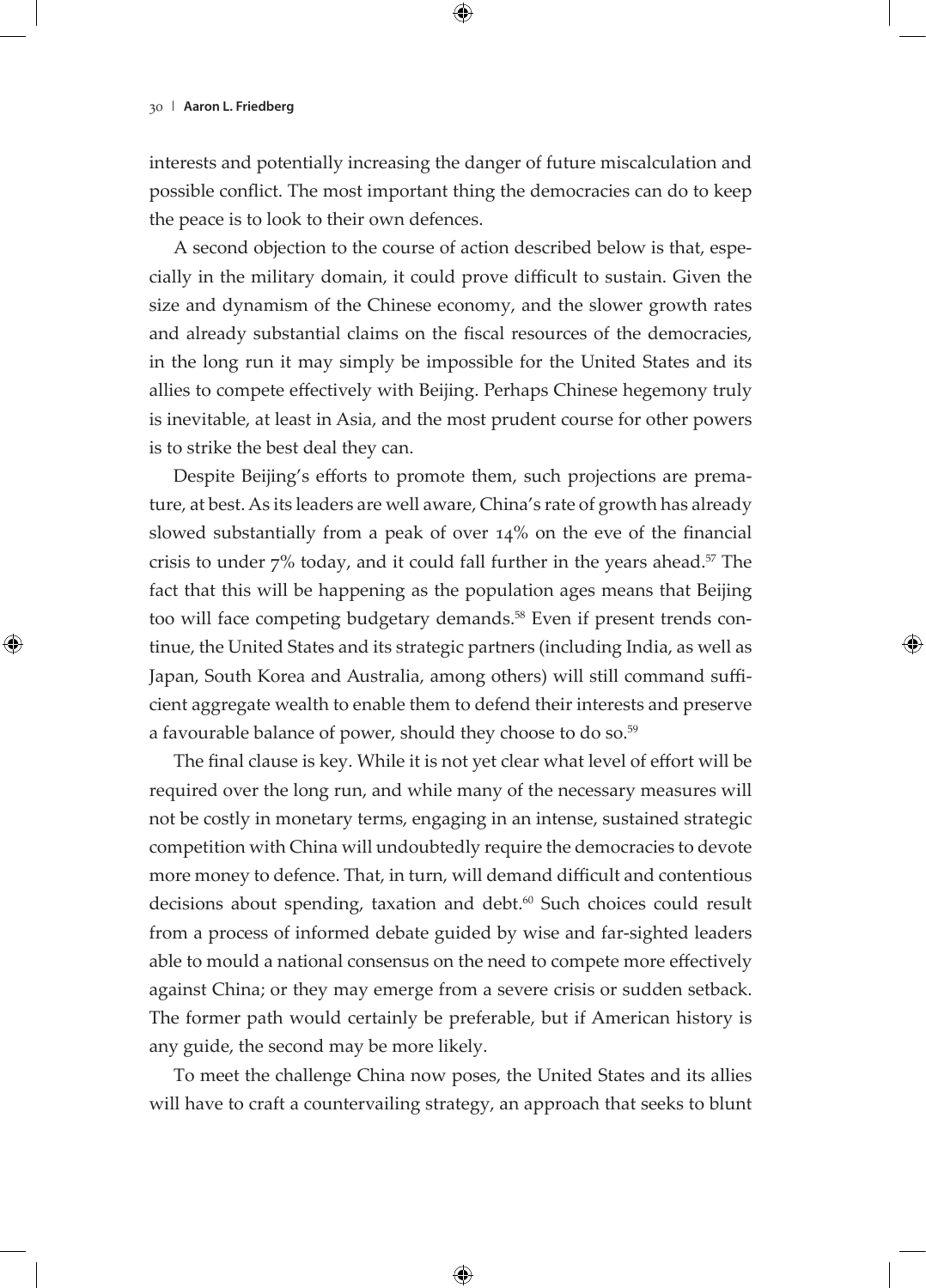the momentum of Beijing's recent initiatives, mobilising resources and pushing back, over a period of years and possibly decades, by matching the enduring strengths and advantages of a diverse coalition made up mostly of maritime democracies against the weaknesses and vulnerabilities of their continental, authoritarian rival. The next two sections will discuss how this might best be done.

#### **Enhanced balancing**

The two primary elements of a mixed strategy are balancing and engagement, each of which comprises two components: diplomacy and military policy, in the first instance, and economic policy and information operations (or political warfare) in the second. These can be thought of as four instruments of national power, but it is more useful to think of them as four distinct but interlocking domains of competition.

## *Diplomacy*

The diplomatic dimension of the US–China rivalry involves a competition in alliance-making and alliance-breaking. As has been true since the early 1990s, the United States seeks to strengthen and extend its network of alliance and quasi-alliance ties in order to maintain a favourable balance of power in Asia. For its part, China is attempting to weaken those ties, fragmenting a nascent US-led coalition so that it can establish itself as the preponderant regional power.

Thanks to China's growing power and increasing assertiveness, there are now strong balancing tendencies at work across Asia. It would be a serious mistake, however, to assume that a stable balance of power will form automatically, or that it can be sustained over the long run without active US involvement and leadership. Beijing seeks to delay and diminish the responses of individual countries, as well as attempting to exploit and widen possible differences among them. Divide-and-conquer tactics can work, especially where the members of an erstwhile countervailing coalition are geographically dispersed, have little prior experience of cooperation, and are not joined together by formal collective-security commitments or institutions. In part for these reasons, some analysts have suggested that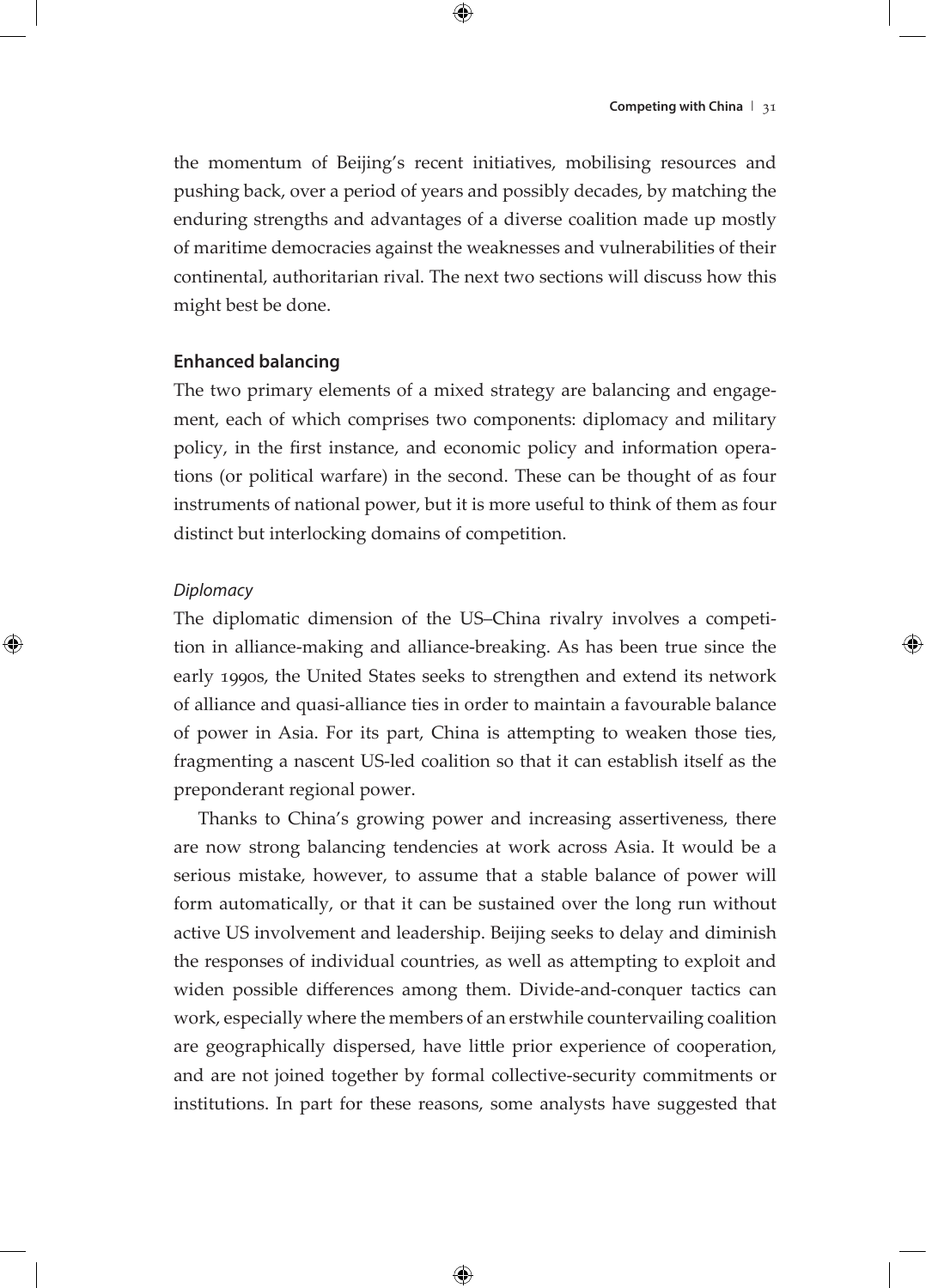Asia, unlike Europe, may be a region in which other states are more likely to 'bandwagon' with a rising power than to balance against it. $61$ 

While this could turn out eventually to be the case, the last several years have instead seen a marked uptick in strategic consultation and cooperation, not only between Washington and each of its traditional allies and new-found friends, but among the regional states. Japan has been especially active in this regard, strengthening its own bilateral ties with India, Australia, Vietnam and Europe, while India, for its part, has moved to do the same with Japan, Vietnam and Australia.<sup>62</sup> The United States should do what it can to encourage and enable these linkages, as well as working to

*China is a permanent presence*

give real substance to new and still relatively loose multilateral groupings in which it is actively engaged, like the US–India–Japan–Australia 'Quad'. It is possible to exaggerate the utility of such arrangements; occasional summits, exercises and even arms sales do not come close to approximating the level of coordination found in a functioning alliance.<sup>63</sup> But the aim of this element of US strategy should

be to promote the growth of an increasingly dense, overlapping network of ties. These can ease policy consultation and coordination, build familiarity and habits of cooperation and could, if necessary, harden quickly into a true, multilateral defensive coalition.<sup>64</sup>

The scope of the diplomatic competition between the US and China is no longer limited to Asia. Beijing is now trying to use its growing economic clout (and increasing uncertainty over the direction of US policy) to promote divisions within Europe, and between Europe and the United States. For its part, the United States should be doing more to mobilise the support of its European allies in pursuit of common objectives in Asia. The fact that many European governments now share US concerns over the direction of Chinese policy on a variety of fronts should make this easier than might have been the case only a few years ago. If its members can work together, a unified global coalition of democracies could exert considerable pressure on China on freedom of navigation, human rights, trade, cyber security, political-influence operations and the protection of intellectual property, among other issues.<sup>65</sup>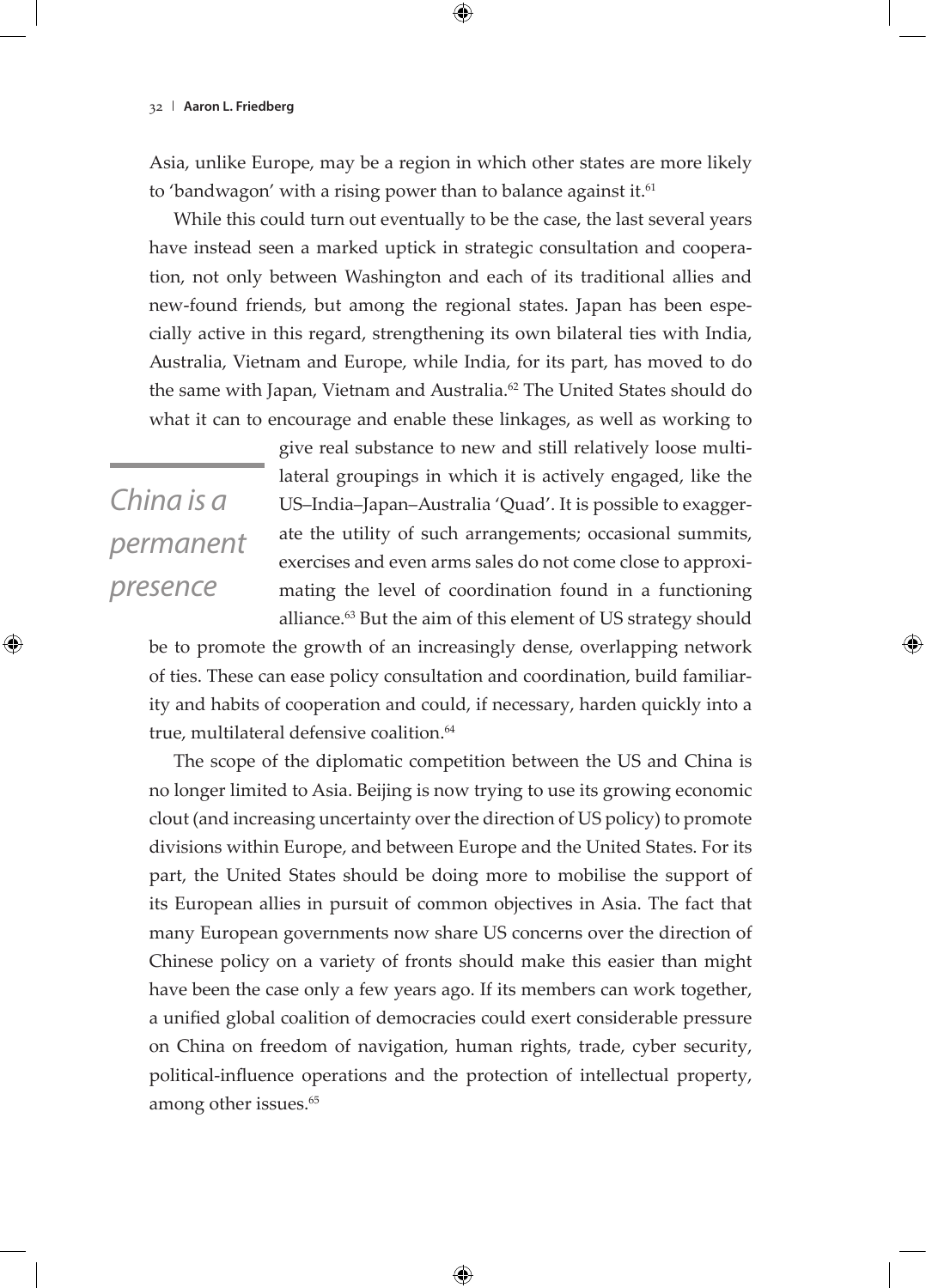In the diplomatic realm, the most important task confronting the United States is to find ways to reassure its Asian allies and strategic partners about the depth and permanence of its commitments. This is a challenge in part because of geography: China's proximity makes it a threat, but it is also undeniably a permanent presence. The United States, by contrast, is far away, and could choose at some point to pull back from the region. In recent years Chinese diplomats have also advanced the view that America's commitments are unreliable because it is a declining power, with an increasingly narrow view of its own interests.<sup>66</sup>

In addition to adjustments in military and economic policy that will be discussed more fully below, Washington can help to counter this narrative by highlighting the common values that link it with most of its major regional allies and strategic partners, including Taiwan and India, as well as Japan, Australia and South Korea. Aside from commercial interests or purely geopolitical concerns, these shared beliefs provide an enduring foundation for cooperation. They also make it extremely unlikely that Washington would ever willingly cede regional preponderance to an authoritarian China. As the last 75 years make clear, the United States has a history of helping its fellow liberal democracies to preserve their open social, political and economic systems, even at some cost to itself, and even at the risk of war.

To date the Trump administration's track record in this domain of competition has been mixed, at best. Saying that the United States seeks a 'free and open Indo-Pacific' is a step in the right direction, but it should be clear that what is at stake here is not only freedom of navigation and open markets, but the continuing security and prosperity of free and open (that is, liberaldemocratic) *societies* along China's maritime periphery.<sup>67</sup> Unfortunately, the impact of this slogan is further weakened by the president's reluctance to use the language of principle to describe America's commitments to its allies (or the failings of its authoritarian rivals) and his insistence on discussing alliance relationships primarily in transactional, monetary terms.

As it bolsters its own alliances and partnerships, the United States should also be looking for ways to exploit the problems and complications that will arise as China diversifies its own commitments. As Beijing seeks to advance and defend its far-flung interests across Central Asia and into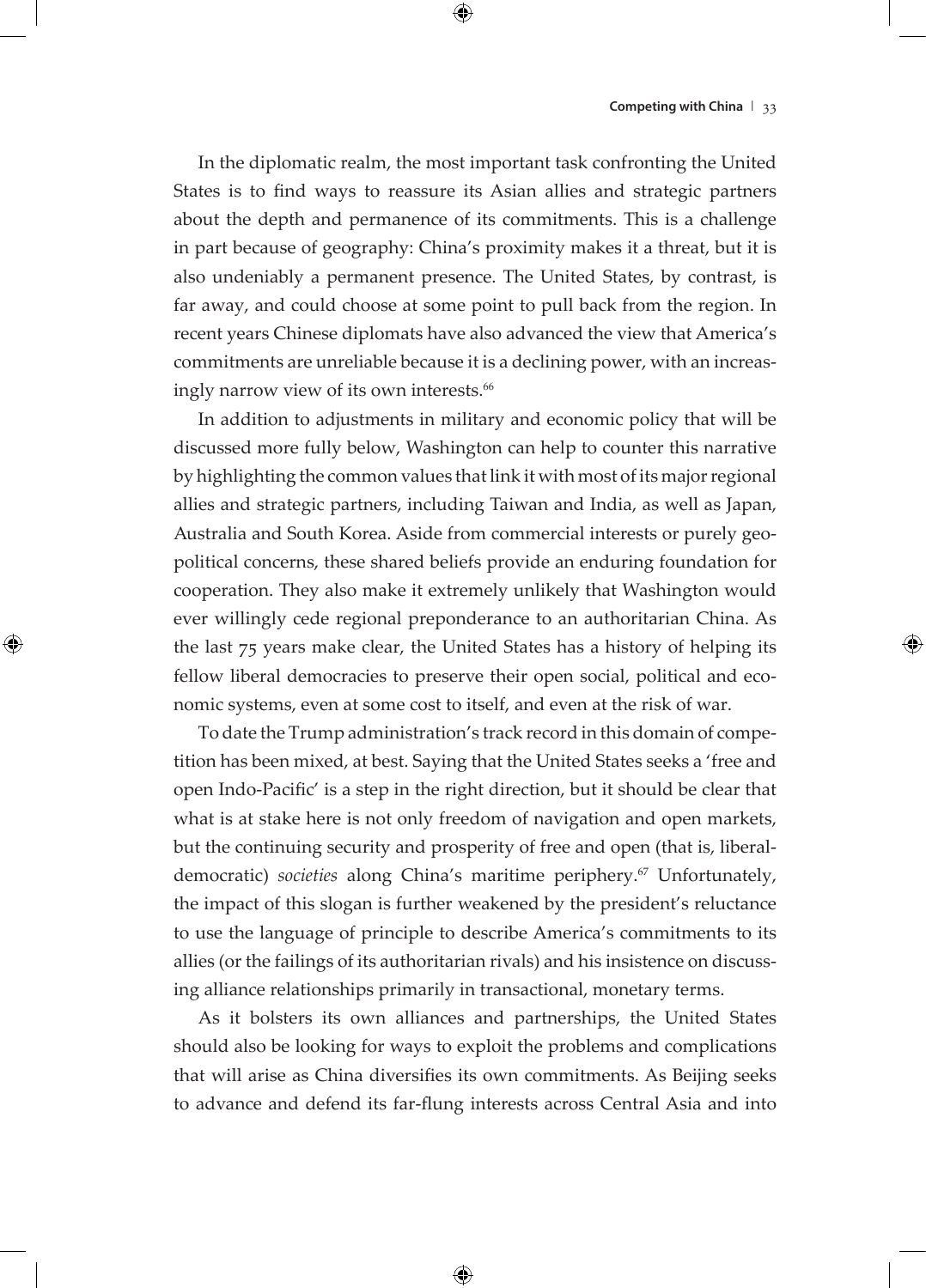the Middle East, Africa and Latin America, it will become more enmeshed in the internal affairs of an assortment of developing countries. China's dubious financial dealings with some of the nations along the Belt and Road are raising questions about its intentions, and ironically risk casting it in the role of a twenty-first-century neo-imperialist power.<sup>68</sup> It is already supporting an array of regimes with poor human-rights records, and in future it is likely to be drawn more deeply into local conflicts, possibly resulting in significant material and reputational costs.

Beijing's westward thrust is also causing it to intrude further into areas still considered by Moscow to lie within its sphere of influence, including Central Asia and parts of Eastern Europe. The Sino-Russian axis remains strong, thanks in part to the Western response to Russia's intervention in Ukraine, as well as Moscow and Beijing's shared fear of liberal democracy. In the long run, however, a continuing alignment between the two nations is not inevitable as China's growing wealth, power, influence and presence cause resentment and anxiety in Russia. Even as they oppose Vladimir Putin's attempts to bully and destabilise them, the nations of the West should not foreclose the possibility that they may one day be able to draw Russia back towards them, providing it with options other than deepening subservience to China.

## *Military*

The Sino-American military rivalry pits a global power attempting to defend its dominant position in the Asia-Pacific against a fast-rising challenger that seeks regional preponderance and is in the early stages of projecting its own power on a wider scale. The United States seeks to preserve its ability to project power into the Western Pacific in order to support its allies and ensure freedom of navigation. For its part, China is working to neutralise US advantages in order to deter and, if necessary, to defeat any attempt at intervention. Beijing's intention is not to wage war but rather to 'win without fighting', undermining the US position by raising doubts about the viability of its security guarantees, while driving the military competition in directions that make it increasingly difficult to sustain by imposing disproportionate costs on America and its allies. This complex competition can be broken down into three parts: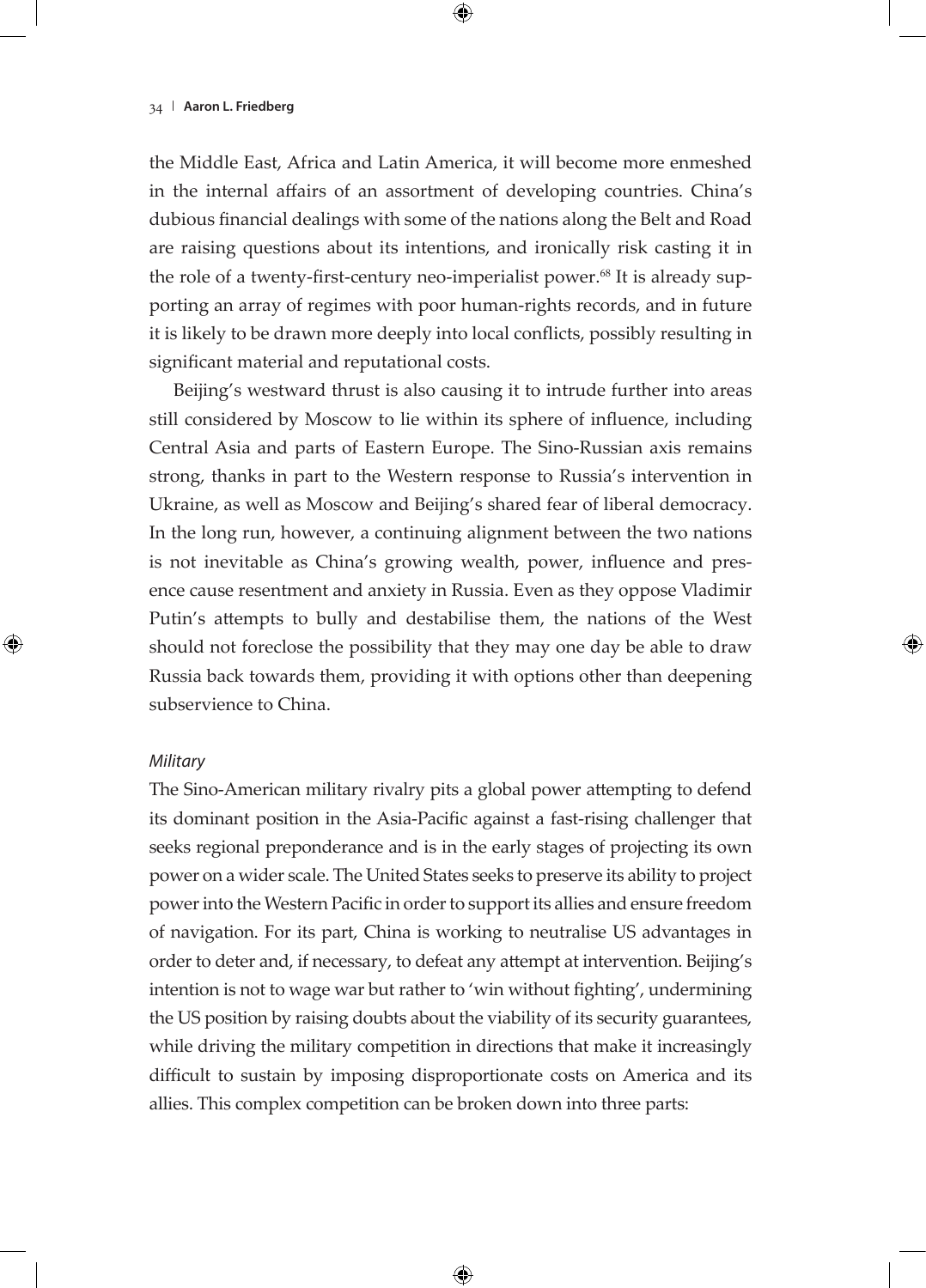*US power projection versus China's anti-access/area denial (A2/AD)*. At the end of the Cold War, the United States had a virtually unchallenged ability to project and sustain overwhelming conventional air and naval power in the Western Pacific using local ports and airfields, surface and undersea naval platforms, and assets based in space and deployed from facilities outside the region. In the last two decades, China has developed and is in the process of expanding its capabilities to strike at all elements of the US power-projection system. Among other weapons, Beijing has deployed conventional ballistic missiles targeted against fixed facilities and ships at sea, and large numbers of anti-ship and land-attack cruise missiles launched from air, sea, undersea and land.<sup>69</sup>

The Obama administration highlighted these troubling trends in the regional military balance and proposed to meet them, first in 2011 by announcing development of the so-called Air–Sea Battle operational concept (later renamed the 'Joint Concept for Operational Access and Maneuver in the Global Commons') and then in 2014 by pursuing a set of technological counters under what came to be known as the Third Offset Strategy.<sup>70</sup> Neither of these initiatives was brought fully to fruition, and it is not yet clear whether and, if so, in what form they will continue.<sup>71</sup> But the problems they were meant to address remain and have only grown more intense.

Having called attention to the challenge posed by China's A2/AD capabilities, American strategists and their allied counterparts now need to develop a credible response to them, one that can be discussed publicly in at least general terms. Whatever label is attached to it, the purpose of this response must be to bolster deterrence by eroding the confidence of Chinese planners that they could ever hope to carry out a disarming conventional first strike at the outset of any future war. In the first instance, this will require taking steps to reduce the vulnerability of US and allied forces and bases through some combination of active and passive defences, cover and deception, in-theatre dispersal, and improved capabilities for defending, reconstituting or replacing damaged satellites, cyber networks and other C4ISR assets.

Because modern wars are not won (or deterred) by adopting a purely defensive posture, the United States will also need to enhance its capabili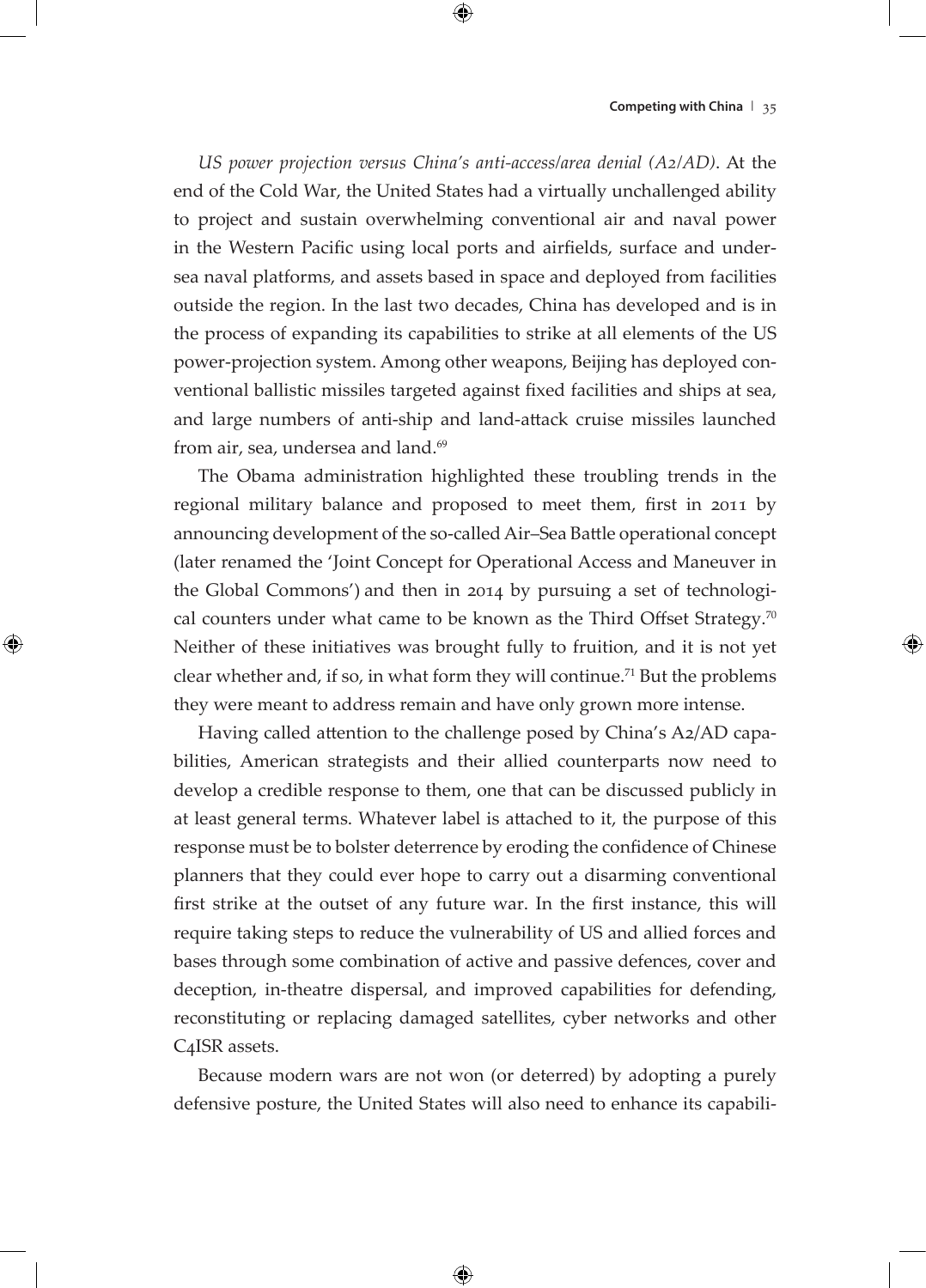ties for conducting long-range conventional precision strikes against a large number of widely dispersed targets, including some inside China. This will require deploying more sea- and air-launched cruise missiles; developing and deploying new aircraft, both manned and unmanned, capable of penetrating Chinese air defences; and developing conventionally armed ballistic missiles, possibly including hypersonic delivery vehicles as well as more traditional intermediate-range missiles.72 These offensive capabilities can contribute to deterrence by making clear to Chinese leaders that conventional strikes on US and allied forces and bases would be met with a prompt, proportionate response.<sup>73</sup>

Finally, the US and its allies should further develop their already existing capacity to respond to a large-scale use of force by China in the Western Pacific with some form of naval blockade.<sup>74</sup> Preparing for such a contingency might require deploying more attack submarines and more air- and submarine-launched anti-ship cruise missiles, procuring more mines and developing sophisticated unmanned underwater vehicles capable of autonomous operations. Even if it is left largely implicit, the threat of a blockade should enhance deterrence by making clear that aggression would likely result in a disruption in China's ability to use the seas to export its products or import the energy, natural resources and food it needs to keep its economy running. Beijing's anxiety over maritime interdiction is already helping drive investment in costly and potentially problematic projects designed to improve energy security, including overland pipelines. From the perspective of the long-term military competition, it would be preferable if China increased spending on these activities, rather than investing even more in its offensive aerospace and naval capabilities.

*Extended nuclear deterrence versus counter-deterrence*. In Asia, as in other parts of the world, America's security guarantees are backed by the promise that, if necessary, it will use nuclear weapons to defend its allies. Throughout the Cold War and into the early post-Cold War period, this promise was highly credible vis-à-vis China because, in addition to its conventional advantages, the United States enjoyed a massive margin of nuclear superiority. Although it did develop significant capabilities for striking US allies, for most of this period Beijing had little or no capacity to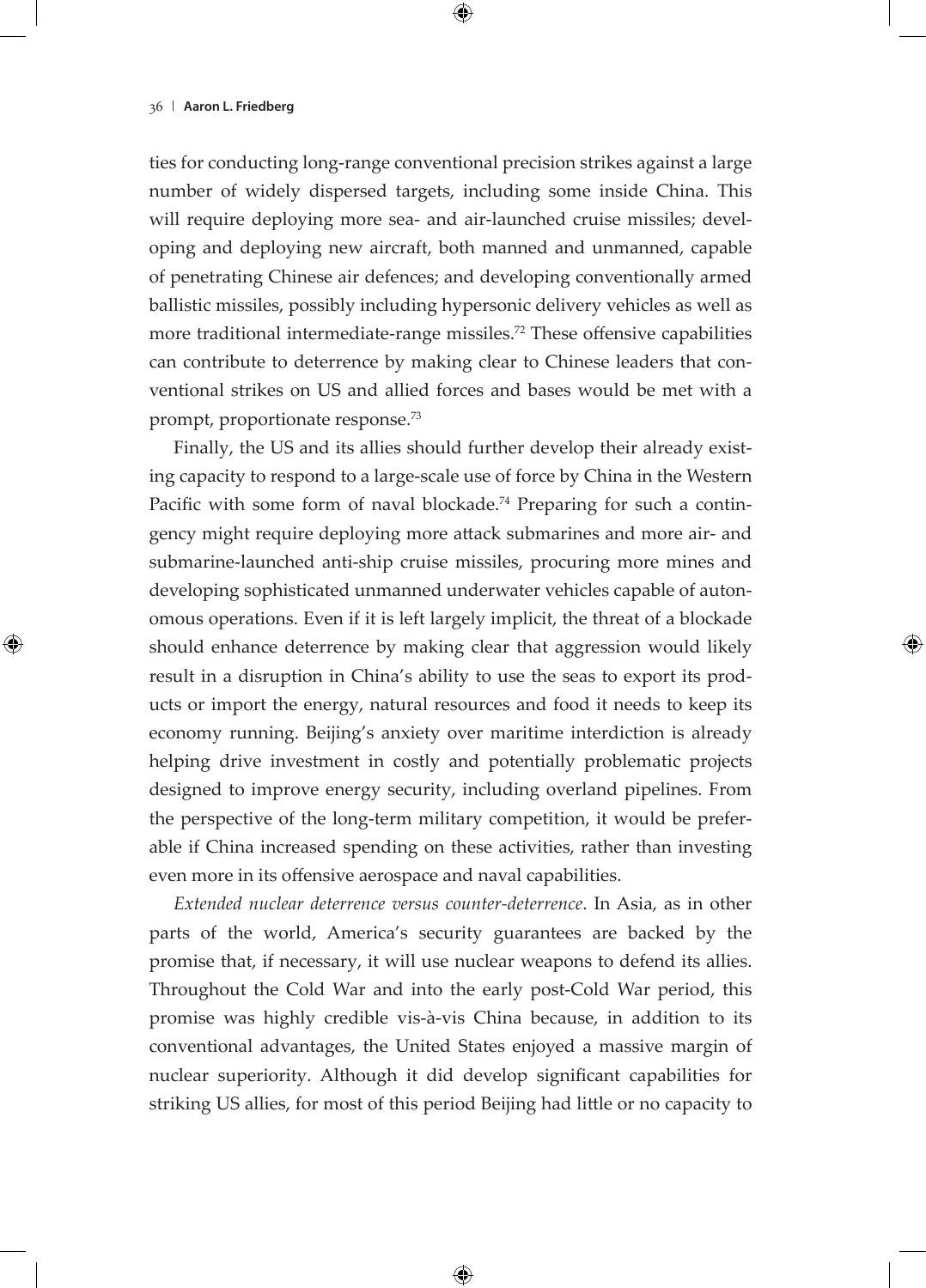deliver nuclear weapons against targets on American soil. When it began to deploy intercontinental ballistic missiles (ICBMs) in the 1980s and 1990s, they were few in number and, because of their technical characteristics (fixed, liquid-fuelled), potentially vulnerable to US pre-emption.

In the past decade this situation has started to shift, as China has begun to modernise and modestly expand the size of its long-range missile forces, adding land-mobile and submarine-launched ballistic missiles and developing multiple warheads.75 These developments may be motivated in part by a desire to maintain China's ability to threaten the United States with nuclear attack in the face of ongoing improvements in US conventional precision-strike and missile-defence capabilities. However, China's modernisation programmes (together with the ongoing development of North Korea's nuclear capabilities) are also raising questions about the continued viability of US extended-deterrent nuclear guarantees. America's allies may fear (and Chinese planners might hope) that, if they cannot do anything to prevent dozens of nuclear weapons from being detonated on their own territory, US decision-makers would hesitate to escalate to nuclear use if necessary to stop an overwhelming conventional assault, or perhaps even to retaliate against Chinese nuclear strikes on US allies.

In order to reassure its allies and deter potential opponents, the United States should maintain significant, survivable nuclear forces that can be deployed forward into the Indo-Pacific. American policymakers should also make clear that they have the ability, if necessary, to conduct limited nuclear operations and the intention to maintain intercontinental-range forces that remain larger by several orders of magnitude than their Chinese counterparts.<sup>76</sup> The Department of Defense should also continue to fund research and development programmes that might permit deployment of an expanded national missile-defence system in the event of an accelerating strategic nuclear competition with China.

*Chinese power projection versus US (and allied) A2/AD*. In addition to attempting to counter US power projection, China is beginning to develop the capacity to project military power at increasing distances from its shores. Within the First Island Chain, Beijing is working to establish a zone of effective control, using a combination of land- (and eventually carrier-)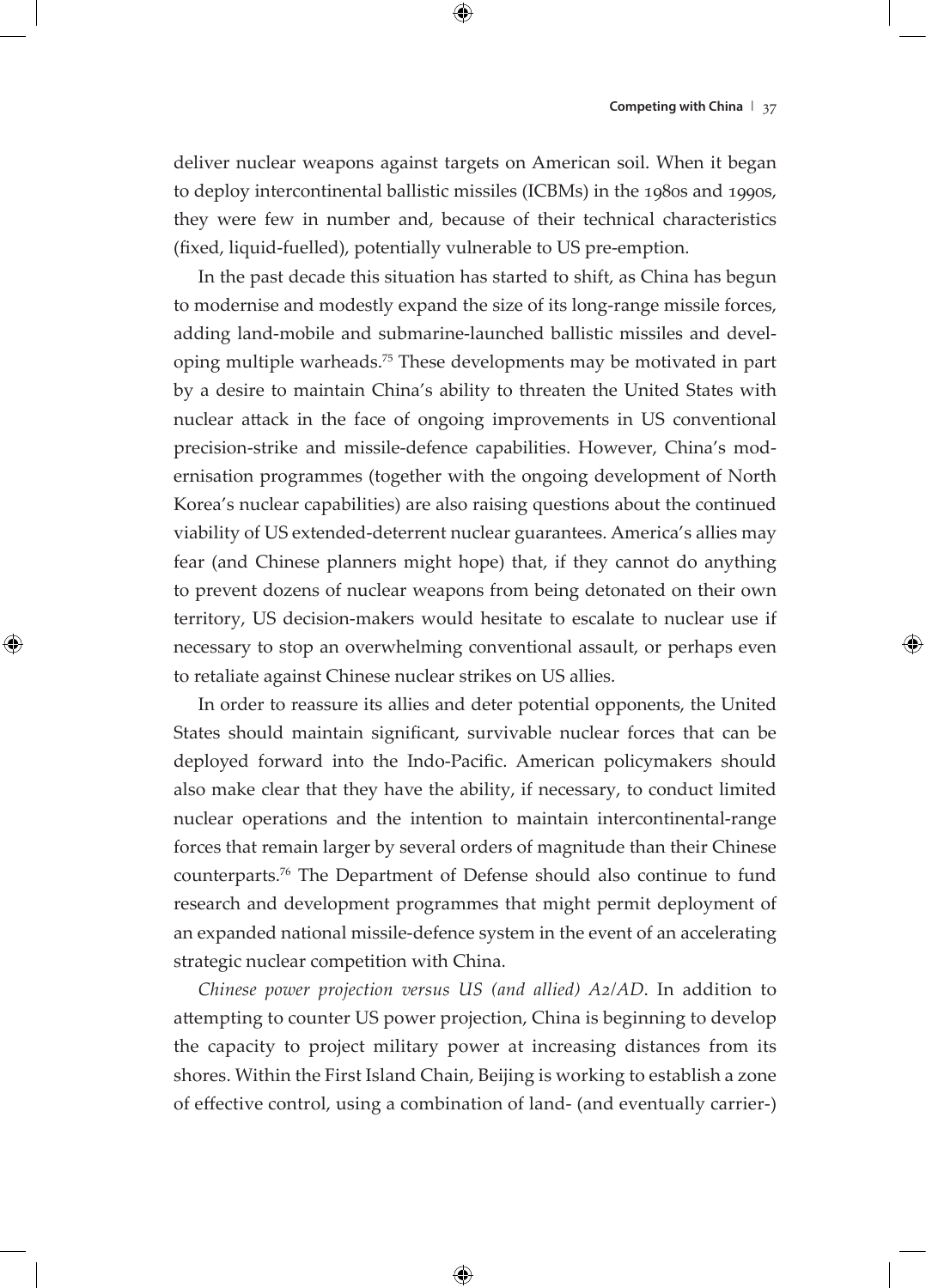based aircraft, surface naval vessels, submarines, maritime-patrol craft, commercial vessels and forward bases on man-made islands. If it succeeds, China will be able to dominate exploitation of the mineral, energy and food resources that these waters contain, and to regulate transit through them by the ships of other nations. Looking further afield, China is in the early stages of acquiring truly blue-water naval vessels, long-range airand maritime-support capabilities and a network of overseas facilities that will eventually enable it to project power in and around the Indian Ocean, the Persian Gulf and off the coasts of Africa, including into the waters of the Atlantic.

Countering Beijing's efforts to enclose and control the use of its 'near seas' requires a combination of enhanced US and allied presence in peacetime, and intensified preparations for engaging and defeating Chinese power-projection forces in the event of war.<sup>77</sup> In peacetime, the United States and its local friends and allies, as well as countries from outside the region, need to defy any attempt by Beijing to establish air or maritime exclusion zones by operating continuously wherever international law permits.<sup>78</sup> This will require greater coordination of effort and would be made easier by enhanced US access to facilities close to disputed areas.

To counter China's evolving power-projection forces, the US should help its regional partners enhance their own A2/AD capabilities. This would allow them to better defend their own waters and airspace, but it would also create a significant new problem for China's military planners, one that could be very costly for them to solve.<sup>79</sup>

As with its expansion across continental Eurasia, China's efforts to become a truly global military power will present strategic opportunities as well as challenges for other countries. Much time and money will be required to develop long-range air and naval forces and the skills and facilities necessary to operate them effectively. In the event of war, China's overseas bases would be extremely vulnerable and, without indigenous air and anti-submarine-warfare defences, its surface ships in distant waters would be hard-pressed to survive. If it chooses to compete in global powerprojection capabilities, China will be entering an arena in which the United States has some very substantial advantages.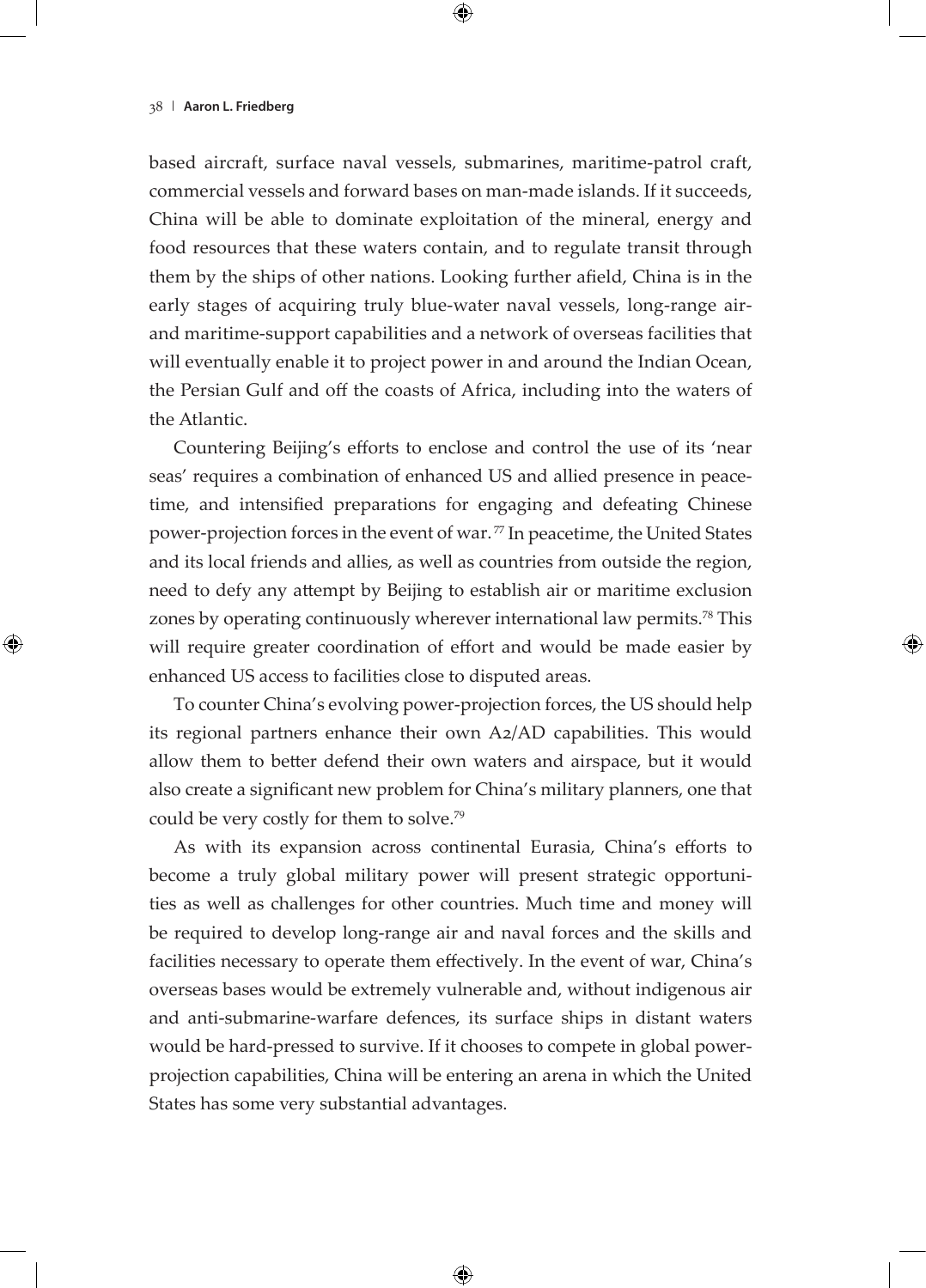#### **Constrained engagement**

Stepped-up balancing entails costs and carries risks, but it does not present any deep conceptual challenges. The United States and its allies know how to increase their defence capabilities and intensify their diplomatic cooperation; for the most part what is required is simply to do more of what they are already doing, and have been doing for some time.

Constraining engagement is another matter altogether. Doing so will require the democracies to re-examine their assumptions about the unalloyed virtues of openness, and to find ways to protect their economies and societies without damaging their foundational principles or lessening the vitality that comes from the freest possible exchange of goods and ideas. In practical terms this will mean recalibrating relations with China, making them less open than has been the case for most of the past quarter-century while avoiding, if at all possible, the degree of closure that characterised the early stages of the Cold War. Whether a new equilibrium can be found will depend not only on what the democracies do to defend themselves, but on how hard and in what ways Beijing tries to preserve the advantages it derives from the status quo.

#### *Economics*

Economic engagement with the West has enabled China to grow richer and stronger without compelling its rulers to liberalise politically or, beyond a certain point, economically. As a result, China today remains an authoritarian country in which the party-state exercises a high degree of control over the direction of national economic development and now has vast resources with which to pursue its external objectives.

The twin challenges that China poses in the economic domain follow directly from these features of its domestic system. For Beijing, growth and prosperity are not ends in themselves, nor are they expected to emerge from the workings of freely functioning markets. Like the mercantilists of earlier eras, China's leaders believe that wealth begets power and power begets wealth. Rather than abandoning their own liberal principles, the United States and its allies must respond with policies that offset the effects of China's economic statecraft while minimising the harms done by its industrial policies.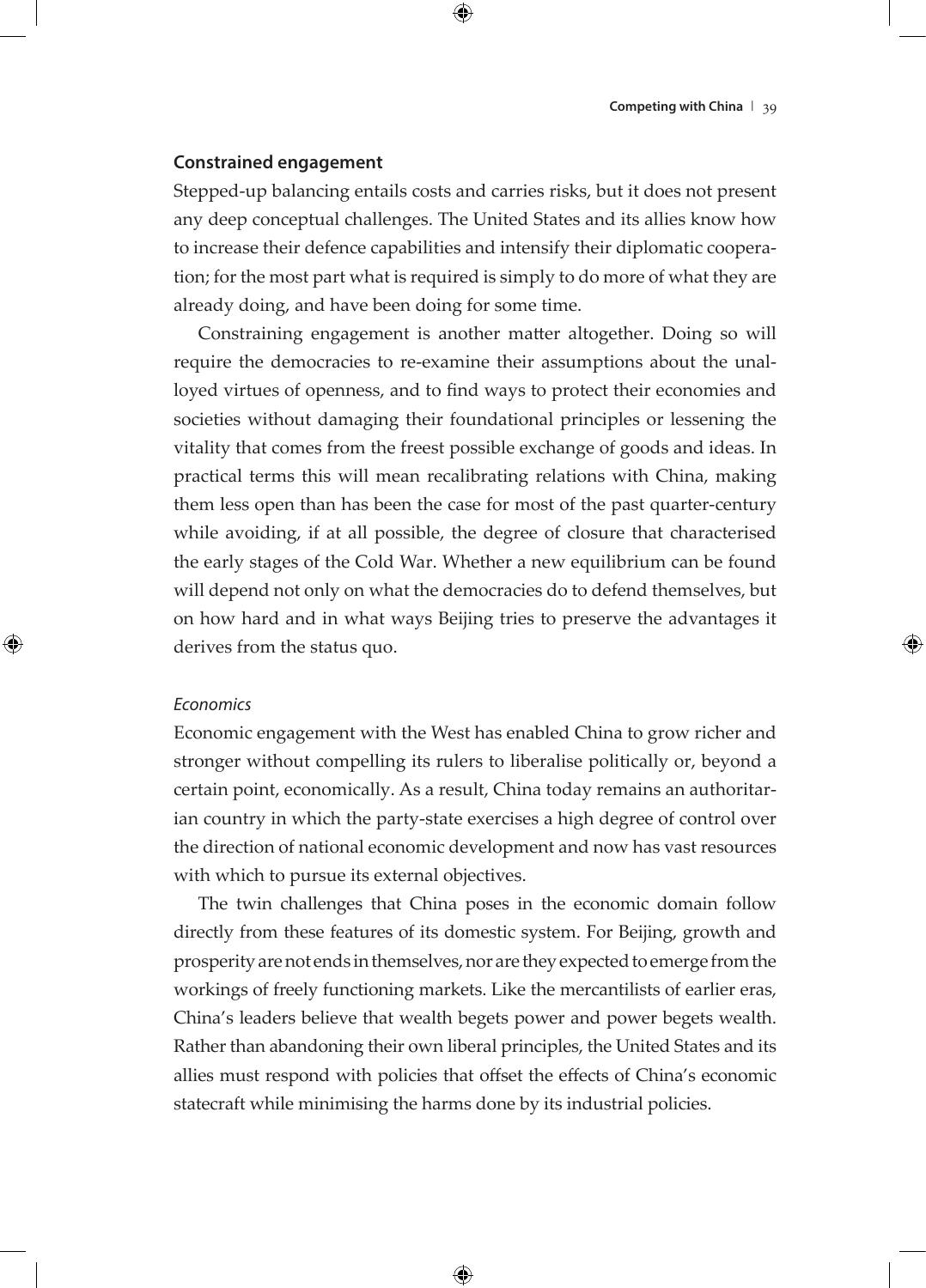*Economic statecraft*. China's explosive growth has transformed it into the leading trading partner, and biggest export destination, for most of its Asian neighbours, as well as other countries further afield. Beijing evidently hopes that, in the long run, the desire to maintain access to its market will shape the policy preferences, diplomatic postures and perhaps even the strategic alignments of its trading partners. Regional free-trade agreements that exclude the United States could help to accelerate these tendencies, in effect amplifying the already substantial gravitational pull of the Chinese economy.

While generally cautious about drawing too direct a connection, Chinese spokesmen have become blunter in suggesting that other nations, includ-

*Beijing aims to shape future behaviour*

ing US allies, will have to put more distance between themselves and Washington if they want to continue to enjoy the benefits of close economic relations with China.80 In the last several years, Beijing has also sought on a number of occasions to wield access to its market more directly in order to punish other governments for actions deemed hostile to China's interests. Without

ever acknowledging the political reasons for what it was doing, the Chinese government suspended imports of salmon from Norway in 2010 to punish it for granting the Nobel Peace Prize to dissident Liu Xiaobo, stopped buying bananas from the Philippines in 2012 during its continuing maritime dispute with Manila and, among other measures, in 2017 closed down a network of South Korean department stores to discipline Seoul for permitting the deployment of American missile-defence radars on its soil.<sup>81</sup> None of these actions caused the target country to reverse course, but that was not really their purpose. By demonstrating its ability to impose costs, Beijing aims to shape future behaviour, discouraging repeat offences and gradually altering the strategic calculations of its trading partners, many of whom happen also to be US allies.<sup>82</sup>

In order to prevent its Asian friends and allies from being drawn ever more tightly into a China-centred Eurasian 'co-prosperity sphere', Washington should take steps to encourage the widest possible flows of trade and investment among them, with the other advanced industrial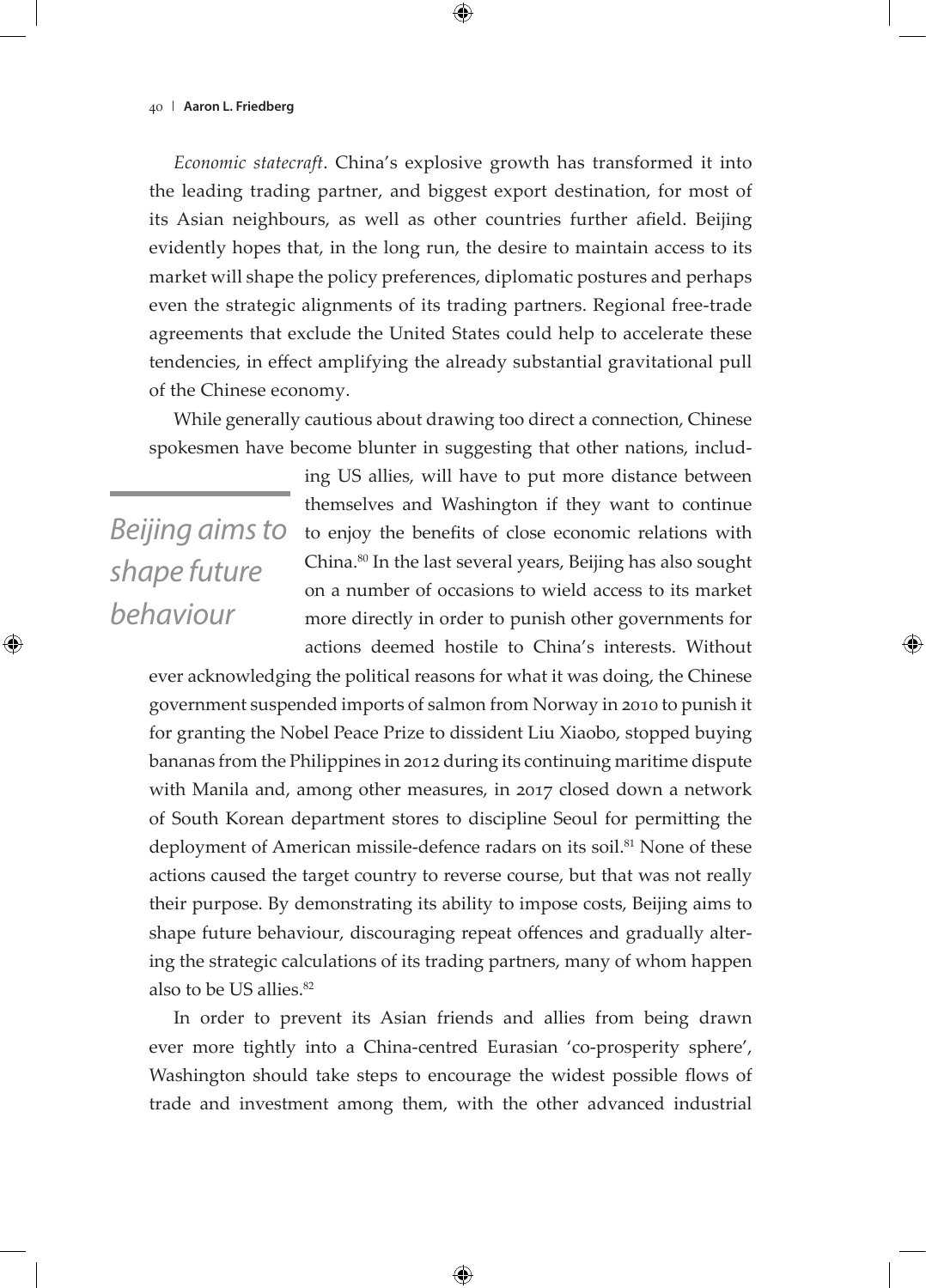democracies and with the United States itself.<sup>83</sup> For this purpose, the recently signed Comprehensive and Progressive Agreement for Trans-Pacific Partnership (CPTPP or TPP-11) and the Japan–EU Economic Partnership Agreement represent important steps in the right direction. The inclusion of the United States in a revitalised Trans-Pacific Partnership would provide further advantages, as would an eventual transatlantic trade deal between the US and the EU. Such agreements would help to limit members' dependence on the Chinese market, increasing their growth rates and creating a liberal trading bloc made up almost entirely of democratic countries whose combined GDPs could account for as much as 60% of total world output.<sup>84</sup> Unfortunately, despite the potential economic and strategic benefits of new multilateral trade pacts, the Trump administration remains opposed.

Along with its growing importance as a market for imports, in the past decade China has become a major exporter of capital, investing in acquiring technology from the advanced industrial countries while building infrastructure and extracting raw materials across the developing world. As has become evident especially along both axes of its Belt and Road Initiative, Beijing's role as an investor has given it another tool with which to pursue its strategic ambitions as well as its economic interests. At the same time as it buys up resources and builds roads, rail lines, ports and pipelines to bring them back to China, Beijing is using money to penetrate the societies and political systems of its partners, increasing its influence and, in some cases, gaining leverage over them.85

Instead of giving grants, or funding its projects directly, Beijing often lends money to foreign governments who then use it to pay Chinese companies to do the necessary work. Because the loans come without the sorts of conditions often attached to Western aid, they may be appealing to local authorities wishing to avoid outside oversight, even if the terms and conditions are relatively onerous. If the host government is unable to repay its debts, Beijing stands ready to take control of valuable assets, including ports and natural resources.<sup>86</sup>

Aside from the fact that in many cases they serve to strengthen corrupt and illiberal regimes, while doing relatively little to aid the development of local economies, China's investments are meant to extend its influence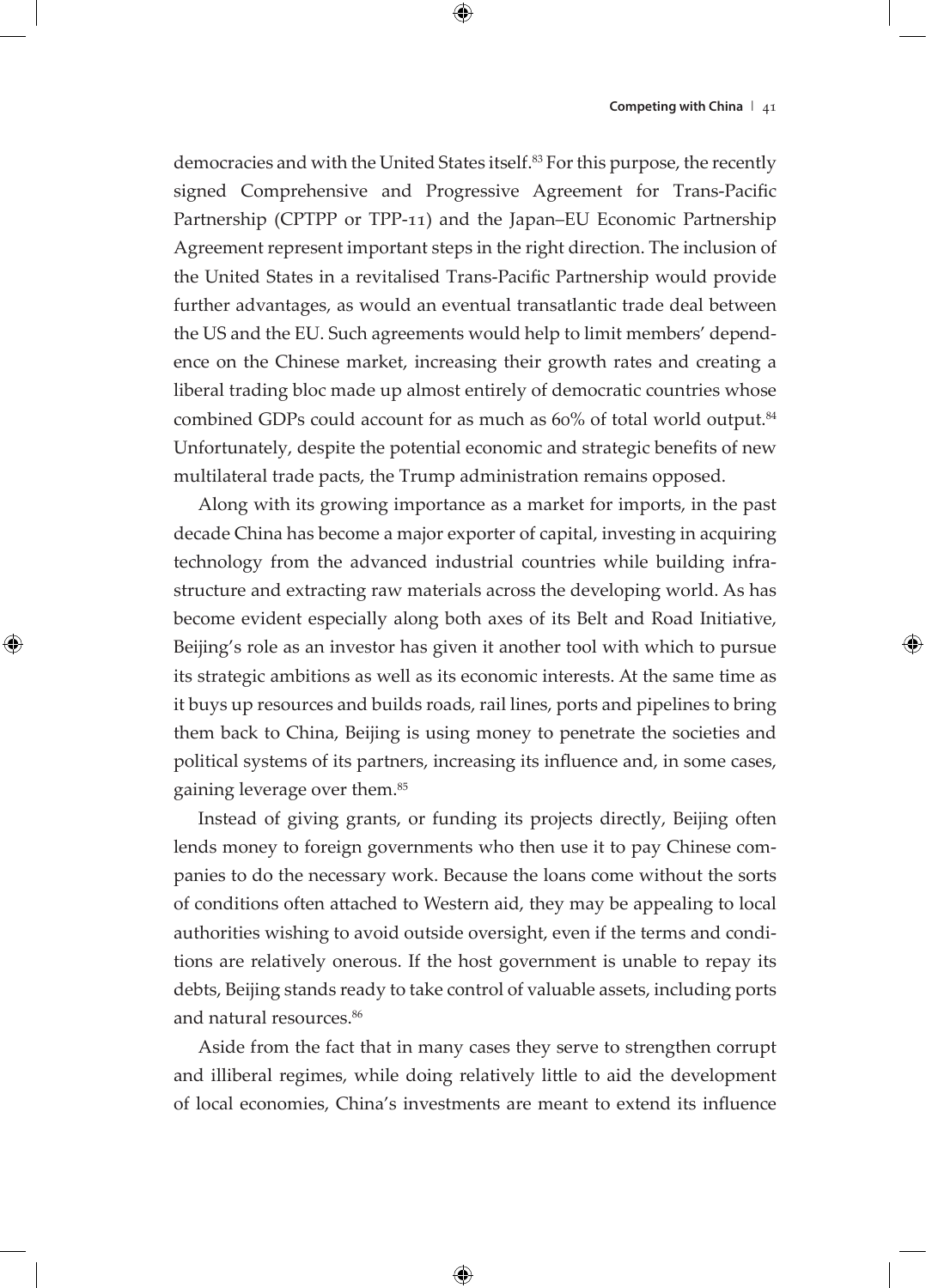across a large swath of continental Eurasia, binding other countries more tightly to it while enhancing its ability to project power into the maritime domain.87 Western governments cannot prevent all of this from happening, nor should they try; but they should resist Beijing's entreaties that they lend legitimacy by endorsing the Belt and Road Initiative or, better yet, take part in funding projects from which China will derive the great bulk of the benefits. Along with some striking successes, Beijing's massive, hasty infrastructure push is likely to result in failed projects, wasted resources and, in some places, a significant measure of political backlash.<sup>88</sup> This is unfortunate in many respects, but in terms of the larger strategic competition it will be a detriment to China rather than the United States and its allies.

Where it makes economic sense to do so, and where the local authorities may be receptive, democratic governments and international aid agencies should be prepared to offer a healthy alternative to Chinese loans, reinvigorating their own efforts to promote infrastructure development and providing an option to those who wish to avoid being drawn too tightly into Beijing's orbit.<sup>89</sup> Rather than remaining silent, or giving in to requests for their approval, the United States and its allies should also be highlighting the risks and costs that often accompany China's money (including a potential loss of control over sovereign territory) and encouraging NGOs, journalists and political leaders in target countries to do the same.<sup>90</sup>

*Industrial policy*. Even after its entry into the WTO, China continued to use a mixture of subsidies, tariffs, non-tariff barriers and other measures to protect domestically based companies and to promote their fortunes in global markets. These practices caused some grumbling, but, with China continuing to lag technologically, and supposedly transitioning towards a more market-driven model of economic growth, they were not widely seen as threatening. Now even many previously optimistic observers have concluded that this is no longer the case.<sup>91</sup> Beijing evidently has no intention of willingly abandoning practices that it credits for its success. And its latest trade and industrial programmes are intended to catapult it from perennial follower to a position of leadership across an array of cutting-edge technologies. The fact that many of these, including semiconductors, artificial intelligence, robots and new materials, have both military and commercial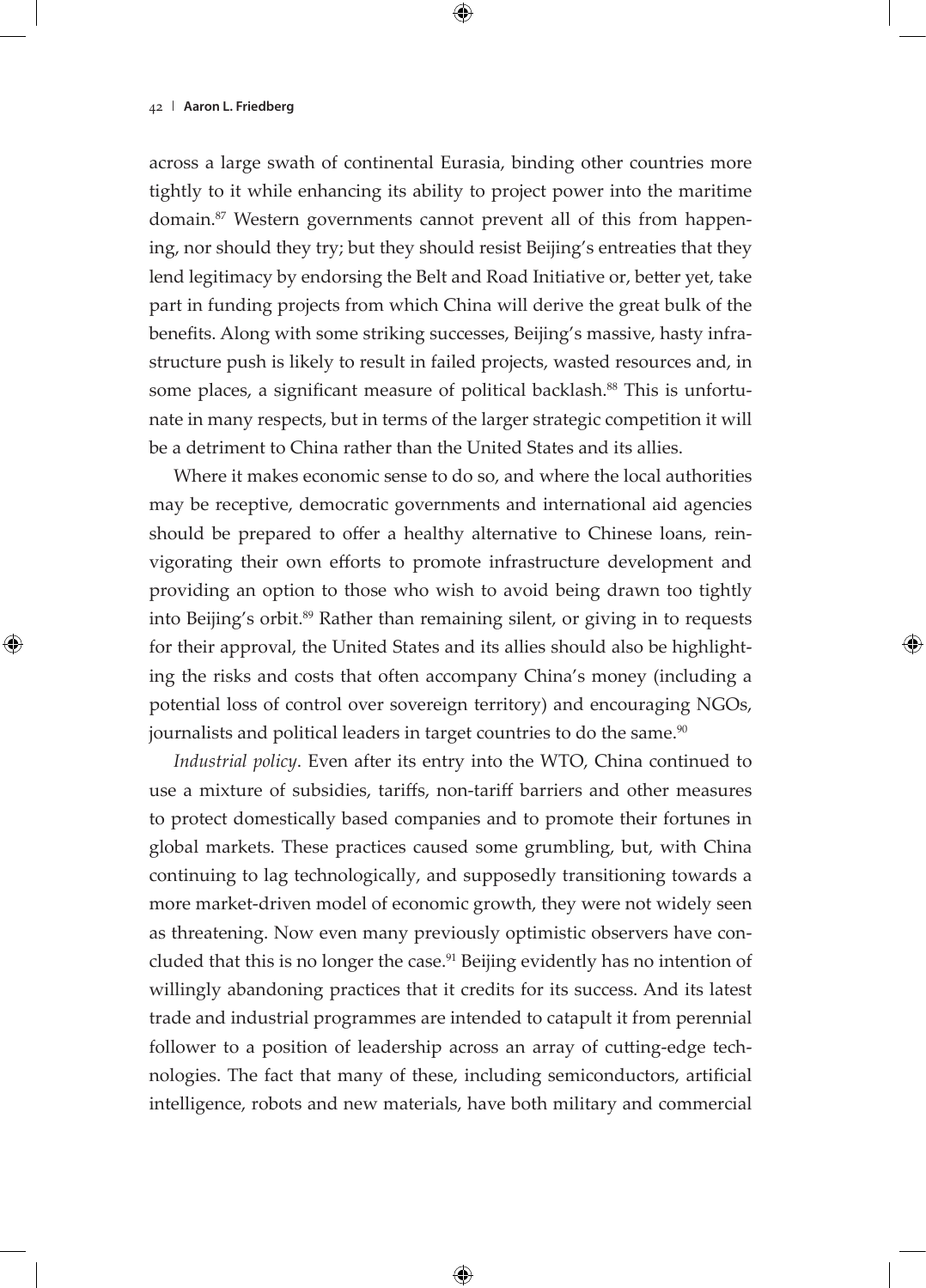applications is fuelling concerns about the implications for the security, as well as the future prosperity, of the advanced industrial countries.<sup>92</sup>

China's ability to achieve its objectives will depend on whether it can continue to exploit a marked disparity in the openness of its own economy relative to that of its Western trading partners. Because they continue to lag behind in most of the sectors they hope eventually to dominate, Chinese firms, at the direction and with the assistance of the party-state, have for some time been seeking to acquire the necessary technology from foreign sources. The methods for doing this include buying up companies overseas, investing in innovative start-ups in the US and other countries, compelling foreign firms to transfer core technologies in return for access to the Chinese market, and simply stealing intellectual property in massive quantities from companies, research labs and universities using cyber intrusions and other, more traditional methods.<sup>93</sup> With a few scattered exceptions, the United States and its major trade and security partners have thus far done very little to close off any of these avenues of access.

Having acquired the technology it needs, China intends to build up 'national champions' in key sectors, using low-cost loans and subsidies to fund capacity expansion, and limiting competition in the domestic market with procurement regulations, tariffs and non-tariff barriers. As it has already done in older industries like steel and aluminium, Beijing aims both to achieve a high degree of self-sufficiency and to capture a significant share of the global market for a wide array of advanced products and components.94 Chinese planners have also initiated a series of 'megaprojects' to focus research, ensure funding and stimulate the more rapid development of technologies that are expected to have military as well as commercial applications, including quantum computing, high-end chips and next-generation wireless broadband communication.<sup>95</sup>

Even if they are less than completely successful, the impact of China's ambitious technology-transfer and industrial policies are likely to be farreaching. If it can gain an edge in what has been described as a fourth industrial revolution in manufacturing, while reducing its dependence on high-tech imports, China may be able to boost its own prospects for longterm growth while diminishing those of its competitors.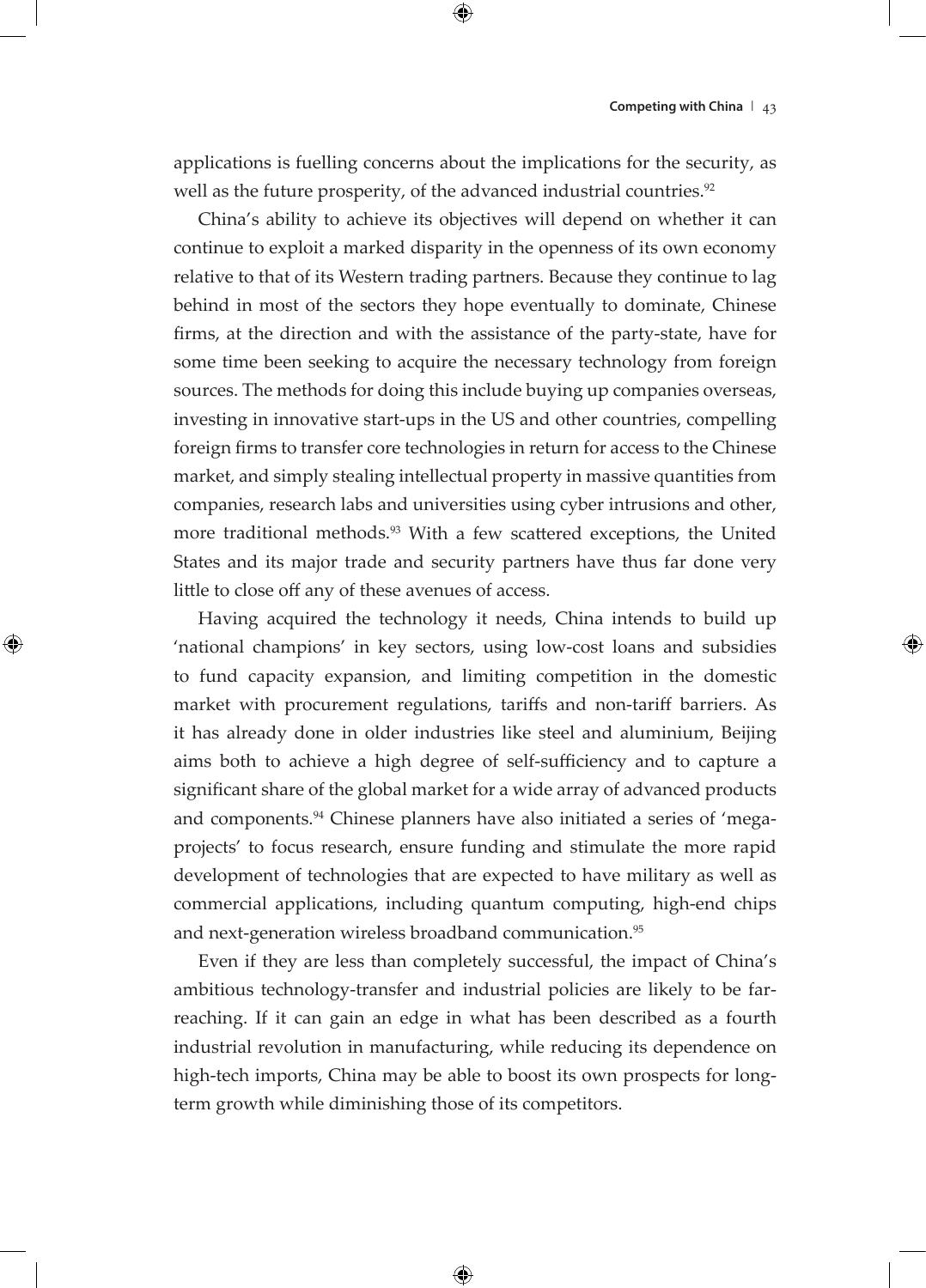China's increasing level of performance in science and technology, and its growing capacity for indigenous innovation, will also yield more direct military benefits. At a minimum, the qualitative edge that the United States and its allies continue to enjoy in many areas of capability is likely to erode, and in some, China could gain a strategically significant advantage.<sup>96</sup> Because future products and military systems will build on them, breakthroughs in technologies such as artificial intelligence could also yield enduring advantages. As a recent report for the US Department of Defense explains, 'what is at risk is not only losing an edge in the foundational technology, but also in successive generations of uses, applications and products'.<sup>97</sup>

The Trump administration, and especially the office of the US Trade Representative, deserves considerable credit for raising the salience of these issues, and its decision to impose punitive tariffs on companies in sectors believed to have profited from forced technology transfer has certainly gotten Beijing's attention. What remains to be determined is whether, and if so how, the resulting stand-off can be resolved so as to produce lasting benefits for the United States and the other advanced industrial democracies.

Broadly speaking, there are three possible scenarios for the future economic relationship between China and the West. In the first, the United States and its partners remain largely open and China becomes more closed. In the second, China reciprocates Western openness by reducing its barriers to trade and investment and by forgoing the predatory practices that have provoked the current crisis. In the third, Beijing continues on its present course and the United States and other Western nations respond by imposing protective measures of their own.

The first scenario could result from a decision by the White House to accept superficial concessions that improve access for American companies in certain sectors and perhaps commit China to purchase more goods and services from the United States. This could lower the bilateral trade deficit, at least for a time (thereby addressing a major presidential preoccupation), but it would do little to resolve the underlying problems caused by China's industrial policies.<sup>98</sup>

The second scenario could result from a period of negotiation in which the United States, perhaps joined by its industrial allies, brought pressure to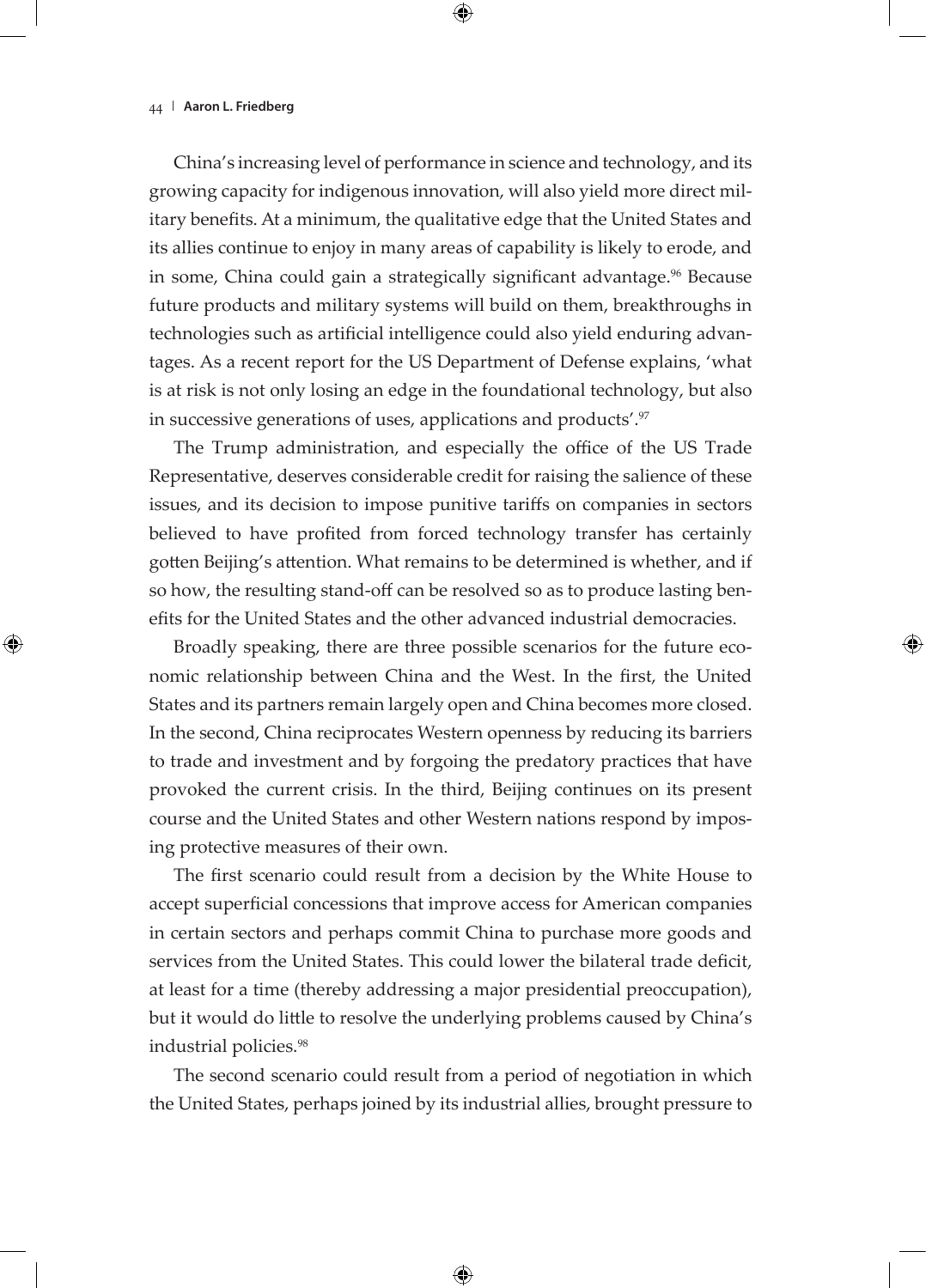bear on Beijing, eventually compelling it to accede to a number of demands. These might include eliminating technology-transfer requirements, cutting back on subsidies and liberalising government-procurement regulations to allow greater access for foreign firms.<sup>99</sup> This is the course of action, and the outcome, that most economists and business analysts would probably prefer. But a number of obstacles stand in the way. Fearful of Chinese retaliation and frustrated by the Trump administration's insistence on putting 'America First', including in its dealings with them over tariffs on metals and other trade issues, US allies might choose to remain aloof. In light of its deep commitment to existing plans and policies, Beijing could well

prove unwilling, or effectively unable, to change course.100 Indeed, some observers have suggested that China may already be 'signaling that it does not want to change',101 and that its leaders could see the current confrontation with the US as 'an opportunity to remove any and all shackles from its industrial policy machine'.102 Finally, even a

*Beijing could prove unwilling to change course*

deal that levelled the commercial playing field would not alleviate concerns over the possible strategic implications of continuing to allow a military competitor and geopolitical rival ready access to advanced technologies being developed in the West.

For these reasons, the third scenario is probably the most likely; indeed, there are reasons to believe that it has already started to unfold. The United States and a number of its allies have begun to tighten restrictions on Chinese investment in sensitive sectors of their economies, and China is moving to further strengthen its own restrictions.<sup>103</sup> Congress is considering legislation that would strengthen and expand the role of the Committee on Foreign Investment in the United States, making it easier to block proposed transactions involving Chinese entities.104 Other bills would bar federal agencies from buying telecommunication equipment from Chinese companies,105 and make it more difficult for private companies providing internet service in rural areas to use federal funds for the same purpose.106 Although it has yet to take action, in its recent National Security Strategy statement the Trump administration indicated that it might restrict visas for foreign science and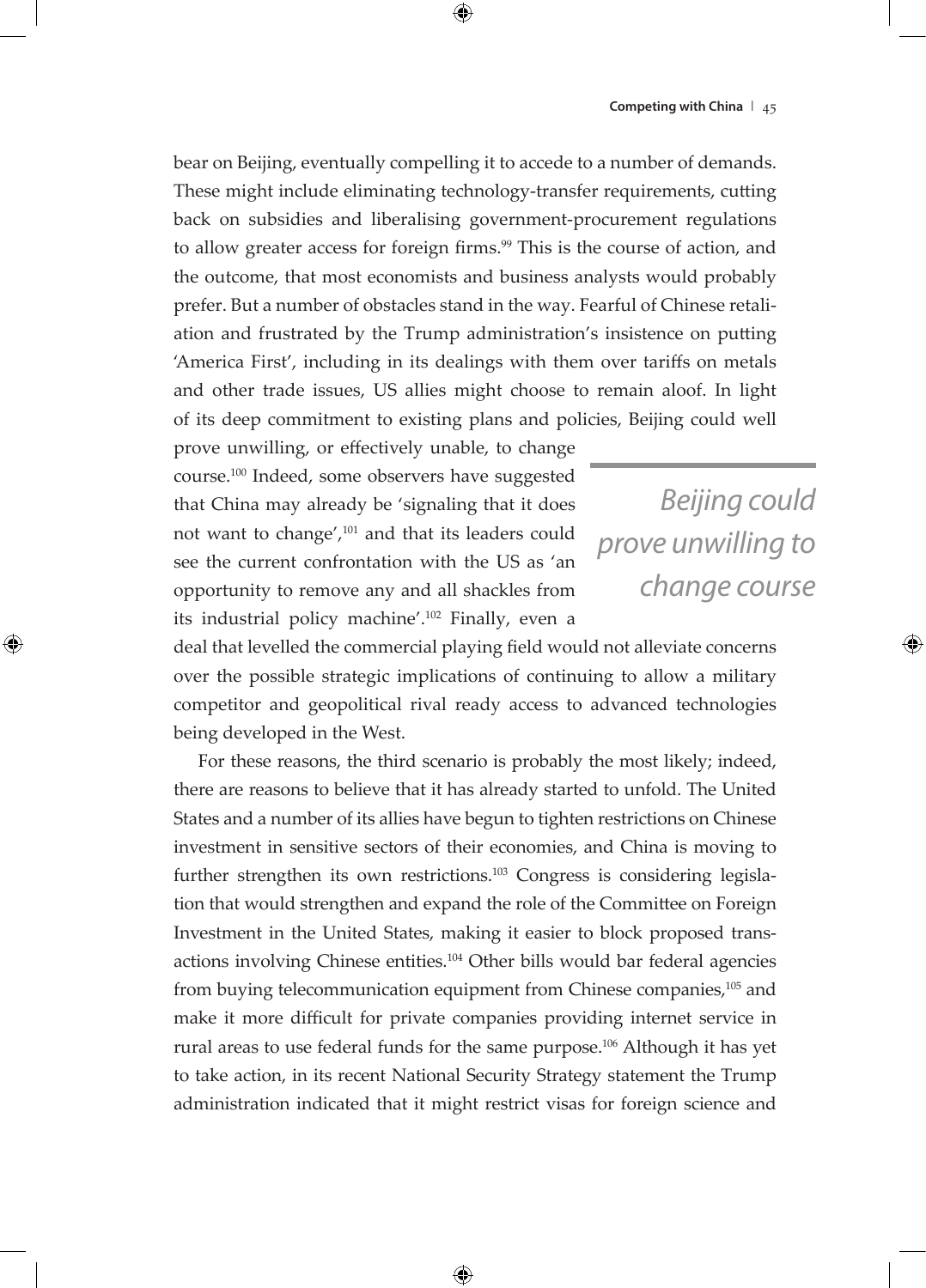engineering students from unnamed countries in order 'to ensure that intellectual property is not transferred to our competitors'.<sup>107</sup>

One way or another, China and the United States (together with at least some of the other advanced economies) appear to be headed, if not for a complete divorce, then at least for a degree of disentanglement and separation. This outcome could take the form of a negotiated 'peaceful disengagement', in which the two sides maintain ties in many areas, but pull back in others where they perceive security risks.<sup>108</sup> But separation seems more likely to result from a sequence of move, counter-move and angry mutual recrimination in which China refuses to alter course and the US and its partners respond by taking steps to 'defend their companies, technology, and institutions'.<sup>109</sup>

If it wants to maintain a meaningful measure of advantage, the United States cannot be content simply to try to slow the diffusion of strategically relevant technologies to China. It will need to do more to boost its own capacity for innovation, running faster to stay ahead. Among other things, this will require policies that reward productive investment, promote education, fund basic scientific research and attract skilled immigrants.110

## *Political warfare*

The Sino-American rivalry is ultimately a war of ideas, or, put differently, a contest between two contending visions of the future. Because neither side has sufficient power to impose its will through coercion, both are constrained to use less direct means. Much of the current rivalry between the US and China therefore involves efforts by each to influence the perceptions and beliefs, and thus the policies, of the other side's leaders, elites and wider population, as well as those of other countries.

At least until quite recently, China's rulers have tended to see themselves as being on the defensive in this aspect of their wider struggle with the United States and its Western allies, bombarded by messages calling into question the legitimacy and likely longevity of their political and economic systems, and surrounded by a structure of international institutions, norms and rules that, at least in theory, reflect liberal principles inimical to their own. It is precisely in order to counteract and neutralise what it sees as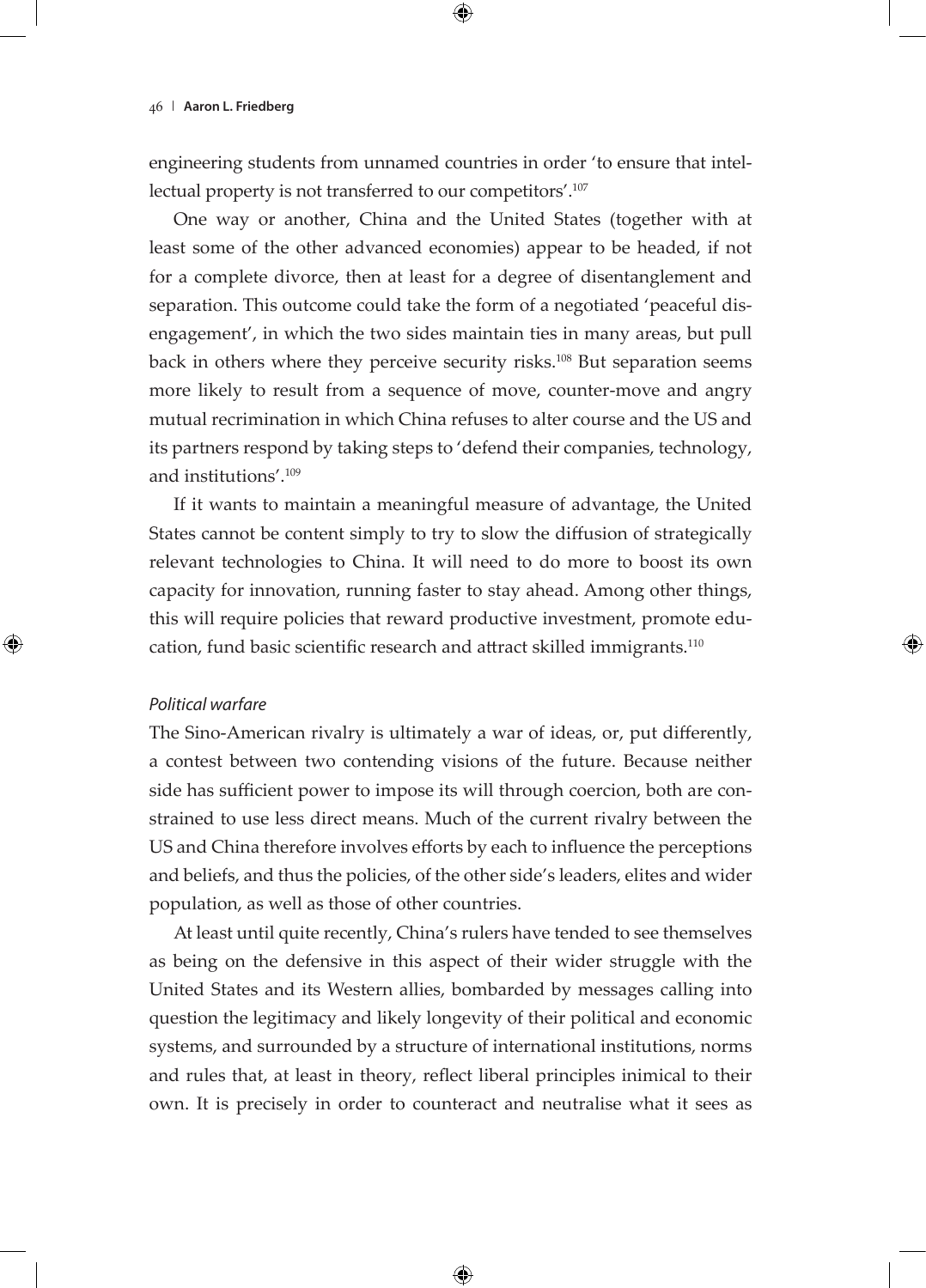an existential threat that the CCP regime has adopted a highly aggressive posture in conducting political warfare against the United States, its allies and other nations.

For their part, by contrast, American and other Western leaders have at times seemed oblivious to the mortal challenge that their insistence on the existence of universal values, the importance of human rights and the virtues of democracy poses to their opposite numbers in Beijing.111 Believing in the self-evident superiority of the ideas they espouse, Western leaders have tended to assume that these would spread largely of their own accord. Confident that greater openness would inevitably work to their benefit, they have also done shockingly little to defend themselves against penetration, manipulation and subversion. Both the defensive and the offensive aspects of this relaxed, laissez-faire approach to political warfare are in urgent need of change.

Since its days as a conspiratorial revolutionary party, the CCP has had a highly developed doctrine and extensive organisational machinery for conducting united-front campaigns to divide and defeat both domestic and foreign opponents.112 At times of perceived vulnerability, China's leaders have been especially attentive to the possible compensatory uses of what chairman Mao once described as the 'magic weapon' of political warfare. More recently, however, expanded influence operations have accompanied the growth and more aggressive use of all the other instruments of Chinese power.113 Political warfare is now being used not only to push back against a Western ideological threat, but to ease the way for the rapid outward expansion of China's power and influence.

Beijing's stepped-up political-warfare campaign presently targets a wide array of countries, including but not limited to the United States, its friends and allies. Especially as regards the US and its fellow advanced industrial democracies, these operations are intended to help gain or maintain access to foreign markets, technology, ideas, information and capital deemed essential to China's continued economic success, while at the same time discouraging foreign governments, acting separately or in concert, from adopting policies that might impede its rise or interfere with the achievement of its strategic objectives. Beijing seeks to dull the competitive reflexes of its rivals, delaying or rendering ineffective their efforts to balance against its growing power.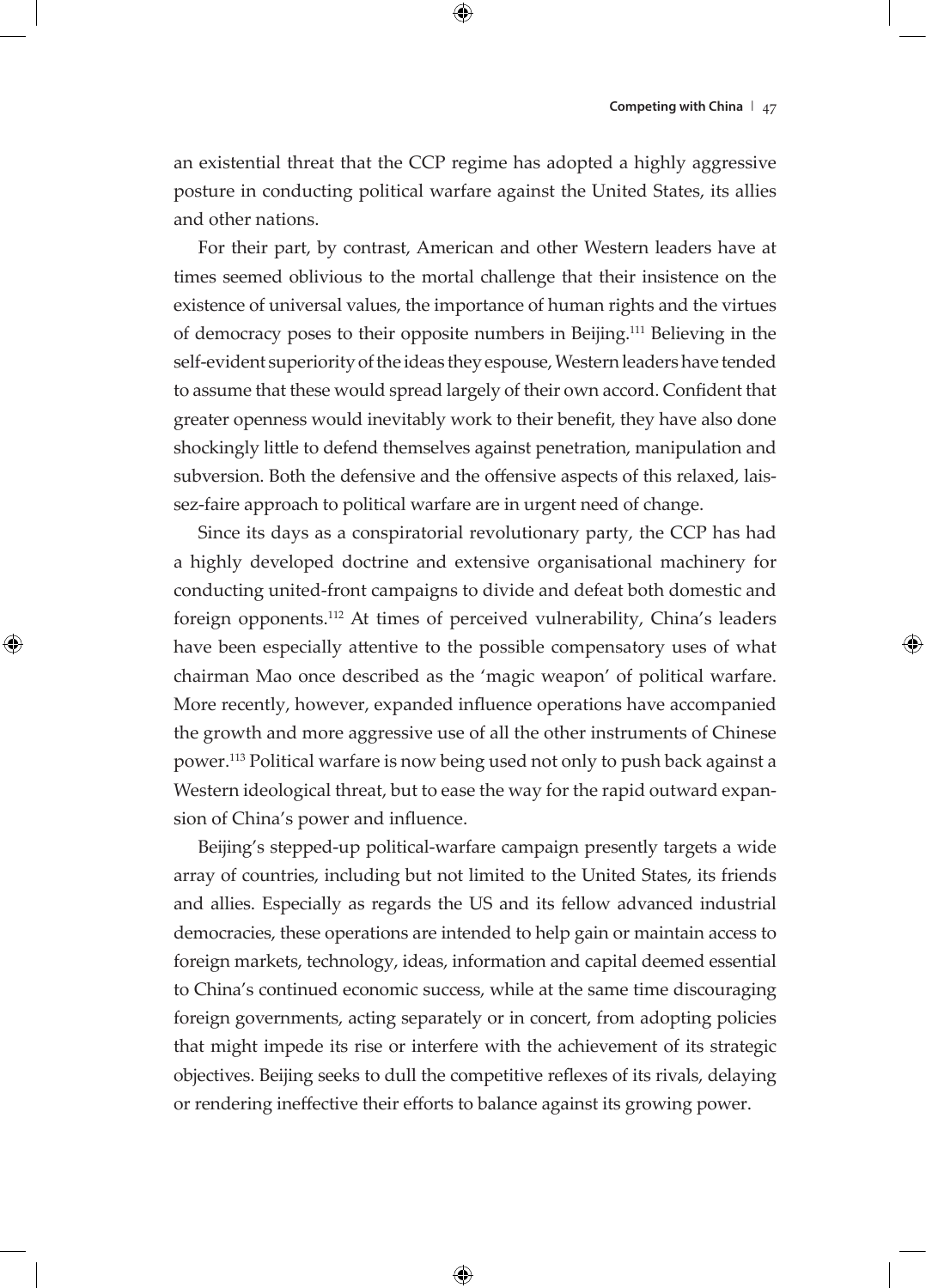Towards these ends the CCP works to shape the narrative about China, encouraging views that it sees as favourable to its interests and, to the extent possible, suppressing those that are not. The regime's methods for doing this vary according to local conditions, but China's new-found wealth has given it an increasingly wide array of options for influencing the thoughts, words and deeds of foreign actors. While some of these involve activities that violate the laws of the target countries, most do not, and in many cases there is also no direct or readily visible link between the organs of the partystate and the wealthy individuals, corporations or foundations (whether Chinese or foreign) who dispense funds and favours.

*Democracies have been slow to respond*

Included among the CCP's current united-front tactics are offers of lucrative employment to former government officials who have demonstrated that they are reliable 'friends of China'; funding of chairs, institutes and research programmes on China-related issues at major universities and think tanks that generally do not support work on topics deemed con-

troversial (and the threatened cancellation of funding for institutions that invite dissidents to speak or otherwise offend Beijing); expelling journalists accused of presenting an unfavourable view of China to overseas audiences; and putting pressure on movie studios, news organisations and media companies to ensure continued access to the vast Chinese market by avoiding politically sensitive content that might be subject to censorship.114

CCP influence operations (like those conducted by Russia) pose a particular challenge to liberal democracies because they exploit the values of openness, freedom of expression and the free exchange of ideas on which those societies are based in order to shape and distort their deliberative and decision-making processes. The democracies have been slow to respond to this threat, in part because they have been unable to come to a consensus on whether it even exists, still less how to address it without violating their own principles.

In the US, as in the other democratic countries, an adequate defence against Chinese political warfare will require action from government and, perhaps even more importantly, from the private sector. Among other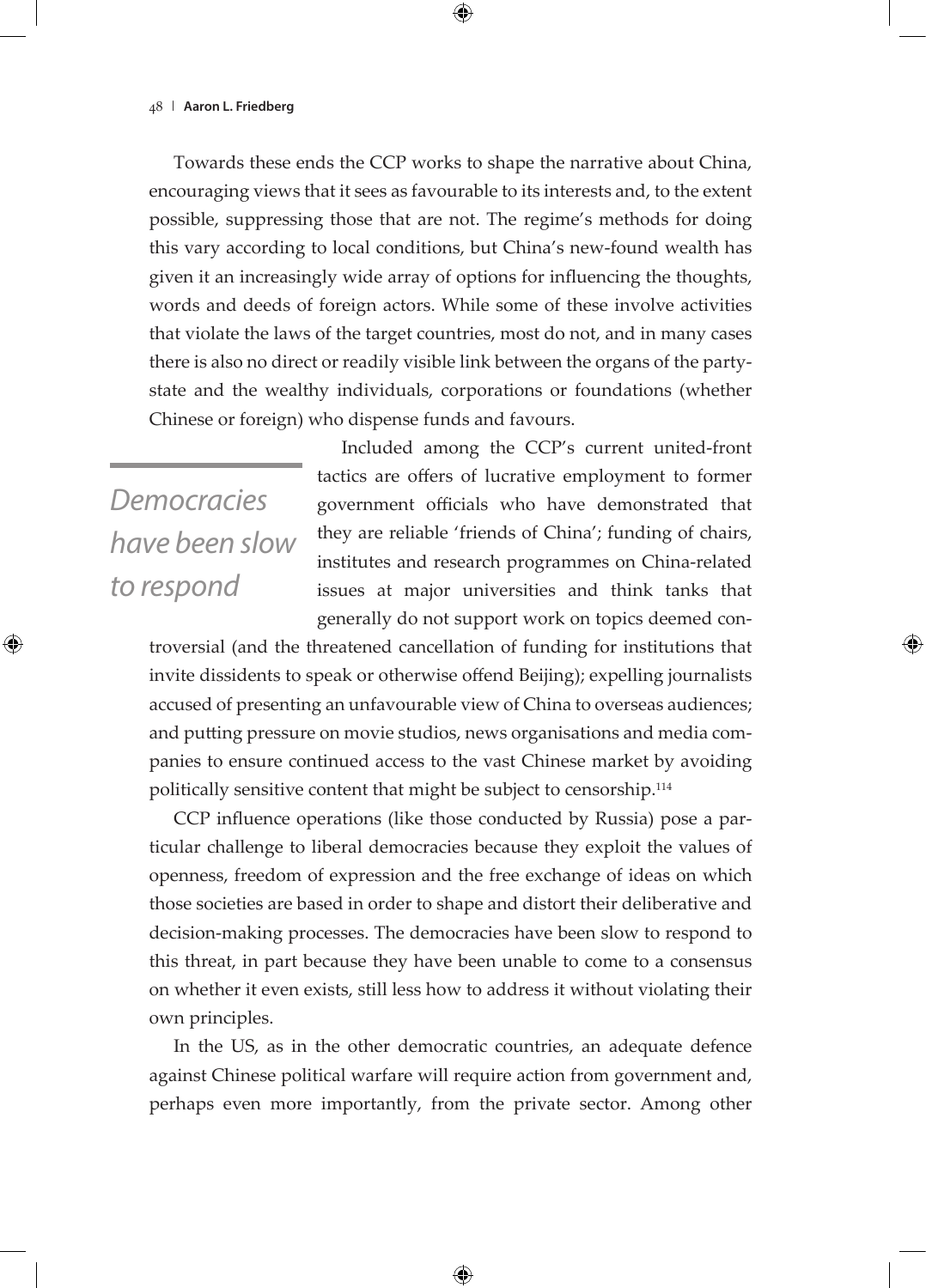measures, the federal government should boost spending on domestic counter-intelligence and tighten enforcement of regulations requiring registration by citizens acting as agents of a foreign government.<sup>115</sup> The United States should work together with other friendly governments seeking to harden themselves against Chinese influence operations by exchanging information about the activities of united-front-linked organisations and individuals, sharing experiences regarding laws and best practices for monitoring and controlling undue foreign influence, and forming an organisation or grouping (perhaps at the G20) to highlight the common challenges the democracies face in countering political warfare sponsored by authoritarian regimes.

If they wish to avoid an unhealthy expansion of state surveillance and regulation, private actors will have to take much of the responsibility for countering influence attempts that are inappropriately manipulative and intrusive, even if they are not at present flatly illegal. The best defence against many of these techniques is transparency. For this purpose, an independent body should track and publish information clarifying the connections between nominally private Chinese entities such as foundations and organs of the Chinese party-state. Scholars, universities and think tanks should agree to acknowledge when they accept funding from such entities, and boards of trustees should keep a watchful eye on relationships that could compromise the integrity of the institutions they supervise. Media companies, news organisations and publishing houses should strengthen their capacities for self-policing and mutual protection, publicising instances in which some appear to have been subjected to intimidation or to have engaged in self-censorship. Journalists and scholars have played a vital part in shedding light on China's influence operations in various countries including Australia, New Zealand, the United States and the Czech Republic. Private foundations concerned with the health of democracy should be eager to fund them.<sup>116</sup>

In addition to bolstering their own defences against political warfare, the advanced democracies must also face up to the challenge posed by China's growing presence and influence in other parts of the world. Although Xi Jinping's recent suggestion that China provides a model for others may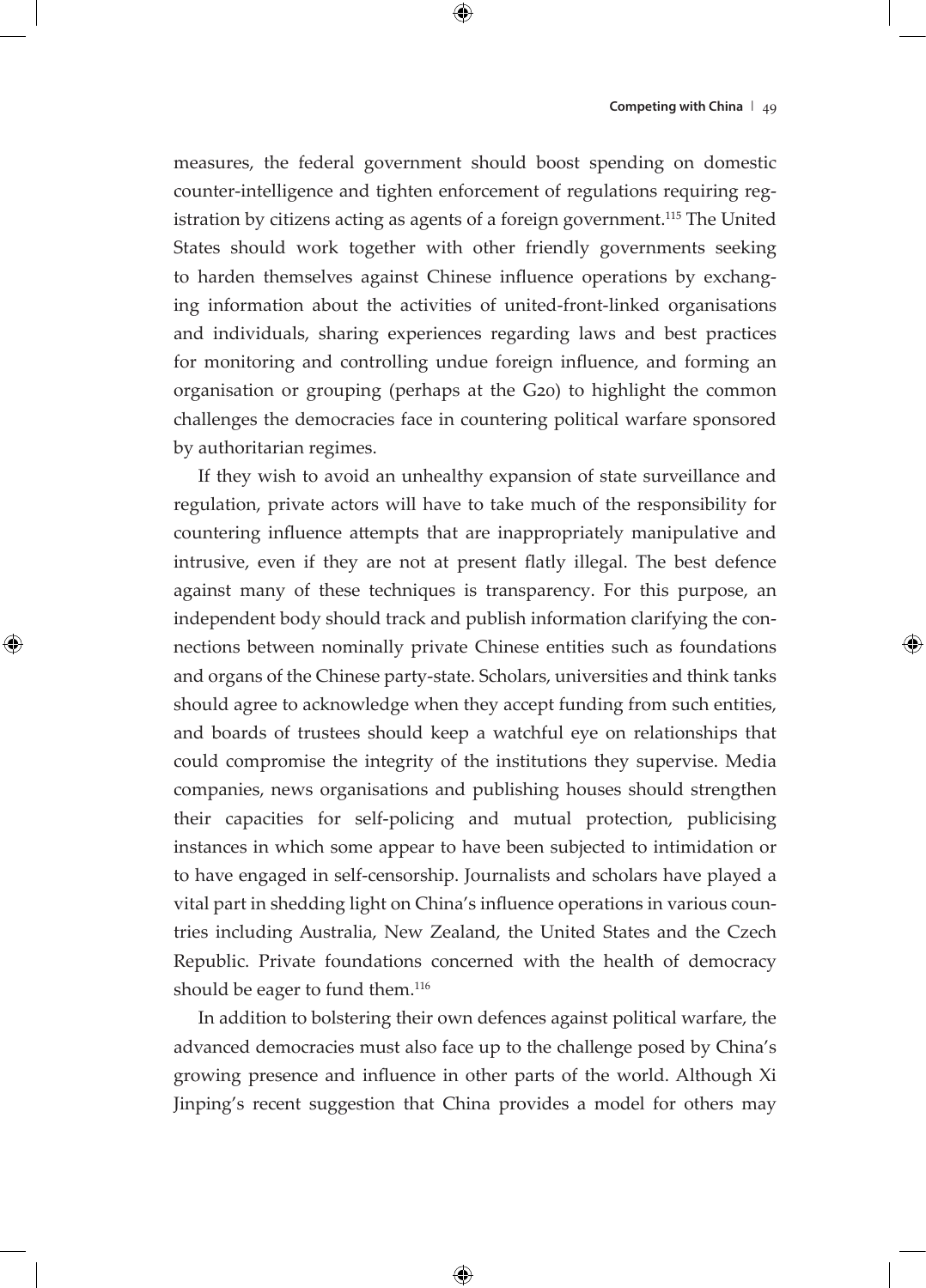signal a shift, the country's leaders have thus far been careful to discourage any suggestion that they see themselves engaged in an ideological struggle with the West. Rather than advance a positive programme of its own, Beijing has been content to offer a critique of Western-style capitalism, liberal democracy and 'so-called universal values', while presenting itself as a pragmatic, non-judgemental partner interested only in 'win–win cooperation'.

Despite its self-proclaimed posture of neutrality, however, China's increasing penetration into the economies and societies of other countries is also having an impact on their political systems. Beijing's willingness to lend and invest without demands for political reform helps repressive regimes sidestep the pressures they might otherwise feel from Western governments and Western-dominated institutions like the World Bank. The free flow of Chinese money is especially likely to have a corrupting effect on nations with weak political institutions, strengthening the hand of strongmen and damaging prospects for liberalisation.117 In fragile democracies where it seeks economic access, China's increasing presence and its example lend credence to those who argue that political freedoms may not be necessary and could actually stand in the way of greater prosperity. Here, as in the advanced democracies, Beijing's influence operations also aim to shape elite perceptions and public discourse, squelching criticism of its repressive domestic policies and discouraging opposition to its expanding international influence.<sup>118</sup>

China may not be actively promoting authoritarianism, at least not yet. But its policies have helped prevent the further spread of democracy, especially in nations around its immediate periphery, and they are contributing to the erosion of liberal norms and institutions in places where these have yet to take firm root. In the near term, the latter group of countries should be the focus of Western efforts, including programmes like those organised by the European Union and the congressionally funded International Republican Institute and the National Democratic Institute that aim to strengthen the rule of law, protect human rights and encourage free elections and multiparty democracy. As always, sunlight is the best disinfectant. Accurate, credible information, preferably provided by independent local journalists, scholars and think tanks, can help to reduce the effectiveness of Chinese influence operations.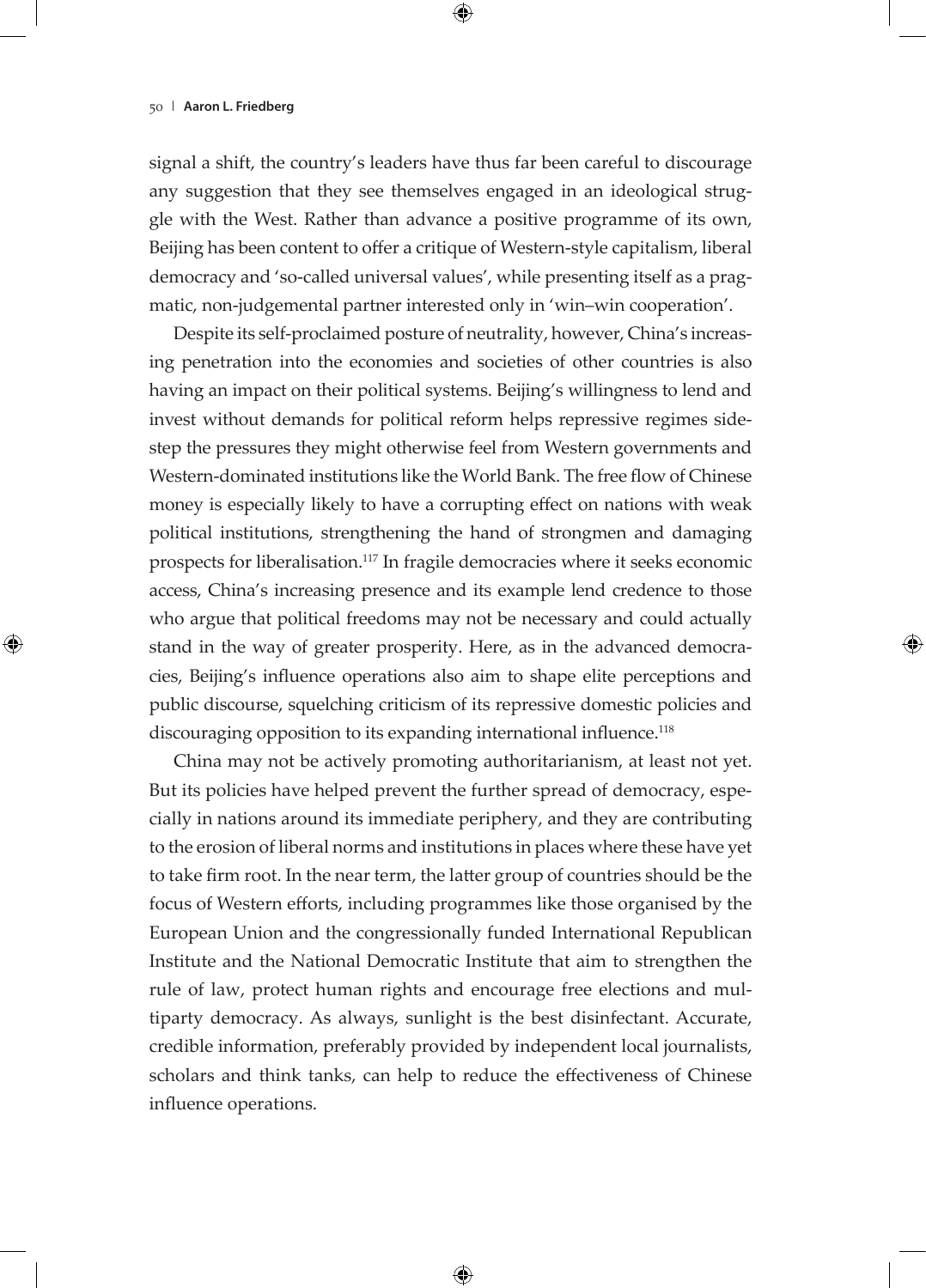Along with its defensive aspects, an effective political-warfare strategy must also have an offensive component. Rather than seeming to accept Beijing's ceaseless happy-talk about win–win cooperation, democratic governments need to find ways to convey the fact that, despite its protestations of benign intent, China is engaged in activities on a massive scale that are aggressive, destabilising, flout international norms, impose disproportionate costs on other societies and threaten their long-term prosperity and security. Notwithstanding the evident growth in its material power, China has numerous social, economic and environmental problems, and its continued rise, to say nothing of its ability eventually to dominate Asia and perhaps the world, are by no means inevitable. Whatever its other accomplishments, the Chinese political system is brutal, repressive and profoundly corrupt. The CCP enriches its own members and their families, even as it denies ordinary Chinese people the right to express their opinions, choose their leaders and worship as they see fit. Fearful of its own people, the CCP regime invests enormous resources in monitoring and controlling their activities. These are realities that the United States and its allies should seek to highlight rather than ignoring them out of a misplaced sense of decorum or in a futile attempt at reassurance.

In order to convince others of the enduring virtues of their system of government, the democracies, starting with the United States, must begin to correct the growing dysfunction that in many cases afflicts their political systems and their societies. If they fail to do so then, in the long run, they will be unable to counter China's political warfare or to compete successfully in the military, diplomatic and economic domains. But, having waited so long to bestir themselves, the democracies do not now have the luxury of time. If they wish to defend their shared interests and common values, they must act soon, and preferably together.

#### **Notes**

- <sup>1</sup> Kurt M. Campbell and Ely Ratner, 'The China Reckoning: How Beijing Defied American Expectations', *Foreign Affairs*, March/April 2018, p. 70.
- <sup>2</sup> 'Worldwide Threats Briefing: 5 Takeaways, From Russia to China', *Wired*, 13 February 2018, https://www. wired.com/story/worldwide-threats-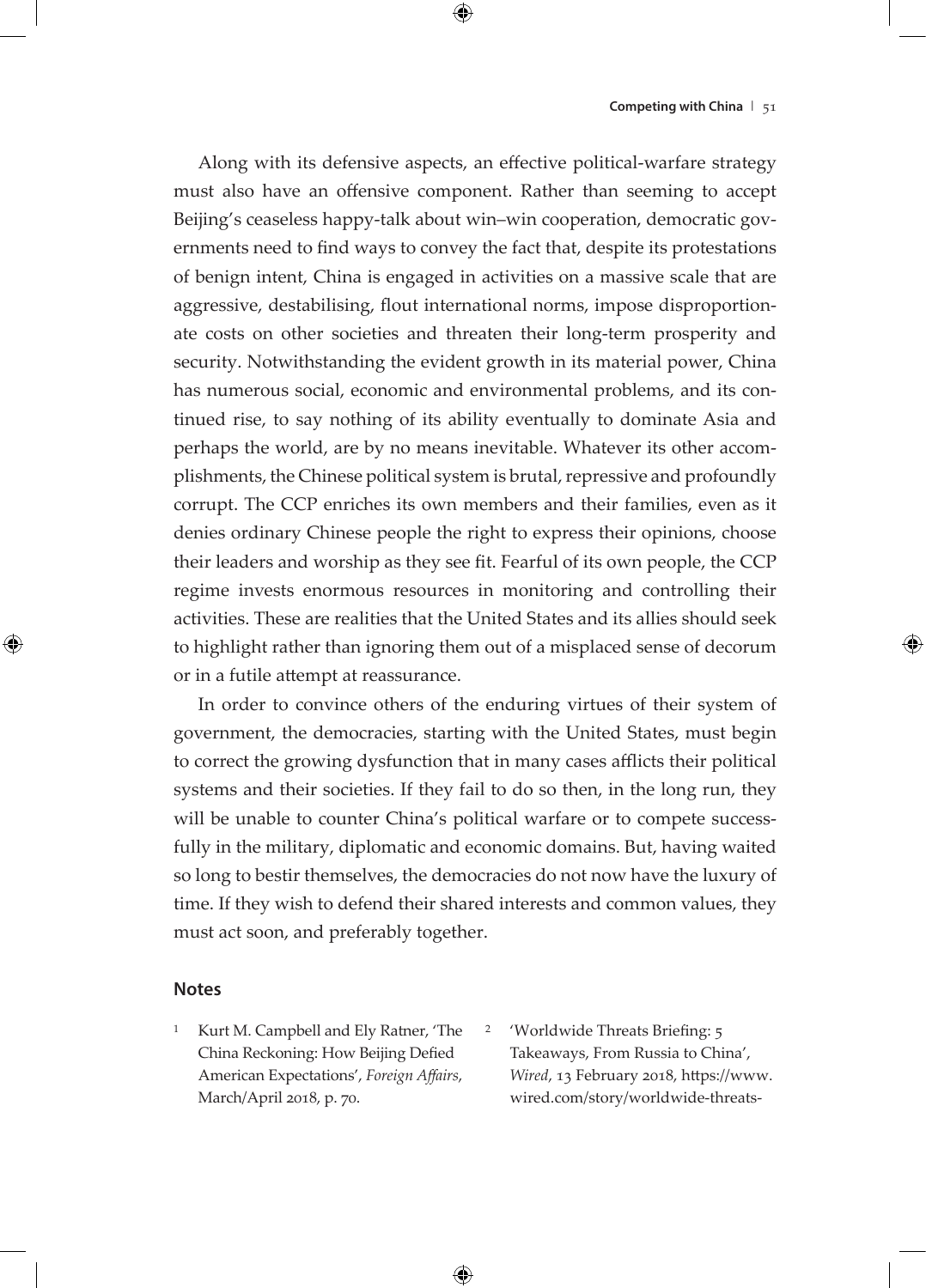briefing-russia-election-china/.

- <sup>3</sup> 'How the West Got China Wrong: Decades of Optimism About China's Rise Have Been Discarded', *The Economist*, 1 March 2018.
- <sup>4</sup> Charles Lane, 'We Got China Wrong. Now What?', *Washington Post*, 28 February 2018.
- <sup>5</sup> White House, 'National Security Strategy of the United States of America', December 2017 [hereafter NSS 2017], p. 25, https://www.whitehouse.gov/ wp-content/uploads/2017/12/NSS-Final-12-18-2017-0905.pdf.
- <sup>6</sup> US Department of Defense, 'Summary of the 2018 National Defense Strategy of the United States of America' [hereafter Summary of the 2018 NDS], p. 1, https://www.defense.gov/Portals/1/ Documents/pubs/2018-National-Defense-Strategy-Summary.pdf.
- <sup>7</sup> During his November 2017 visit to China, for example, Trump described Xi Jinping as 'a very special man', 'a strong man' with whom he has 'great chemistry'. Andrew Restuccia, 'Trump and Xi Compete to Lay On the Highest Praise in Beijing', *Politico*, 9 November 2017, https:// www.politico.com/story/2017/11/09/ trump-china-trade-deficit-244728.
- Summary of the 2018 NDS, p. 4.
- The word 'China' is used here to refer to the Chinese Communist Party regime, as distinct from the Chinese people.
- <sup>10</sup> Robert B. Zoellick, 'Whither China: From Membership to Responsibility', 21 September 2005, https://2001- 2009.state.gov/s/d/former/zoellick/ rem/53682.htm.
- <sup>11</sup> For a discussion of US strategy during

this period, see Aaron L. Friedberg, *A Contest for Supremacy: China, America, and the Struggle for Mastery in Asia* (New York: Norton, 2011), pp. 88–119.

- <sup>12</sup> See Christopher Walker and Jessica Ludwig, 'From "Soft Power" to "Sharp Power"', in Juan Pablo Cardenal et al. (eds), *Sharp Power: Rising Authoritarian Influence* (Washington DC: National Endowment for Democracy, 2018), pp.  $8 - 25.$
- <sup>13</sup> See, for example, the secret writings of former premier Zhao Ziyang. Zhao Ziyang, *Prisoner of the State: The Secret Journal of Premier Zhao Ziyang* (New York: Simon and Schuster, 2009).
- <sup>14</sup> For an early entry, see Jude Blanchette, 'Perhaps No One Lost China', CATO Unbound, 16 March 2018, https://www.cato-unbound. org/2018/03/16/jude-blanchette/ perhaps-no-one-lost-china.
- <sup>15</sup> Andrew J. Nathan, 'Authoritarian Resilience', *Journal of Democracy*, vol. 14, no. 1, January 2003, pp. 6–17.
- <sup>16</sup> This is the theme of Minxin Pei, *China's Trapped Transition: The Limits of Developmental Autocracy* (Cambridge, MA: Harvard University Press, 2006).
- <sup>17</sup> As argued in a prescient book by James Mann, *The China Fantasy: How Our Leaders Explain Away Chinese Repressions* (New York: Viking, 2007).
- <sup>18</sup> In 2009, commander of US Pacific Command Admiral Robert F. Willard told reporters that 'in the past decade or so, China has exceeded most of our intelligence estimates of their military capability and capacity every year. They've grown at an unprecedented rate in those capabilities.' 'Intelligence Failures?', *Washington Times*, 2 November 2009, https://www.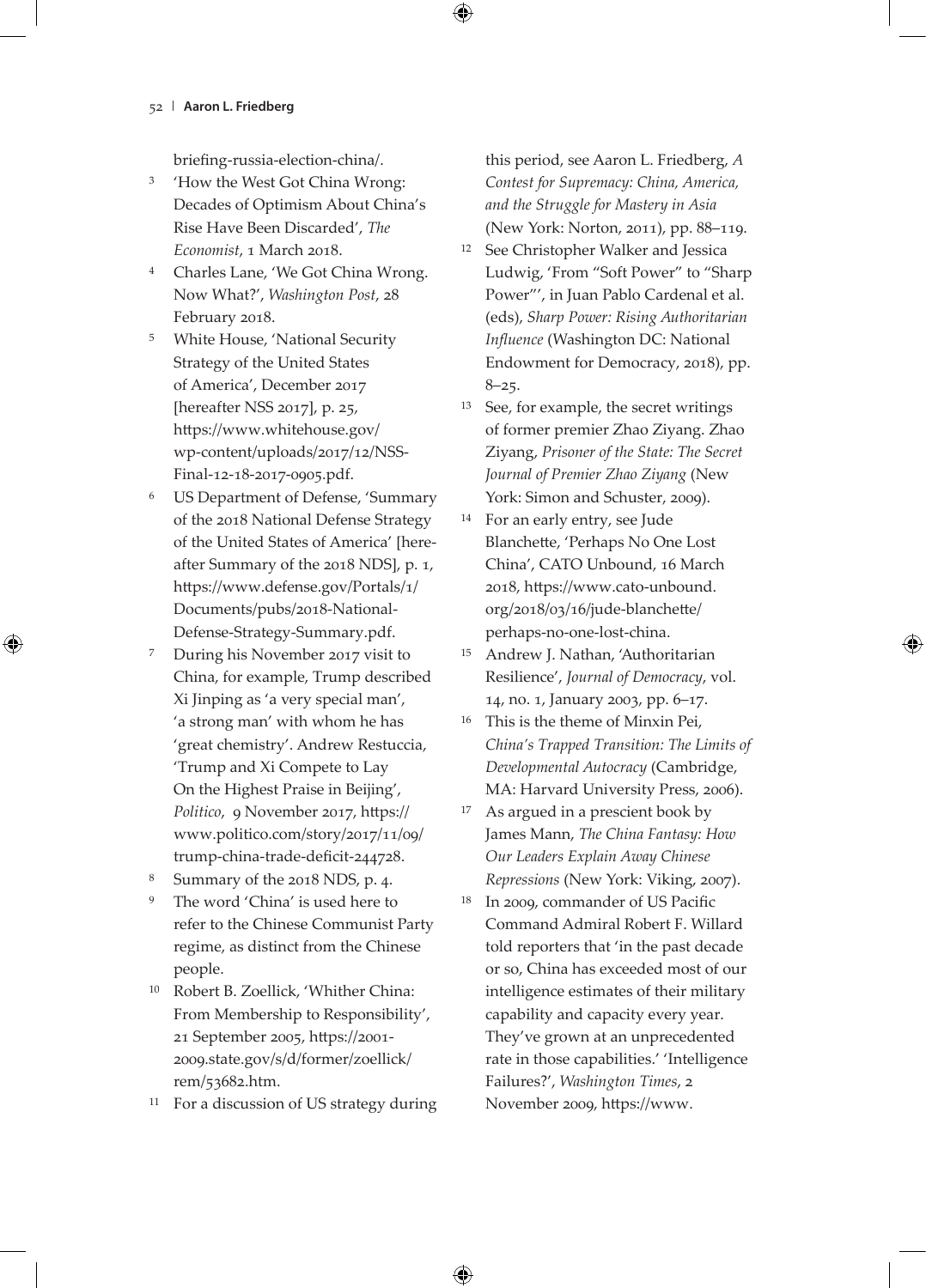washingtontimes.com/news/2009/ nov/2/intelligence-failures/.

- <sup>19</sup> For a discussion of these tendencies, see Aaron L. Friedberg, *Beyond Air–Sea Battle: The Debate Over U.S. Military Strategy in Asia* (Abingdon: Routledge for the IISS, 2014), pp. 45–66.
- <sup>20</sup> See Andrew W. Marshall, Director of the Office of Net Assessment, to Secretary of Defense Donald Rumsfeld, 'Near Term Actions to Begin Shift of Focus Towards Asia', memorandum, 2 May 2002, quoted in Nina Silove, 'The Pivot before the Pivot: U.S. Strategy to Preserve the Power Balance in Asia', *International Security*, vol. 40, no. 4, Spring 2016, p. 55.
- <sup>21</sup> See, for example, the Bush administration's lack of enthusiasm for an early version of the US–Australia– Japan–India 'Quad' and the Obama administration's seemingly endless equivocation over freedom-of-navigation operations. Tanvi Madan, 'The Rise, Fall, and Rebirth of the "Quad"', *War on the Rocks*, 16 November 2017, https://warontherocks.com/2017/11/ rise-fall-rebirth-quad/; and Austin Wright, Bryan Bender and Philip Ewing, 'Obama Team, Military at Odds Over South China Sea', *Politico*, 31 July 2015, https://www.politico. com/story/2015/07/barack-obamaadministration-navy-pentagon-oddssouth-china-sea-120865.
- <sup>22</sup> David B. Larter, 'White House Tells the Pentagon to Quit Talking About "Competition" with China', *Navy Times*, 26 September 2016, https://www.navytimes.com/news/ your-navy/2016/09/26/white-housetells-the-pentagon-to-quit-talking-

about-competition-with-china/.

- <sup>23</sup> Jerome A. Cohen, 'Xi Jinping Amends China's Constitution', Lawfare, 7 March 2018, https:// www.lawfareblog.com/ xi-jinping-amends-chinas-constitution.
- <sup>24</sup> For a concise overview, see Andrew J. Nathan and Andrew Scobell, 'How China Sees America', *Foreign Affairs*, vol. 91, no. 5, September/October 2012, pp. 32–47.
- <sup>25</sup> See Dingding Chen and Jianwei Wang, 'Lying Low No More? China's New Thinking on the *Tao Guang Yang Hui* Strategy', *China: An International Journal*, vol. 9, no. 2, September 2011, pp. 195–216.
- <sup>26</sup> See Aaron L. Friedberg, 'Globalisation and Chinese Grand Strategy', *Survival*, vol. 60, no. 1, February–March 2018, pp. 7–40.
- <sup>27</sup> For a discussion of the concept of 'comprehensive national power' and the various ways that it has been measured by Chinese analysts, see Michael Pillsbury, *China Debates the Future Security Environment* (Washington DC: National Defense University Press, 2000), pp. 203–58.
- <sup>28</sup> See Yuhua Wang and Carl Minzner, 'The Rise of the Chinese Security State', *China Quarterly*, May 2015, pp. 1–21. On patriotic education, see Zheng Wang, *Never Forget National Humiliation: Historical Memory in Chinese Politics and Foreign Relations* (New York: Columbia University Press, 2012).
- <sup>29</sup> See Jia Qingguo, 'Learning to Live with the Hegemon: Evolution of China's Policy Toward the US Since the End of the Cold War', *Journal of Contemporary China*, vol. 14, no. 44,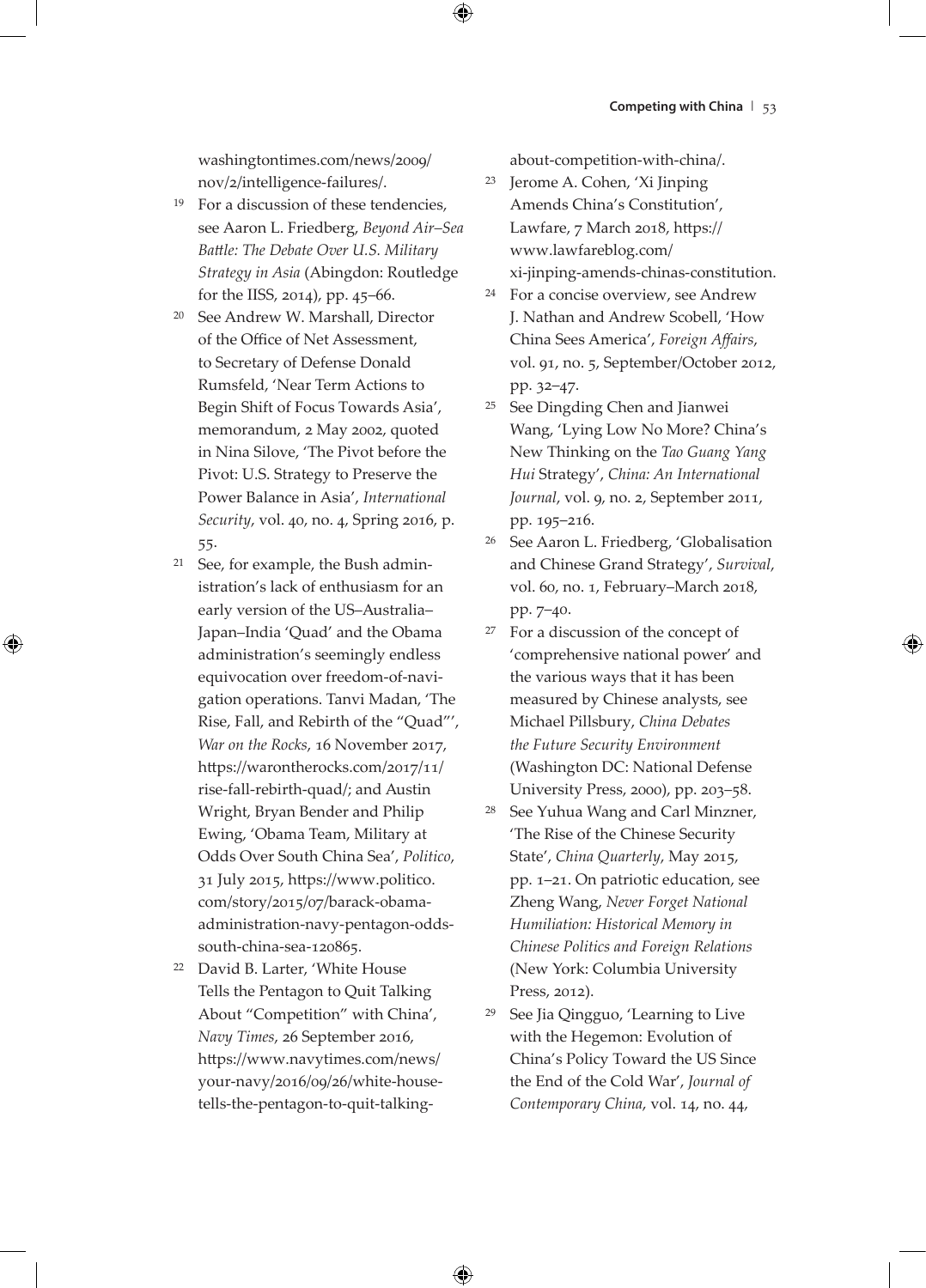2005, pp. 395–407.

- See Wang Jisi, 'China's Search for a Grand Strategy: A Rising Power Finds Its Way', *Foreign Affairs*, vol. 90, no. 2, March/April 2011, pp. 68–79.
- <sup>31</sup> For an overview of the debate on these issues, see Dong Wang and Li Kan, 'Eying the Crippled Hegemon: China's Grand Strategy Thinking in the Wake of the Global Financial Crisis', September 2010, https://papers.ssrn.com/sol3/papers. cfm?abstract\_id=1673813.
- <sup>32</sup> Michael Pettis, 'China's Troubled Transition to a More Balanced Growth Model', New America, 1 March 2011, https://www. newamerica.org/economic-growth/ chinas-troubled-transition-to-a-morebalanced-growth-model/. Many of the measures employed to lessen the immediate impact of the global slowdown (especially massive new infrastructure projects carried out by state-owned enterprises) tended to reinforce existing policies, pushing reform even further into the future.
- <sup>33</sup> Their concerns on this score were further heightened by violent protests in Tibet and Xinjiang, the circulation of a widely publicised human-rights manifesto and, somewhat later, by the toppling of a string of authoritarian governments in the so-called Arab Spring and a scandal that revealed corruption at the highest levels of the Party elite. See 'Is China Fraying?', *The Economist*, 9 July 2009, https://www. economist.com/node/13988479; and Andrew Jacobs and Jonathan Ansfield, 'Well-Oiled Security Apparatus in China Stifles Calls for Change', *New York Times*, 28 February 2011.
- <sup>34</sup> Several scholars have shown how the regime permitted or encouraged expressions of nationalist sentiment during the various confrontations over maritime disputes. These accounts generally argue that Beijing manipulated public sentiment for the purpose of strengthening its bargaining position in relation to other powers, rather than claiming that it sought out confrontation for the purpose of mobilising nationalism. See Andrew Chubb, 'Propaganda, Not Policy: Explaining the PLA's "Hawkish Faction" (Part Two)', *China Brief*, vol. 13, no. 16, August 2013, pp. 12–16, https://jamestown.org/wp-content/ uploads/2013/07/cb\_07\_26.pdf?x87069; and Jessica Chen Weiss, *Powerful Patriots: Nationalist Protest in China's Foreign Relations* (New York: Oxford University Press, 2014).
- <sup>35</sup> See Javier C. Hernandez, 'To Inspire Young Communists, China Turns to "Red Army" Schools', *New York Times*, 15 October 2017; and Chris Buckley, 'China Says Its Students, Even Those Abroad, Need More "Patriotic Education"', *New York Times*, 10 February 2016.
- <sup>36</sup> See Human Rights Watch, 'World Report 2015: China', https://www. hrw.org/world-report/2015/countrychapters/china-and-tibet; Orville Schell, 'Crackdown in China: Worse and Worse', *New York Review of Books*, 21 April 2016, http://www.nybooks. com/articles/2016/04/21/crackdown-inchina-worse-and-worse/; and Simon Denyer, 'China's Scary Lesson to the World: "Censoring" the Internet Works', *Washington Post*, 23 May 2016. <sup>37</sup> For the contents of the so-called
-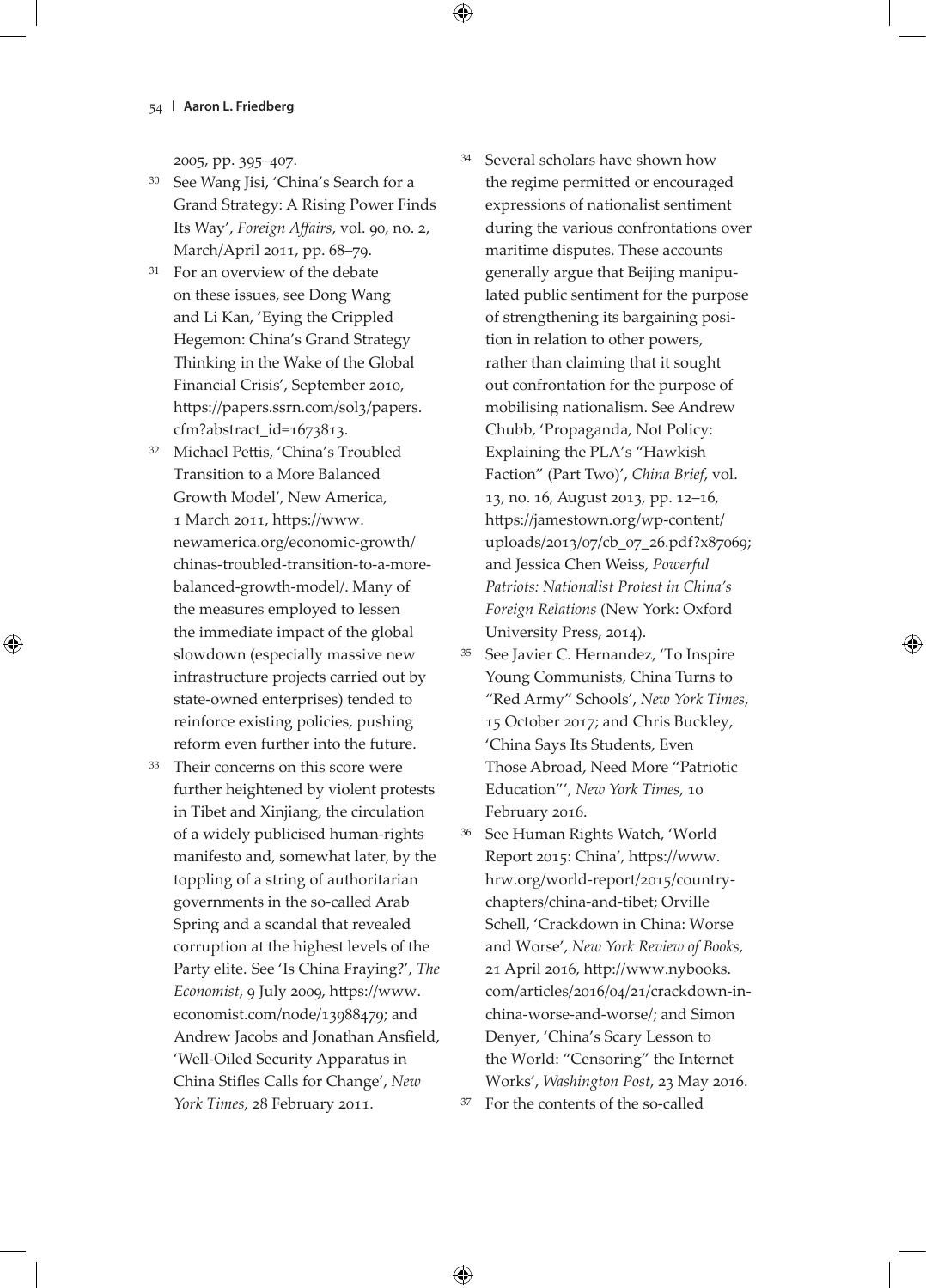'Communiqué on the Current State of the Ideological Sphere', see 'Document 9: A ChinaFile Translation', ChinaFile, 8 November 2013, https://www.chinafile.com/ document-9-chinafile-translation.

- This phrase appears to have been used for the first time by Xi in an October 2013 speech to a Party conference on China's diplomatic strategy. See Yan Xuetong, 'From Keeping a Low Profile to Striving for Achievement', *Chinese Journal of International Politics*, vol. 7, no. 2, 2014, p. 160.
- <sup>39</sup> On rejuvenation as 'a restoration of fairness', see Zheng Wang, 'The Chinese Dream: Concept and Context', *Journal of Chinese Politics*, no. 19, 2014, p. 9.
- <sup>40</sup> Shi Yinhong, 'The Latest Transfer in China's Foreign Strategy: From "Military Strategy" to "Economic Strategy"', *China International Relations*, vol. 25, no. 2, March/April 2015, p. 52. A number of Western observers have reached similar conclusions. According to one former senior CIA analyst, 'the great rejuvenation means that the PRC by 2049 intends to restore itself to a regional positional of primacy'. Christopher K. Johnson, *Decoding China's Emerging 'Great Power' Strategy in Asia* (Washington DC: Center for Strategic and International Studies, May 2014), p. 17.
- <sup>41</sup> Chris Buckley, 'China Leader Affirms Policy on Islands', *New York Times*, 29 January 2013. See also Timothy Heath, 'The "Holistic Security Concept": The Securitization of Policy and Increasing Risk of Militarized Crisis', *China Issue Brief*, vol. 15, no. 12, 19 June 2015,

http://www.jamestown.org/single/?tx\_ ttnews%5Btt\_news%5D=44061&no\_ cache=1#.V0Mq5Mda7WY.

- <sup>42</sup> The ADIZ was announced on November 2013 and land-reclamation projects began the following month. See US Department of Defense, 'The Asia-Pacific Maritime Security Strategy: Achieving U.S. National Security Objectives in a Changing Environment', August 2015, p. 15, http://www.defense.gov/Portals/1/ Documents/pubs/NDAA%20 A-P\_Maritime\_Security\_Strategy-08142015-1300-FINALFORMAT.PDF. According to Bonnie Glaser and Deep Pal, 'Hu Jintao resisted pressure from the PLA to announce the East China Sea ADIZ in his final year in power'. Bonnie S. Glaser and Deep Pal, 'Is China's Charm Offensive Dead?', *China Brief*, vol. 14, no. 15, 31 July 2014, pp. 8–11, https://jamestown. org/wp-content/uploads/2014/07/ China\_Brief\_Vol\_14\_Issue\_15\_\_4\_. pdf?x87069.
- <sup>43</sup> See Nadège Rolland, *China's Eurasian Century? Political and Strategic Implications of China's Belt and Road Initiative* (Seattle, WA: National Bureau of Asian Research, 2017).
- <sup>44</sup> See Timothy R. Heath, 'China and the U.S. Alliance System', *Diplomat*, 11 June 2014, http:// thediplomat.com/2014/06/ china-and-the-u-s-alliance-system/.
- <sup>45</sup> Xi Jinping, 'New Asian Security Concept for New Progress in Security Cooperation', remarks at the Fourth Summit of the Conference on Interaction and Confidence Building Measures in Asia, Shanghai Expo Center, 21 May 2014, http://www.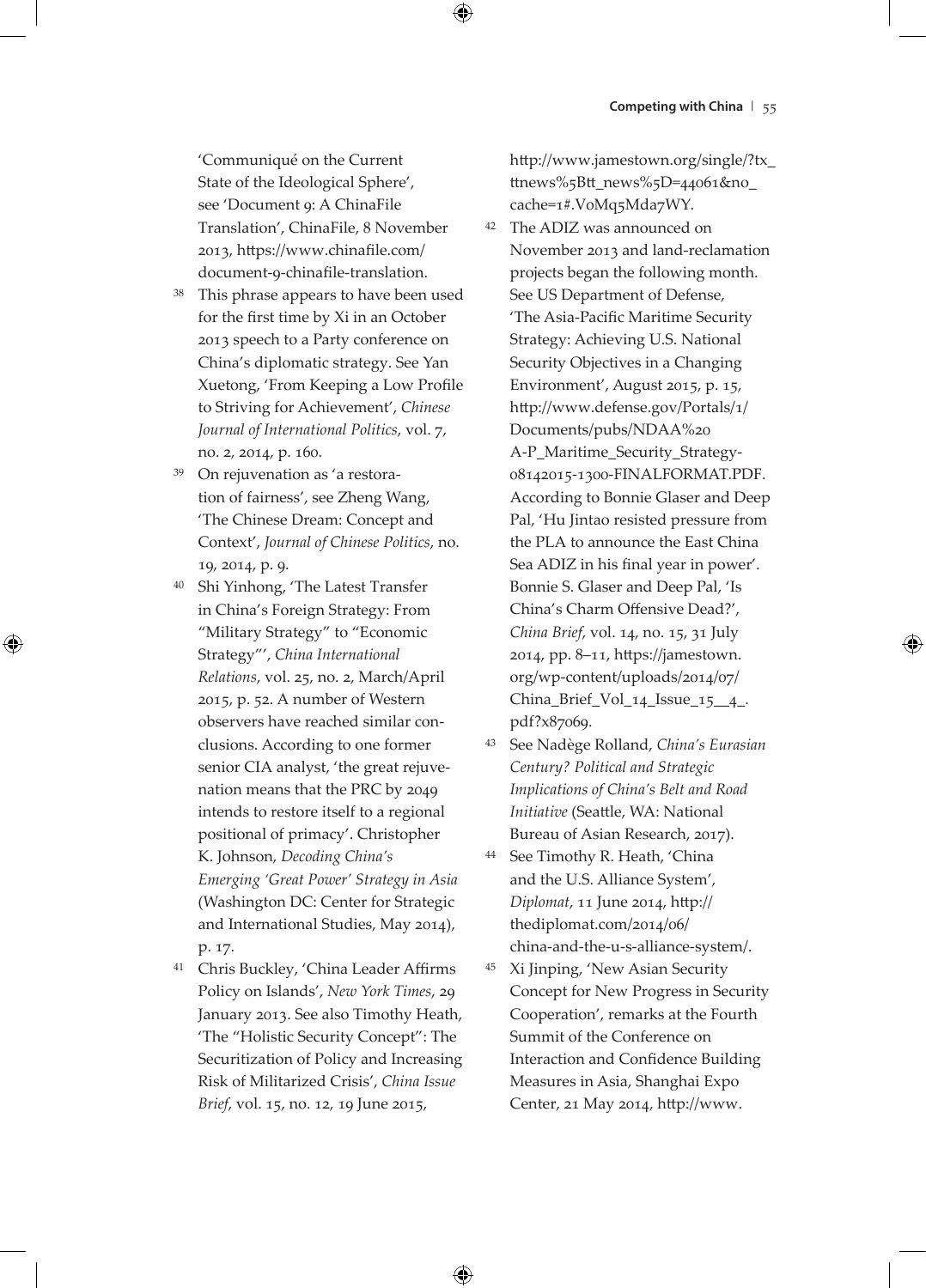chinausfocus.com/wp-content/ uploads/2014/07/Xi-01.pdf.

- <sup>46</sup> On the significance of this phrase, see Nadège Rolland, 'Beijing's Vision for a Reshaped Order', *China Brief*, vol. 18, no. 3, February 2018, https:// jamestown.org/program/beijingsvision-reshaped-international-order/.
- <sup>47</sup> See Paul Mancinelli, 'Conceptualizing "New Type Great Power Relations": The Sino-Russian Model', *China Brief*, vol. 14, no. 9, 7 May 2014, pp. 12–16, https://jamestown.org/program/ conceptualizing-new-type-greatpower-relations-the-sino-russianmodel/.
- Yuan Peng, 'A New Model of China– U.S. Relations after Beijing's Second Reform', *Contemporary International Relations*, vol. 25, no. 1, January/ February 2015, p. 8.
- <sup>49</sup> Fu Ying, 'China and the Future of International Order', Chatham House, 6 July 2016, https://www. chathamhouse.org/sites/files/ chathamhouse/events/special/2016-07- 08-China-International-Order\_0.pdf.
- As a leading CCP spokesperson and theorist explains, 'Earlier than we expected, the weight of international responsibilities is falling on Chinese shoulders'. Fu Ying, 'The US World Order Is a Suit That No Longer Fits', *Financial Times*, 6 January 2016, https:// www.ft.com/content/c09cbcb6-b3cb-11e5-b147-e5e5bba42e51.
- <sup>51</sup> Chris Buckley and Keith Bradsher, 'Xi Jinping's Marathon Speech: Five Takeaways', *New York Times*, 18 October 2017.
- <sup>52</sup> Thomas Friedman, 'U.S. Vision of Foreign Policy Reversed', *New York Times*, 22 September 1993.
- <sup>53</sup> X [George F. Kennan], 'The Sources of Soviet Conduct', *Foreign Affairs*, vol. 25, no. 4, 1947, p. 582.
- <sup>54</sup> For a discussion of the full array of alternative strategies, see Aaron L. Friedberg, 'The Debate Over US China Strategy', *Survival*, vol. 57, no. 3, June– July 2015, pp. 89–110.
- <sup>55</sup> See Robert S. Ross, 'The Geography of the Peace: East Asia in the Twenty-First Century', *International Security*, vol. 23, no. 4, Spring 1999, pp. 81–118.
- <sup>56</sup> See Charles L. Glaser, 'A U.S.–China Grand Bargain: The Hard Choice between Military Competition and Accommodation', *International Security*, vol. 39, no. 4, Spring 2015, pp. 49–90.
- <sup>57</sup> 'GDP Growth (Annual%)', World Bank, https://data.worldbank. org/indicator/NY.GDP.MKTP. KD.ZG?locations=CN.
- <sup>58</sup> 'Does China Have an Aging Problem?', ChinaPower Project, https://chinapower.csis.org/ aging-problem/.
- <sup>59</sup> Measured in current-dollar terms, the United States and its major Asian allies still enjoy a 2.3:1 advantage in GDP over China (2.5:1 if India is included). Using purchasing-power parity, the margin shrinks to 1.3:1, but it increases to a 1.7:1 edge if India is included. See World Bank tables for 2016, http://wdi.worldbank.org/table/ WV.1. Derek Scissors argues that net national wealth is actually a better measure of what he describes as 'the resources available to countries to pursue national interests' than GDP. By this standard the US remains far ahead of China and the gap is not closing. Derek M. Scissors, 'Is China's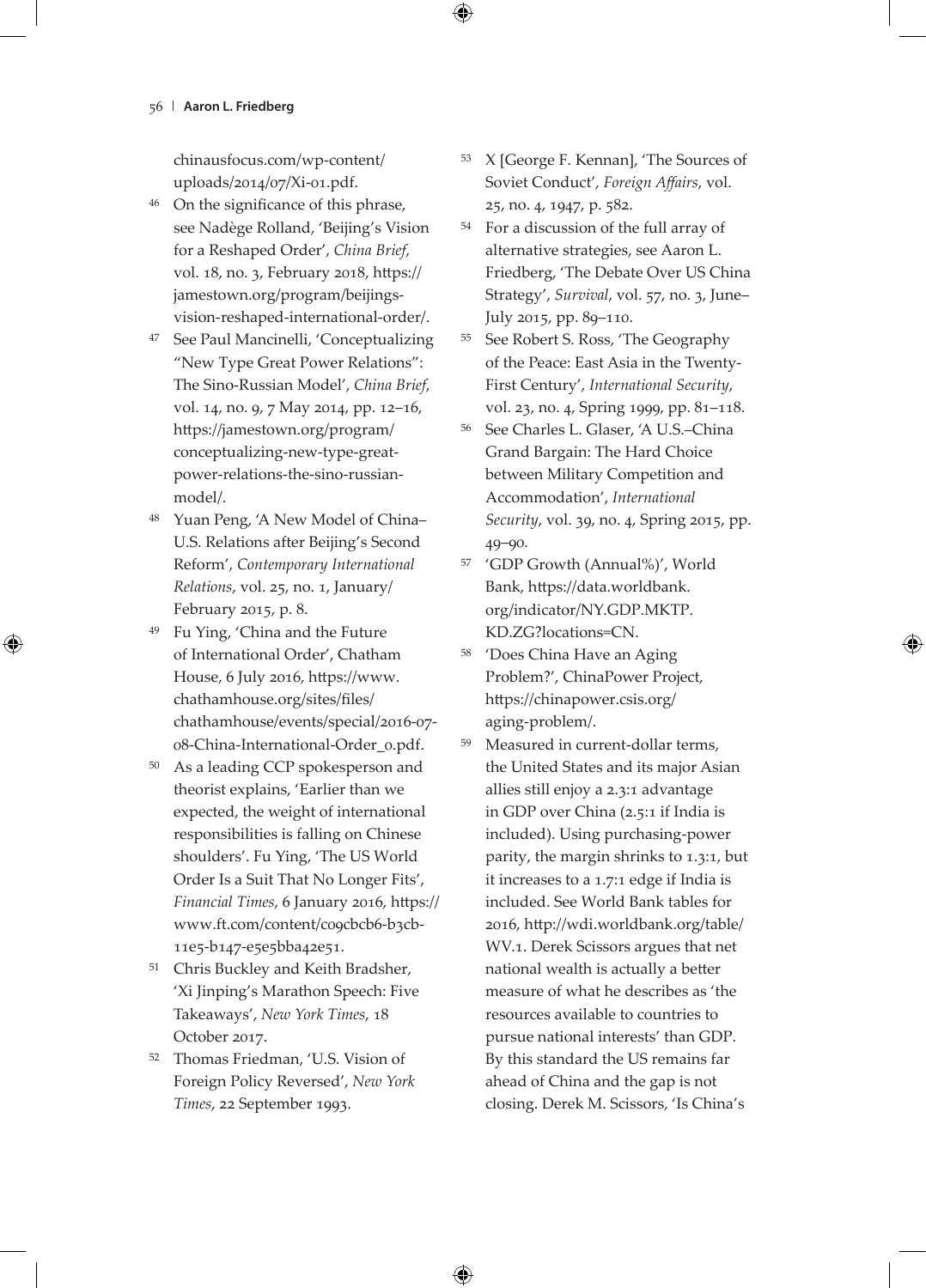Economic Power a Paper Tiger?', *National Interest*, 27 November 2017, http://nationalinterest.org/feature/ chinas-economic-power-papertiger-23326.

- <sup>60</sup> For a sober assessment, see Andrew F. Krepinevich, *Preserving the Balance: A U.S. Eurasia Defense Strategy* (Washington DC: Center for Strategic and Budgetary Assessments, 2017), pp. 59–63.
- <sup>61</sup> See Samuel P. Huntington, *The Clash of Civilizations and the Remaking of World Order* (New York: Simon and Schuster, 1996), pp. 229–38.
- <sup>62</sup> See Prashanth Parameswaran, 'What's Next for Japan–Vietnam Defense Ties?', 2 November 2017, https://thediplomat.com/2017/11/ whats-next-for-japan-vietnamdefense-ties/; Andrew O'Neil and David Walton, 'The Australia–Japan Relationship: Worthy of More Reflection', *Lowy Interpreter*, 3 October 2017, https://www.lowyinstitute.org/ the-interpreter/australia-japan-relationship-worthy-more-reflection; Tan Ming Hui and Nazia Hussain, 'Japan and India: Deepening Ties in the Age of Uncertainty', *Diplomat*, 23 February 2017; Ankit Panda, 'India, Australia Hold First Two-Plus-Two Foreign and Defense Secretaries Meeting', *Diplomat*, 13 December 2017, https:// thediplomat.com/tag/india-australiarelations/; and Suhasini Haidar, 'India, Vietnam Lay Stress on Defence Ties', *Hindu*, 3 March 2018, http://www. thehindu.com/news/national/indiavietnam-lay-stress-on-defence-ties/ article22920441.ece.
- <sup>63</sup> For this reason, some Chinese observers have been dismissive of the Quad,

saying that Beijing 'does not care about it' because 'in the short term … the ability to form a real coalition is limited'. Shi Yinhong quoted in Jane Perlez, 'Xi Jinping Extends Power, and China Braces for a New Cold War', *New York Times*, 27 February 2018.

- <sup>64</sup> For some proposals along these lines, see Michael J. Green, Kathleen H. Hicks and Zack Cooper, 'Federated Defense in Asia', Center for Strategic and International Studies, December 2014, https://csis-prod.s3.amazonaws. com/s3fs-public/legacy\_files/ files/publication/141120\_Green\_ FederatedDefenseAsia\_Web.pdf.
- <sup>65</sup> See Ryan Hass and Alex Pascal, 'Trump in Asia: Transatlantic Cooperation Key for Continued Leadership', *National Interest*, 8 November 2017, http:// nationalinterest.org/feature/ trump-asia-transatlantic-cooperationkey-continued-23110?page=2. A coordinated policy on export controls and arms sales could also help to ensure that the activities of European firms help to strengthen the balance of power in Asia rather than tending to undermine it. See Mathieu Duchâtel, 'China Is Building Up Its Military and European Arms Dealers Could Start Cashing In', *South China Morning Post*, 7 February 2018, available at http://www.businessinsider.com/ china-military-buildup-europe-armsdealers-2018-2.
- <sup>66</sup> See, for example, the account of a meeting between Australian and Chinese counterparts shortly following the 2016 presidential election. Peter Hartcher, 'China's Warning for Australia: Don't Side Against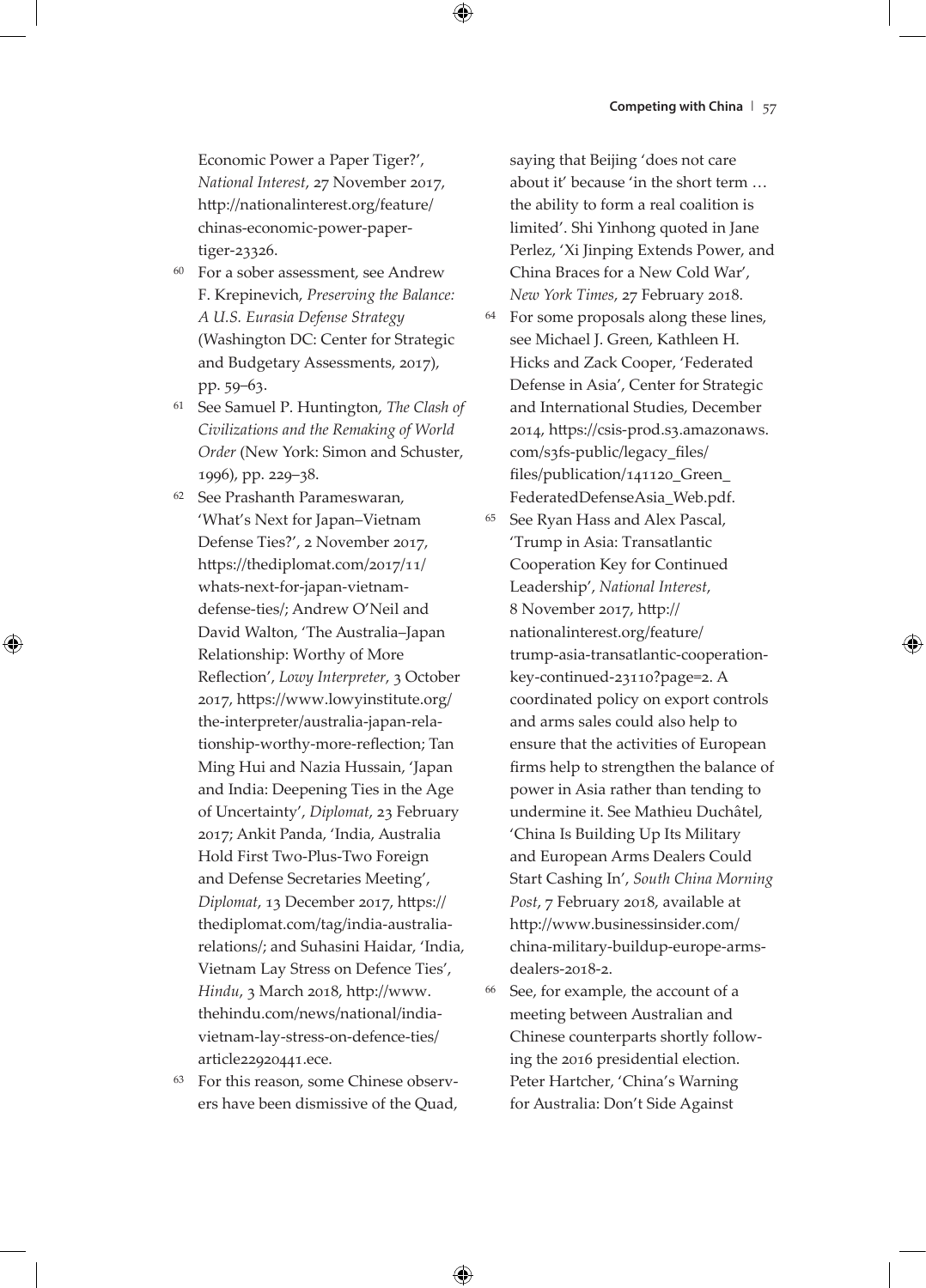Us with Donald Trump', *Sydney Morning Herald*, 28 November 2016, https://www.smh.com.au/opinion/ chinas-warning-for-australia-dontside-against-us-with-donald-trump-20161128-gsyyrq.html.

- For an optimistic interpretation of administration policy, see Jeff M. Smith, 'Unpacking the Free and Open Indo-Pacific', *War on the Rocks*, 14 March 2018, https://warontherocks. com/2018/03/unpacking-the-free-andopen-indo-pacific/.
- <sup>68</sup> See, for example, Brahma Chellaney, 'China's Creditor Imperialism', *Japan Times*, 21 December 2017, https://www.japantimes.co.jp/ opinion/2017/12/21/commentary/ world-commentary/chinas-creditorimperialism/#.WrUynGaZOWY.
- <sup>69</sup> China has also invested heavily in an integrated air-defence system and extensive construction of hardened underground facilities to blunt US airstrikes, as well as anti-satellite, cyber and electronic-warfare capabilities whose purpose is to degrade US C4ISR. More recently, Beijing has also turned its attention to developing anti-submarine-warfare capabilities and long-range conventional-strike weapons capable of hitting US targets outside the theatre. For details, see Friedberg, *Beyond Air–Sea Battle*, pp. 15–44.
- <sup>70</sup> See 'Document: Air Sea Battle Name Change Memo', *U.S. Naval Institute Proceedings*, 20 January 2015, https:// news.usni.org/2015/01/20/documentair-sea-battle-name-change-memo. The Third Offset was conceived and directed by then-deputy secretary of defense Robert Work. See

'Remarks by Deputy Secretary Work on Third Offset Strategy', Brussels, 28 April 2016, https://www.defense. gov/News/Speeches/Speech-View/ Article/753482/remarks-by-d%20 eputy-secretary-work-on-thirdoffset-strategy/; and Cheryl Pellerin, 'Deputy Secretary: Third Offset Strategy Bolsters America's Military Deterrence', *DoD News*, 31 October 2016, https://www.defense.gov/ News/Article/Article/991434/ deputy-secretary-third-offset-strategybolsters-americas-military-deterrence/.

- <sup>71</sup> See Kathleen Hicks and Andrew Hunter, 'What Will Replace the Third Offset? Lessons from Past Innovation Strategies', *Defense One*, 17 March 2017, http://www. defenseone.com/ideas/2017/03/ what-will-replace-third-offset-lessonspast-innovation-strategies/136260/.
- <sup>72</sup> Under the terms of its 1987 Intermediate-Range Nuclear Forces treaty with the Soviet Union, the United States cannot develop landlaunched ballistic or cruise missiles with ranges between 500 and 5,500 kilometres, but air- and sea-launched missiles are not prohibited. See Eric Sayers, 'The Intermediate-Range Nuclear Forces Treaty and the Future of the Indo-Pacific Military Balance', *PacNet,* no. 21, 15 March 2018, https://www.csis.org/analysis/ pacnet-21-intermediate-range-nuclearforces-treaty-and-future-indo-pacificmilitary-balance.
- <sup>73</sup> Developing a mixture of ballistic as well as air-breathing delivery systems could help shift the long-term military competition in more favourable directions by inducing the PLA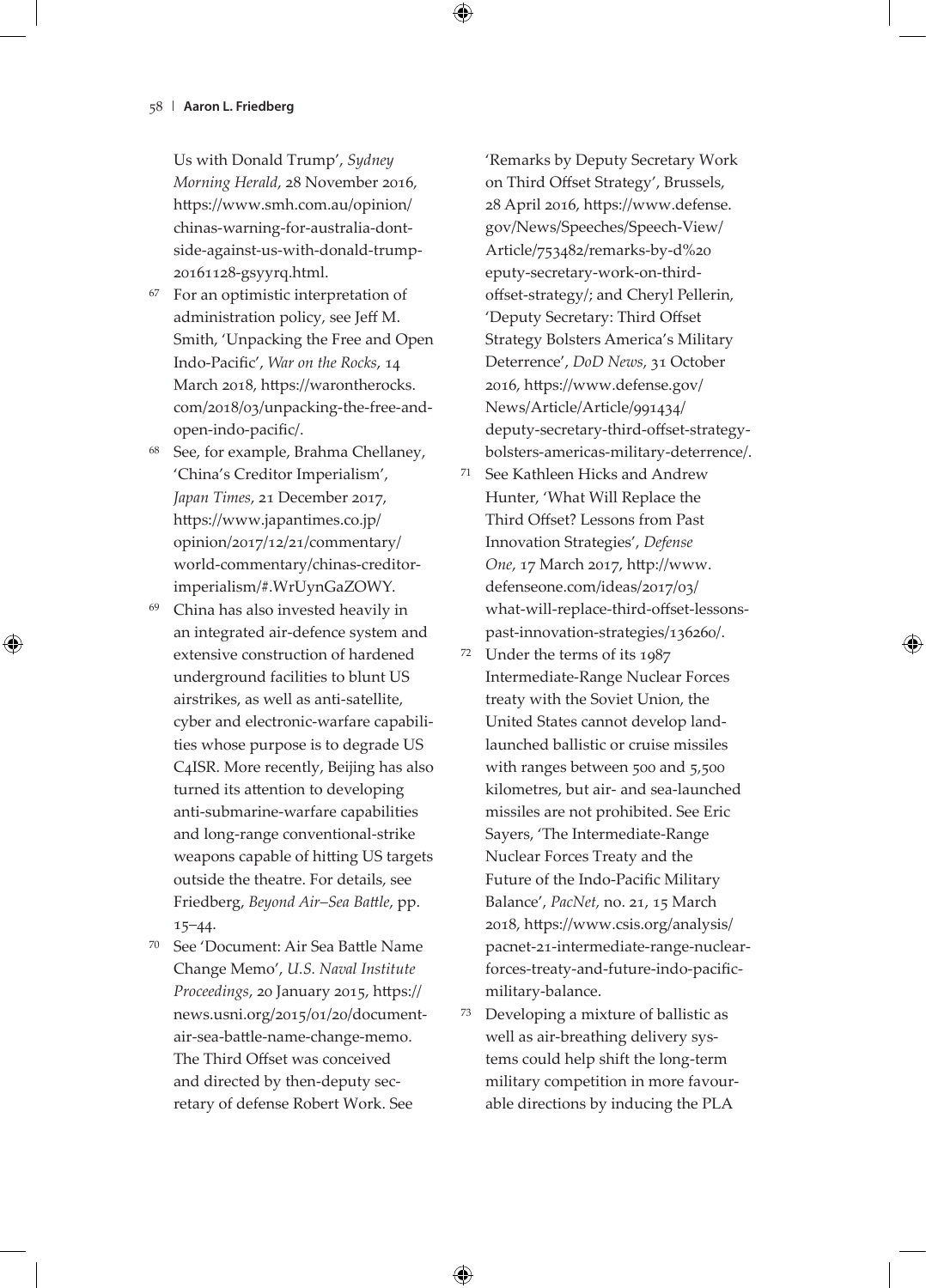to direct some of its scarce resources towards activities that are less directly threatening to the US and its allies, including active and passive defences against air-attack and ballistic-missile defences.

- <sup>74</sup> For various proposals and critiques of this possibility, see T.X. Hammes, 'Offshore Control: A Proposed Strategy for an Unlikely Conflict', *Strategic Forum*, no. 278, June 2012; Jeffrey E. Kline and Wayne Hughes, Jr, 'Between Peace and Air–Sea Battle: A War at Sea Strategy', *Naval War College Review*, vol. 65, no. 5, Autumn 2012, pp. 35–41; Sean Mirski, 'Stranglehold: The Context, Conduct and Consequences of an American Naval Blockade of China', *Journal of Strategic Studies*, vol. 36, no. 3, June 2013, pp. 385–421; and Evan Braden Montgomery, 'Reconsidering a Naval Blockade of China: A Response to Mirski', *Journal of Strategic Studies*, vol. 36, no. 4, 2013, pp. 615–23.
- <sup>75</sup> For a thorough overview of these developments and their implications, see Eric Heginbotham et al., *China's Evolving Nuclear Deterrent: Major Drivers and Issues for the United States* (Santa Monica, CA: RAND Corporation, 2017).
- <sup>76</sup> The Trump administration's recent Nuclear Posture Review makes a number of recommendations along these lines. See Office of the Secretary of Defense, 'Nuclear Posture Review', February 2018, https://media.defense. gov/2018/Feb/02/2001872886/-1/- 1/1/2018-NUCLEAR-POSTURE-REVIEW-FINAL-REPORT.PDF. For an elaboration of the argument in favour of limited nuclear options, see

an essay by current Deputy Assistant Secretary of Defense for Strategy and Force Development Elbridge Colby, 'The Need for Limited Nuclear Options', in David Ochmanek and Michael Sulmeyer (eds), *Challenges in U.S. National Security Policy: A Festschrift Honoring Edward L. (Ted) Warner* (Santa Monica, CA: RAND Corporation, 2014), pp. 141–68.

<sup>77</sup> For an overview of the various possible approaches to the problem, see Hal Brands and Zack Cooper, 'Getting Serious About Strategy in the South China Sea', *U.S. Naval War College Review*, vol. 71, no. 1, Winter 2018, pp. 13–32.

<sup>78</sup> The Trump administration's evident willingness to step up freedomof-navigation operations, without either the agonising or the public fanfare that accompanied the actions of its predecessor, is a hopeful sign, as are recent cruises by the French and British navies. See Shashank Joshi and Euan Graham, '"Global Britain" on the Line in the South China Sea', *Lowy Interpreter*, 22 February 2018, https://www. lowyinstitute.org/the-interpreter/ global-britain-line-south-china-sea.

<sup>79</sup> Japan has already taken significant steps of its own by making preparations to deploy anti-ship and anti-aircraft missile batteries on islands in the East China Sea. See Tim Kelly and Nobuhiro Kubo, 'Exclusive: Japan's Far-Flung Island Defense Plan Seeks to Turn Tables on China', Reuters, 17 December 2015; and Toshi Yoshihara, 'Going Anti-Access at Sea: How Japan Can Turn the Tables on China', Center for a New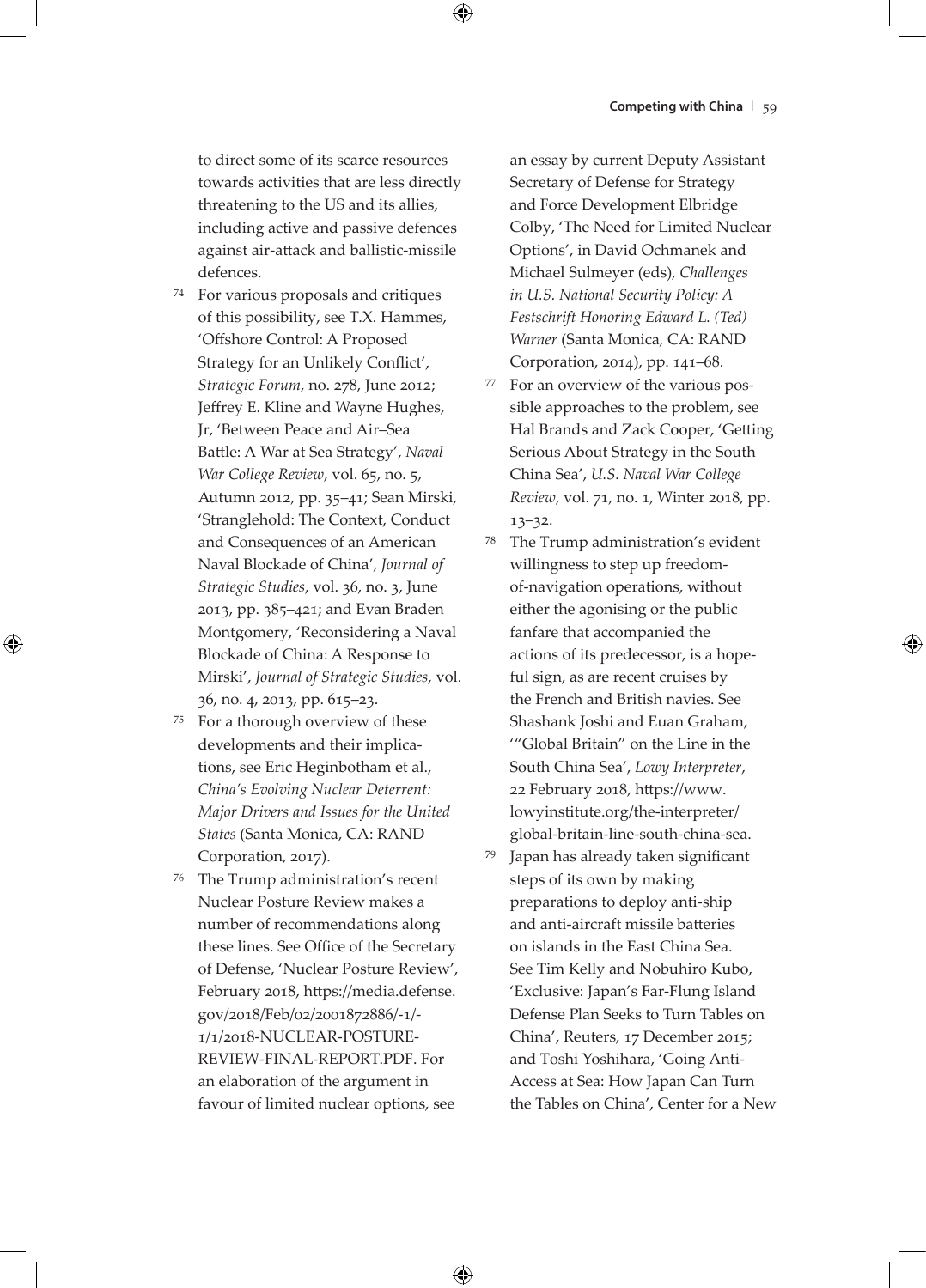American Security, September 2014, https://s3.amazonaws.com/files.cnas. org/documents/CNAS-Maritime2\_ Yoshihara.pdf. For a detailed proposal along these lines, see Michael Beckley, 'The Emerging Military Balance in East Asia: How China's Neighbors Can Check Chinese Naval Expansion', *International Security*, vol. 42, no. 2, Fall 2017, pp. 78–119.

- <sup>80</sup> See, for example, accounts of Premier Li Keqiang's 2017 visit to Australia. Sam Roggeveen, 'China Versus the US: Australia's Increasingly Hard Choice', CNN, 24 March 2017, https://www. cnn.com/2017/03/24/opinions/premierli-keqiang-visit-australia-china/index. html.
- <sup>81</sup> Even less subtle are an assortment of recent cases in which the Chinese government demanded and quickly received apologies from Western companies whose websites listed Taiwan, Hong Kong, Tibet and Macau as separate countries or, in one case, had a US-based employee who 'liked' a tweet favouring Tibetan independence. Abha Bhattarai and Steven Mufson, 'Marriott and Other Firms Bow to China to Protect Business Interests', *Washington Post*, 19 January 2018.
- <sup>82</sup> Thus, despite being imposed for a relatively brief period, China's unofficial sanctions reportedly shaved a non-trivial 0.3% off South Korea's GDP growth for 2017. James Mayger and Jiyeun Lee, 'China's Missile Sanctions Are Taking a Heavy Toll on Both Koreas', Bloomberg, 29 August 2017, https://www.bloomberg.com/news/articles/2017-08-29/ china-s-missile-sanctions-are-taking-aheavy-toll-on-both-koreas.
- <sup>83</sup> The term 'co-prosperity sphere' refers to the Japanese concept for an integrated pan-Asian regional economy promulgated during the 1930s.
- <sup>84</sup> In 2016, the countries in the CPTPP comprised 13.5% of global GDP, with Japan alone accounting for 6.5% of global GDP. Adding the US would bring the total to 38.2%. Andrew Small, 'Rival Economic Orders', in Janka Ortel, Andrew Small and Amy Studdart, *Liberal Order in the Indo-Pacific* (Washington DC: German Marshall Fund, March 2018), p. 8. Meanwhile, Japan and the EU together account for 28.3% of world output. Although prospects for such arrangements appear remote at present, a US–EU agreement would make up 46.5%, and a grouping that included Japan, the US, the EU and the other ten CPTPP members would comprise 60% of global GDP. By comparison, in 2016 China accounted for just under 15% of world GDP. See Japanese Ministry of Foreign Affairs, 'Benefits of the Japan–EU EPA', 21 November 2017, http://www.mofa. go.jp/files/000013835.pdf.
- <sup>85</sup> The Chinese government now reportedly offers 10,000 scholarships each year to students from Belt and Road countries. This figure likely does not include training and education programmes for military, police and intelligence officers. Chi Dehua, 'Belt and Road Initiative Now Extends to Education', *Global Times*, 23 May 2017, https://gbtimes.com/belt-and-roadinitiative-now-extends-education. As part of the 'digital Silk Road', Chinese companies are also building telecommunications infrastructure in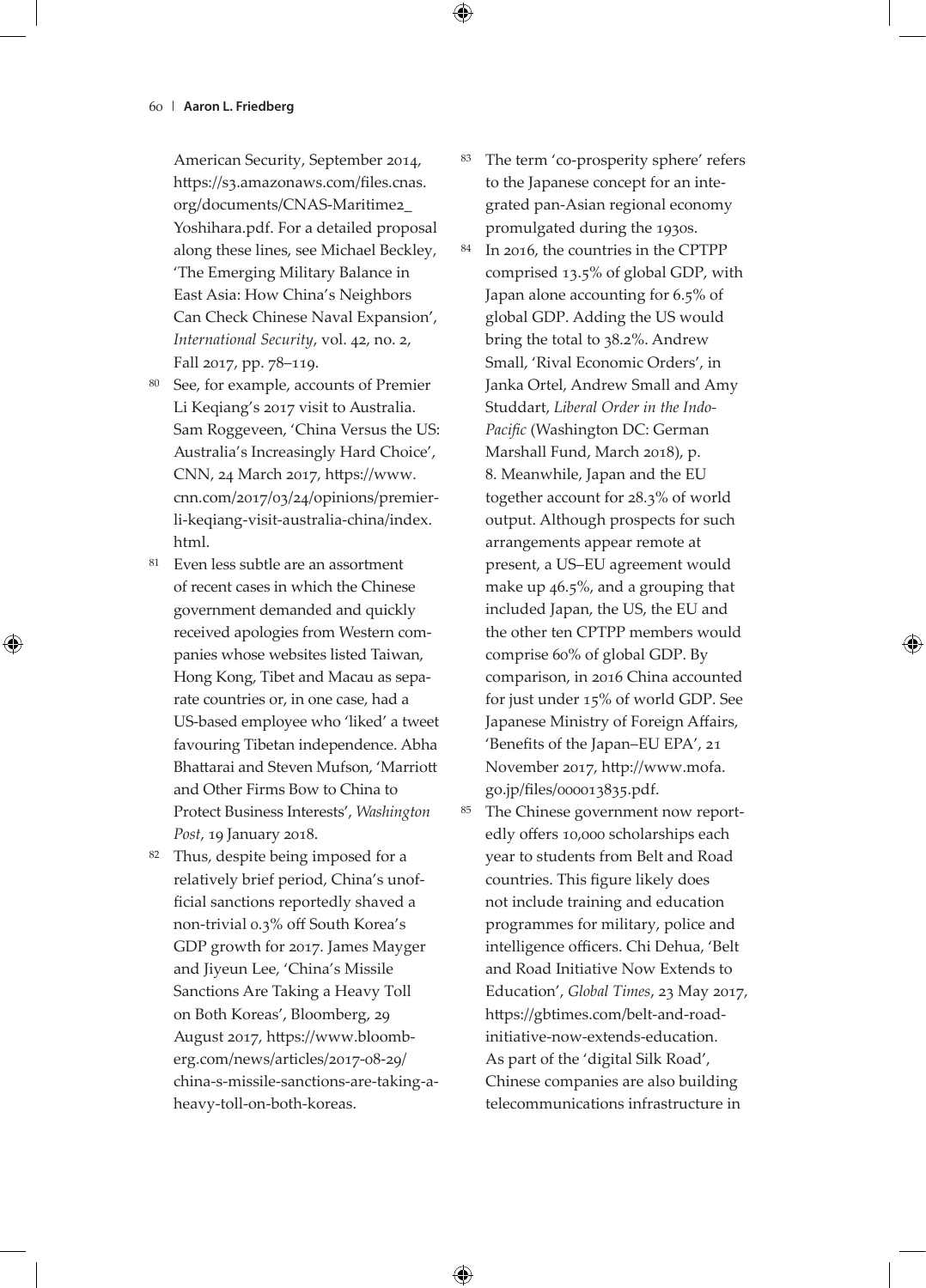Belt and Road countries. In addition to expanding markets and acquiring commercially useful data, these projects will enable Beijing to help friendly repressive governments monitor and control their populations, even as it conducts its own surveillance. See Nadège Rolland, 'A Fiber-Optic Silk Road', *Diplomat*, 2 April 2015, https://thediplomat. com/2015/04/a-fiber-optic-silk-road/.

- <sup>86</sup> See Kiran Stacey, 'China Signs 99-Year Lease on Sri Lanka's Hambantota Port', *Financial Times*, 11 December 2017. Other countries potentially at risk include Mongolia, Djibouti, Pakistan, the Maldives and Tajikistan. See John Hurley, Scott Morris and Gailyn Portelance, 'Examining the Debt Implications of the Belt and Road Initiative from a Policy Perspective', Center for Global Development, March 2018, https:// www.cgdev.org/sites/default/files/ examining-debt-implications-belt-androad-initiative-policy-perspective.pdf.
- <sup>87</sup> On the strategic motivations underpinning the Belt and Road Initiative, see Rolland, *China's Eurasian Century?*, pp. 109–19.
- <sup>88</sup> See Andrew Small, 'The Backlash to Belt and Road', *Foreign Affairs*, 16 February 2018, https://www.foreignaffairs. com/articles/china/2018-02-16/ backlash-belt-and-road.
- <sup>89</sup> Japan and India have taken the lead in this regard. See Wade Shepard, 'India and Japan Join Forces to Counter China and Build Their Own New Silk Road', *Forbes*, 31 July 2017, https://www.forbes.com/ sites/wadeshepard/2017/07/31/

india-and-japan-join-forces-tocounter-china-and-build-their-ownnew-silk-road/#40dcc4ff4982; and 'Australia, U.S., India and Japan in Talks to Establish Belt and Road Alternative: Report', Reuters, 18 February 2018.

- <sup>90</sup> See the recommendations in Nadège Rolland, 'China's Belt and Road Initiative: Five Years Later', testimony before the US–China Economic and Security Review Commission, 25 January 2018, http://www.nbr. org/research/activity.aspx?id=837. Controversy aroused by recent reporting on China's activities in Vanuatu provides one example of the possible benefits of 'sunlight'. See David Wroe, 'China Eyes Vanuatu Military Base in Plan with Global Ramifications', *Sydney Morning Herald*, 9 April 2018, https://www.smh. com.au/politics/federal/china-eyesvanuatu-military-base-in-plan-withglobal-ramifications-20180409-p4z8j9. html.
- <sup>91</sup> See, for example, Daniel H. Rosen, 'A Post-Engagement US–China Relationship?', Rhodium Group, 19 January 2018, https://rhg.com/ research/post-engagement-us-chinarelationship/.
- <sup>92</sup> For assessments of the best-known of China's recent plans, see Jost Wubbeke et al., 'Made in China 2025: The Making of a High-Tech Superpower and Consequences for Industrial Countries', Mercator Institute, December 2016; and 'Made in China 2025: Global Ambitions Built on Local Protections', US Chamber of Commerce, 2017.

93 Many of these practices are described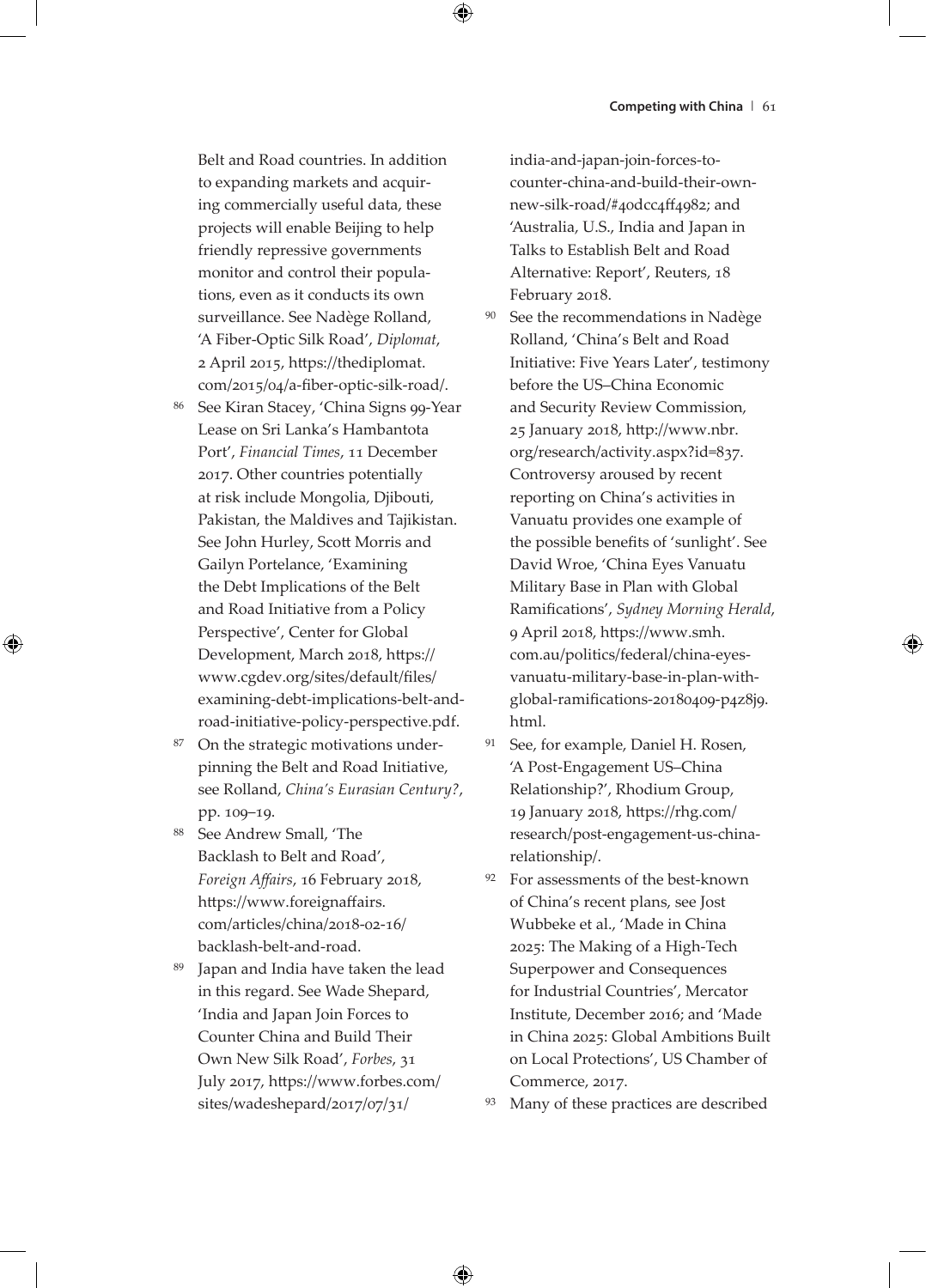in great detail in Office of the United States Trade Representative, 'Findings of the Investigation into China's Acts, Politics, and Practices Related to Technology Transfer, Intellectual Property, and Innovation Under Section 301 of the Trade Act of 1974', 22 March 2018, https://ustr.gov/ sites/default/files/Section%20301%20 FINAL.PDF. For a study initiated by the Obama administration, see also Michael Brown and Pavneet Singh, 'China's Technology Transfer Strategy', Defense Innovation Unit Experimental, February 2017, https:// new.reorg-research.com/data/doc uments/20170928/59ccf7de70c2f. pdf. First to sound the alarm over the full extent of China's theft of intellectual property was a report prepared by the National Bureau of Asian Research: 'The Report of the Commission on the Theft of American Intellectual Property', National Bureau of Asian Research, 2013, http:// www.ipcommission.org/report/IP\_ Commission\_Report\_052213.pdf.

- <sup>94</sup> Wubbeke et al., 'Made in China 2025', pp. 201–21.
- Brown and Singh, 'China's Technology Transfer Strategy', p. 11.
- <sup>96</sup> One area of concern is quantum computing, where the side that achieves the initial breakthroughs could gain a decisive edge in securing its own communication while being able to break even the most sophisticated cryptographic systems. See Elsa Kania, 'Is China Seeking "Quantum Surprise"?', *Bulletin of the Atomic Scientists*, 1 March 2018, https://thebulletin.org/chinaseeking-"quantum-surprise"11552.
- Brown and Singh, 'China's

Technology Transfer Strategy', p. 8.

<sup>98</sup> On the dangers of such a pyrrhic victory, see Matt Sheehan, 'Trump's Trade War Isn't About Trade. It's About Technology', MacroPolo, 3 April 2018, https://macropolo. org/trumps-trade-war-isnt-tradetechnology/.

- <sup>99</sup> For a top-ten list of changes the US should demand, see Scott Kennedy, 'Surviving March Madness in U.S.– China Trade Relations', CSIS, 27 March 2018, https://www.csis.org/ analysis/surviving-march-madnessus-china-trade-relations.
- <sup>100</sup> See Keith Zhai, 'China Talks Stalled Over Trump's Demands on High-Tech Industries, Source Says', Bloomberg, 10 April 2018, https://www. bloomberg.com/news/articles/2018- 04-10/u-s-china-talks-said-to-havestalled-over-high-tech-industry.
- <sup>101</sup> Claire Reade, 'Finding the Right Off-Ramp from the Trade War', CSIS, 27 March 2018, https://www.csis.org/analysis/ finding-right-ramp-trade-war.
- <sup>102</sup> *Ibid*.
- <sup>103</sup> Jane Cai, 'China Steps Up Scrutiny of IP Transfers to Foreign Firms on National Security Grounds', *South China Morning Post*, 20 March 2018, http://www.scmp.com/news/ china/economy/article/2139713/ china-steps-scrutiny-ip-transfersforeign-firms-national-security.
- <sup>104</sup> See Robert D. Williams, 'CFIUS Reform and U.S. Government Concern Over Chinese Investment: A Primer', Lawfare, 13 November 2017, https://www.lawfareblog.com/ cfius-reform-and-us-government-concerns-over-chinese-investment-primer.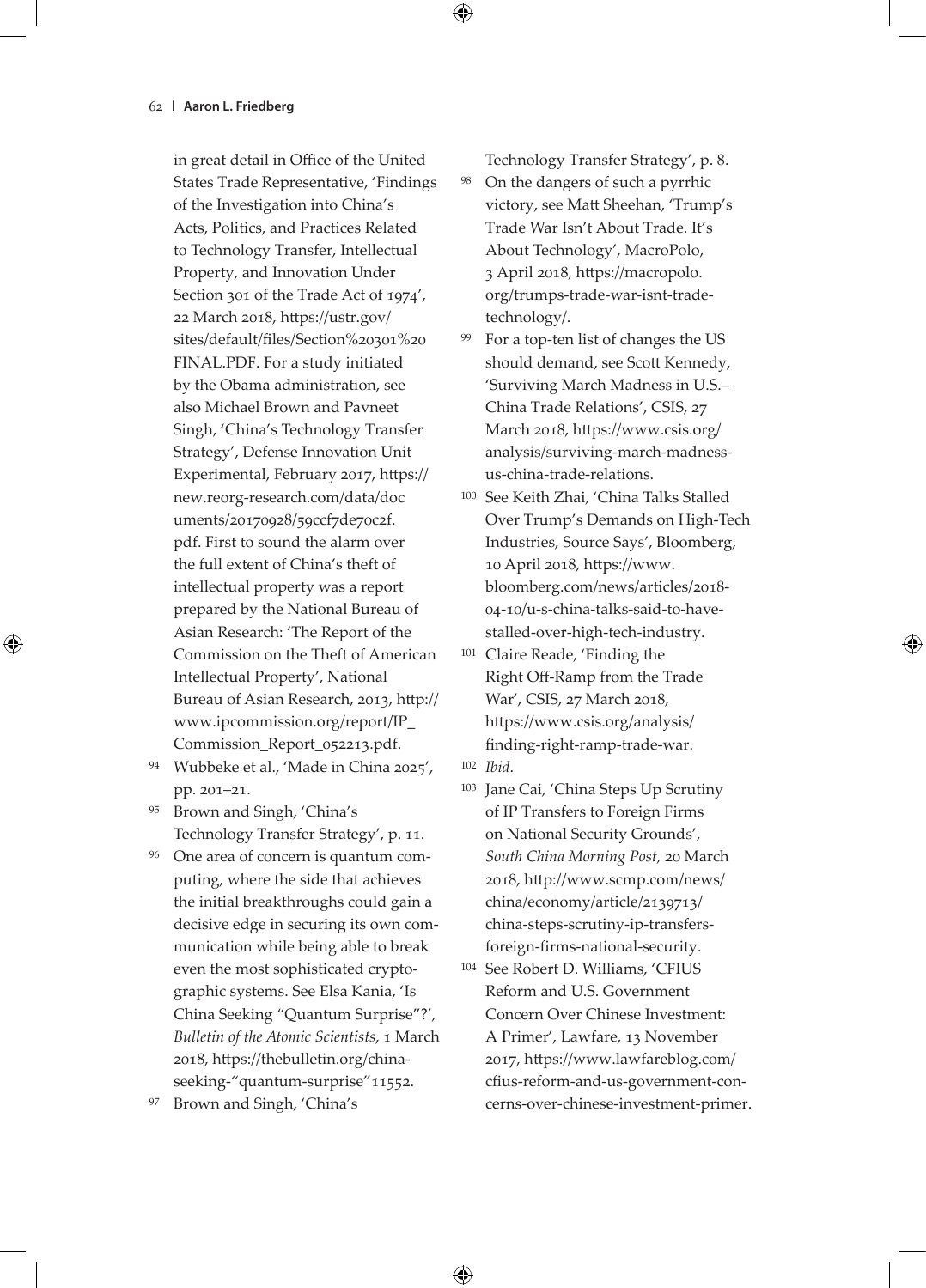- <sup>105</sup> 'Senators Propose Bill to Block U.S. from Using Huawei, ZTE Equipment', Reuters, 7 February 2018.
- <sup>106</sup> Drew FitzGerald and Stu Woo, 'In U.S. Brawl with Huawei, Rural Cable Firms Are an Unlikely Loser', *Wall Street Journal*, 27 March 2018, https://www.wsj.com/articles/ caught-between-two-superpowersthe-small-town-cable-guy-1522152000.
- <sup>107</sup> NSS 2018, p. 22.
- <sup>108</sup> For a thoughtful proposal along these lines, see Daniel Rosen, 'Is a Trade War the Only Option?', *Foreign Affairs*, 20 March 2018, https://www.foreignaffairs. com/articles/china/2018-03-20/ trade-war-only-option.
- <sup>109</sup> See Michael Schuman, 'China's Global Ambitions Could Split the World Economy', *Bloomberg*, 26 October 2017, https://www.bloomberg. com/news/articles/2017-10-26/ china-s-global-ambition-could-splitthe-world-economy.
- <sup>110</sup> Aaron L. Friedberg, 'A New U.S. Economic Strategy toward China?', *Washington Quarterly*, vol. 40, no. 4, Winter 2018, pp. 97–114.
- <sup>111</sup> When president Bill Clinton told Jiang Zemin in 1997 that his regime was 'on the wrong side of history' he meant his comment more as an invitation than a threat; but, coming only a few years after the collapse of the Soviet Union, this is almost certainly not how it was received. 'The President's News Conference with President Jiang Zemin of China', 29 October 1997, http://www.presidency.ucsb.edu/ ws/?pid=53468.
- <sup>112</sup> See Mark Stokes and Russell Hsiao, *The People's Liberation Army*

*General Political Department: Political Warfare with Chinese Characteristics* (Washington DC: Project 2049 Institute, 2013).

- <sup>113</sup> According to a leading expert, Xi Jinping has overseen a 'massive expansion of efforts to shape foreign public opinion in order to influence the decision-making of foreign governments and societies'. Anne-Marie Brady, 'Magic Weapons: China's Political Influence Activities Under Xi Jinping', paper presented to a conference on 'The Corrosion of Democracy Under China's Global Influence', Arlington, VA, 16–17 September 2017, p. 6, https://www. wilsoncenter.org/sites/default/files/ for\_website\_magicweaponsannemariesbradyseptember2017.pdf.
- <sup>114</sup> On China's increasingly aggressive efforts to shape information beyond its borders, see Shanthi Kalathil, 'Beyond the Great Firewall: How China Became a Global Information Power', National Endowment for Democracy, 2017, https://www.cima. ned.org/wp-content/uploads/2017/03/ CIMA-Beyond-the-Great-Firewall\_150ppi-for-web.pdf.
- <sup>115</sup> See the suggestions in Peter Mattis, 'U.S. Response to China's Foreign Influence Operations', testimony before the House Committee on Foreign Affairs, Subcommittee on Asia and the Pacific, 21 March 2018. Several members of Congress have recently proposed legislation that would require the governmentlinked Confucius Institutes that have sprung up on many college campuses to register as foreign agents. See Bethany Allen-Ebrahimian, 'House